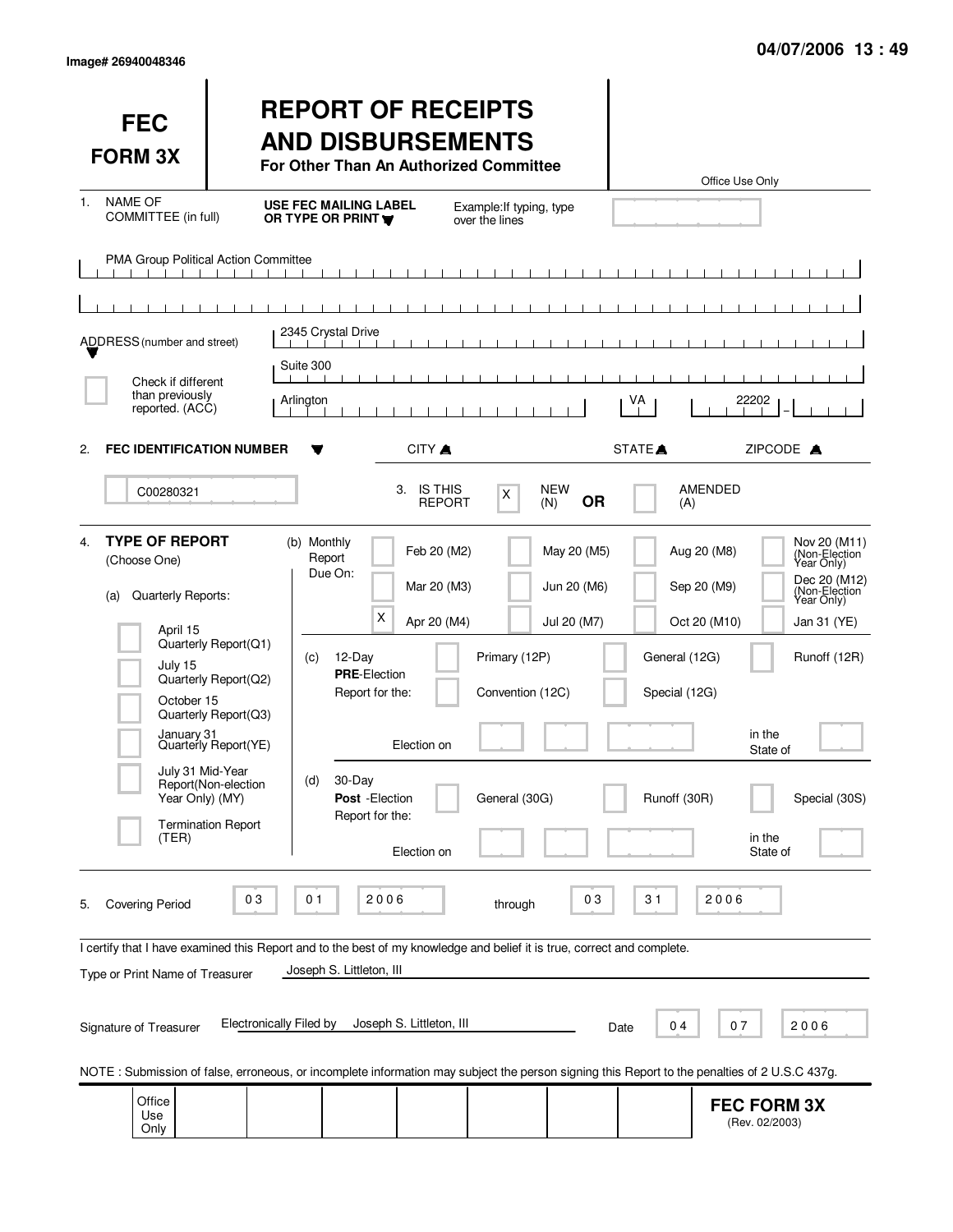### **SUMMARY PAGE**

**OF RECEIPTS AND DISBURSEMENTS**

FEC **Form 3X** (Rev. 02/2003) **Page 2 Properties AND DISBUNSEMENTS** 

|    |     | Write or Type Committee Name<br>PMA Group Political Action Committee                                   |                                                                        |                                                                    |
|----|-----|--------------------------------------------------------------------------------------------------------|------------------------------------------------------------------------|--------------------------------------------------------------------|
|    |     | Report Covering the Period:<br>From:                                                                   | Y W Y<br>$M^*M$<br>$D^{\prime}$ D<br>Υ<br>2006<br>03<br>0 <sub>1</sub> | $Y$ $Y$ $Y$<br>$M^*$ M<br>D<br>" D<br>Y<br>2006<br>03<br>31<br>To: |
|    |     |                                                                                                        | <b>COLUMN A</b><br><b>This Period</b>                                  | <b>COLUMN B</b><br><b>Calendar Year-to-Date</b>                    |
| 6. | (a) | Cash on Hand<br>$^{9}$ 2006 $^{9}$<br>January 1                                                        |                                                                        | 51383.36                                                           |
|    | (b) | Cash on Hand at<br>Begining of Reporting Period                                                        | 96528.00                                                               |                                                                    |
|    | (C) | Total Receipts (from Line 19)                                                                          | 11221.98                                                               | 81866.62                                                           |
|    | (d) | Subtotal (add lines 6(b) and                                                                           |                                                                        |                                                                    |
|    |     | 6(c) for Column A and Lines<br>$6(a)$ and $6(c)$ for Column B)                                         | 107749.98                                                              | 133249.98                                                          |
| 7. |     | Total Disbursements (from Line 31)                                                                     | 56000.00                                                               | 81500.00                                                           |
| 8. |     | Cash on Hand at Close of<br><b>Reporting Period</b><br>(subtract Line 7 from Line 6(d))                | 51749.98                                                               | 51749.98                                                           |
| 9. |     | Debts and Obligations owed<br>то<br>the committee (Itemize all on<br>Schedule C and/or Schedule D)     | 0.00                                                                   |                                                                    |
|    |     | 10. Debts and Obligations owed<br>BY<br>the committee (Itemize all on<br>Schedule C and/or Schedule D) | 0.00                                                                   |                                                                    |

This Committee has qualified as a multicandidate committee. (see FEC FORM 1M) X

#### **For further information contact:**

Federal Election Commission 999 E street, NW Washington, DC 20463

> Toll Free 800-424-9530 Local 202-694-1100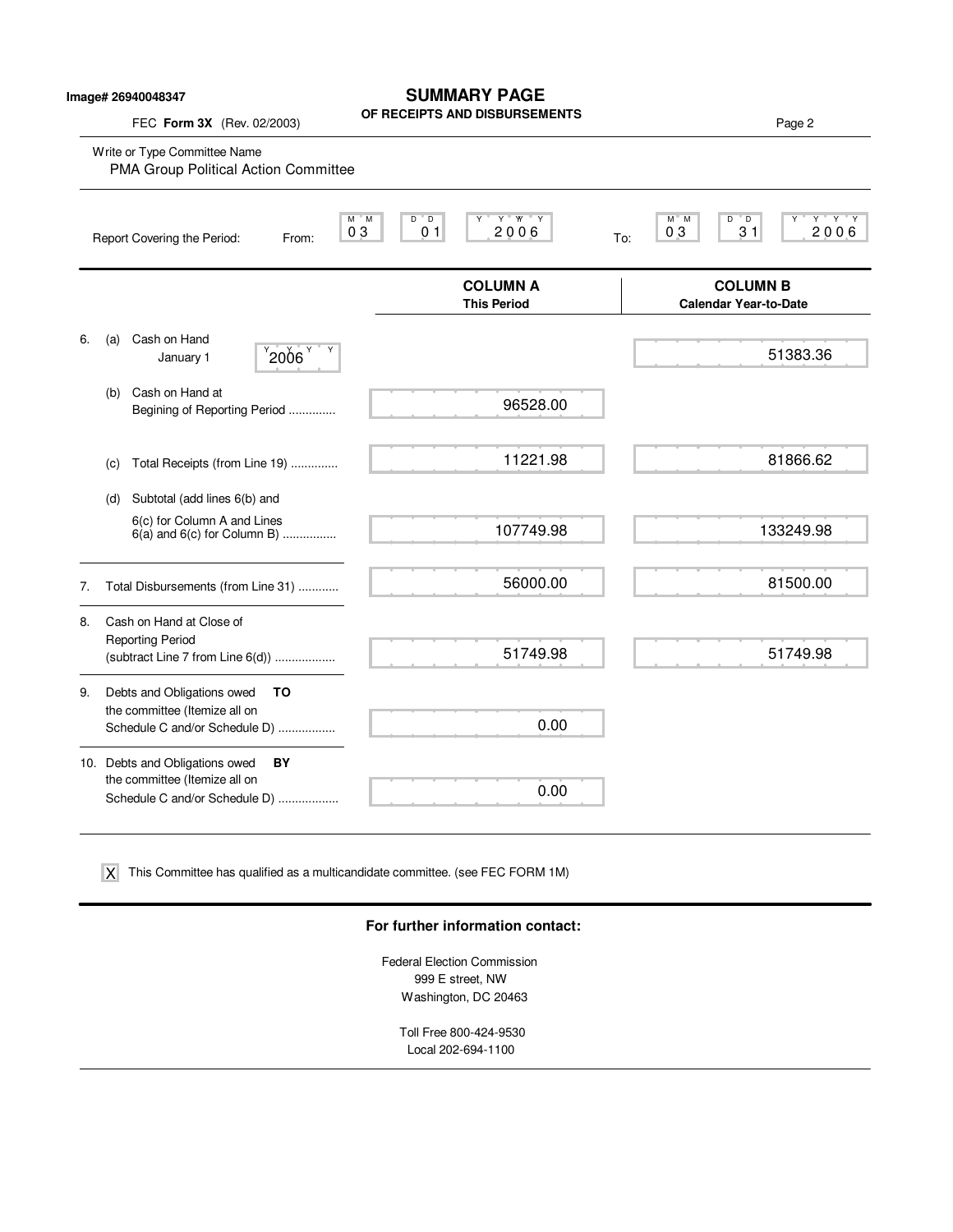## **DETAILED SUMMARY PAGE OF RECEIPTS**

**Image# 26940048348**

FEC **Form 3X** (Rev. 02/2003) Page 3

Write or Type Committee Name

PMA Group Political Action Committee

| M M<br>03<br>Report Covering the Period:<br>From:                                                  | $D^{\circ}D$<br>2006<br>01                  | D<br>D<br>M M<br>2006<br>31<br>0 <sub>3</sub><br>To: |
|----------------------------------------------------------------------------------------------------|---------------------------------------------|------------------------------------------------------|
| I. Receipts                                                                                        | <b>COLUMN A</b><br><b>Total This Period</b> | <b>COLUMN B</b><br><b>Calendar Year-to-Date</b>      |
| 11. Contributions (other than loans) From:<br>Individuals/Persons Other<br>(a)                     |                                             |                                                      |
| <b>Than Political Committees</b><br>Itemized (use Schedule A)<br>(i)                               | 11171.98                                    | 81766.62                                             |
|                                                                                                    | 50.00                                       | 100.00                                               |
| (ii)<br>(iii) TOTAL (add<br>Lines 11(a)(i) and (ii)                                                | 11221.98                                    | 81866.62                                             |
| Political Party Committees<br>(b)                                                                  | 0.00                                        | 0.00                                                 |
| <b>Other Political Committees</b><br>(c)<br><b>Total Contributions (add Lines</b><br>(d)           | 0.00                                        | 0.00                                                 |
| $11(a)(iii),(b)$ and $(c)$ ) (Carry                                                                | 11221.98                                    | 81866.62                                             |
| 12. Transfers From Affiliated/Other                                                                | 0.00                                        | 0.00                                                 |
|                                                                                                    | 0.00                                        | 0.00                                                 |
| 14. Loan Repayments Received<br>15. Offsets To Operating Expenditures                              | 0.00                                        | 0.00                                                 |
| (Refunds, Rebates, etc.)<br>(Carry Totals to Line 37, page 5)<br>16. Refunds of Contributions Made | 0.00                                        | 0.00                                                 |
| to Federal candidates and Other                                                                    | 0.00                                        | 0.00                                                 |
| 17. Other Federal Receipts                                                                         | 0.00                                        | 0.00                                                 |
| 18. Transfers from Non-Federal and Levin Funds                                                     |                                             |                                                      |
| (a) Non-Federal Account<br>(from Schedule H3)                                                      | 0.00                                        | 0.00                                                 |
| (b) Levin Funds (from Schedule H5)                                                                 | 0.00                                        | 0.00                                                 |
| (c) Total Transfer (add 18(a) and 18(b)).                                                          | 0.00                                        | 0.00                                                 |
| 19. Total Receipts (add Lines 11(d),<br>12, 13, 14, 15, 16, 17, and 18(c))                         | 11221.98                                    | 81866.62                                             |
| 20. Total Federal Receipts<br>(subtract Line 18(c) from Line 19)                                   | 11221.98                                    | 81866.62                                             |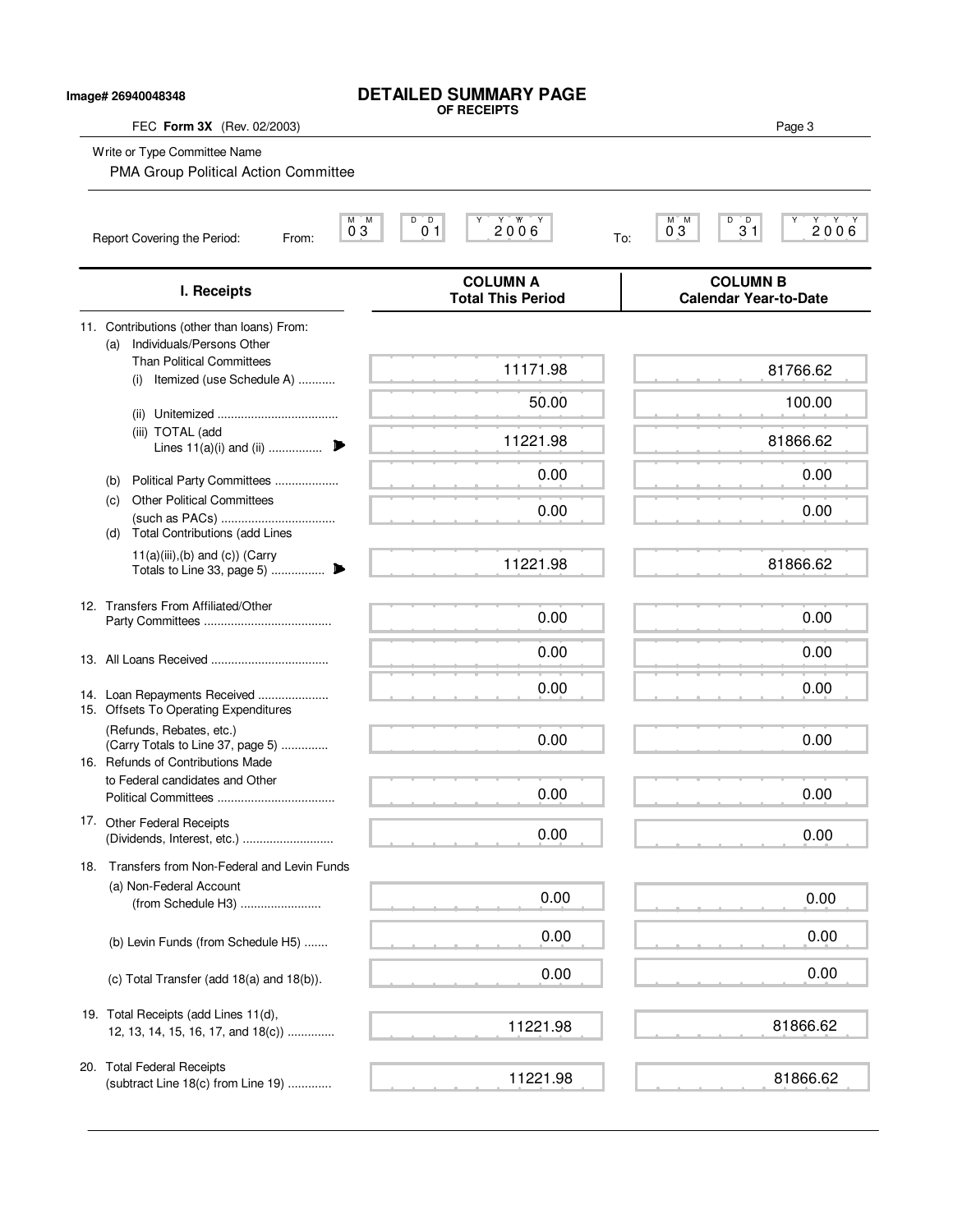**Image# 26940048349**

# **DETAILED SUMMARY PAGE**<br>of Disbursements

|     | FEC Form 3X (Rev. 02/2003)                                                 | of Disbursements                            | Page 4                                          |
|-----|----------------------------------------------------------------------------|---------------------------------------------|-------------------------------------------------|
|     | <b>II. DISBURSEMENTS</b>                                                   | <b>COLUMN A</b><br><b>Total This Period</b> | <b>COLUMN B</b><br><b>Calendar Year-to-Date</b> |
|     | 21. Operating Expenditures:<br>(a) Shared Federal/Non-Federal              |                                             |                                                 |
|     | Activity (from Schedule H4)                                                | 0.00                                        | 0.00                                            |
|     | Federal Share<br>(i)                                                       |                                             |                                                 |
|     | Non-Federal Share<br>(ii)                                                  | 0.00                                        | 0.00                                            |
|     | <b>Other Federal Operating</b><br>(b)                                      |                                             |                                                 |
|     |                                                                            | 0.00                                        | 0.00                                            |
|     | (c) Total Operating Expenditures                                           | 0.00                                        | 0.00                                            |
|     | (add 21(a)(i), (a)(ii) and (b))<br>22. Transfers to Affiliated/Other Party |                                             |                                                 |
|     |                                                                            | 0.00                                        | 0.00                                            |
|     | 23. Contributions to<br>Federal Candidates/Committees                      |                                             |                                                 |
|     | and Other Political Committees<br>24. Independent Expenditure              | 56000.00                                    | 81500.00                                        |
|     |                                                                            | 0.00                                        | 0.00                                            |
|     | 25. Coordinated Expenditures Made by Party                                 |                                             |                                                 |
|     | Committees $(2 \text{ U.S.C. } 441a(d))$                                   | 0.00                                        | 0.00                                            |
|     |                                                                            | 0.00                                        | 0.00                                            |
|     |                                                                            |                                             |                                                 |
|     |                                                                            | 0.00                                        | 0.00                                            |
|     | 28. Refunds of Contributions To:<br>Individuals/Persons Other<br>(a)       |                                             |                                                 |
|     | Than Political Committees                                                  | 0.00                                        | 0.00                                            |
|     | (b) Political Party Committees                                             | 0.00                                        | 0.00                                            |
|     | <b>Other Political Committees</b><br>(c)                                   |                                             |                                                 |
|     |                                                                            | 0.00                                        | 0.00                                            |
|     | <b>Total Contribution Refunds</b><br>(d)                                   | 0.00                                        | 0.00                                            |
|     | (add Lines 28(a), (b), and (c))                                            |                                             |                                                 |
| 29. |                                                                            | 0.00                                        | 0.00                                            |
|     | 30. Federal Election Activity (2 U.S.C 431(20))                            |                                             |                                                 |
|     | (a) Shared Federal Election Activity                                       |                                             |                                                 |
|     | (from Schedule H6)                                                         | 0.00                                        | 0.00                                            |
|     | (i) Federal Share                                                          |                                             |                                                 |
|     | (ii) "Levin" Share                                                         | 0.00                                        | 0.00                                            |
|     | (b) Federal Election Activity Paid Entirely                                | 0.00                                        | 0.00                                            |
|     | With Federal Funds                                                         |                                             |                                                 |
|     | (c) Total Federal Election Activity (add                                   | 0.00                                        | 0.00                                            |
|     | Lines $30(a)(i)$ , $30(a)(ii)$ and $30(b)$ )                               |                                             |                                                 |
|     | 31. Total Disbursements (add Lines 21(c), 22,                              |                                             |                                                 |
|     | 23, 24, 25, 26, 27, 28(d), 29 and 30(c))                                   | 56000.00                                    | 81500.00                                        |
|     |                                                                            |                                             |                                                 |
| 32. | <b>Total Federal Disbursements</b>                                         |                                             |                                                 |
|     | (subtract Line 21(a)(ii) from Line 30(a)(ii)                               |                                             |                                                 |
|     | from Line 31)                                                              | 56000.00                                    | 81500.00                                        |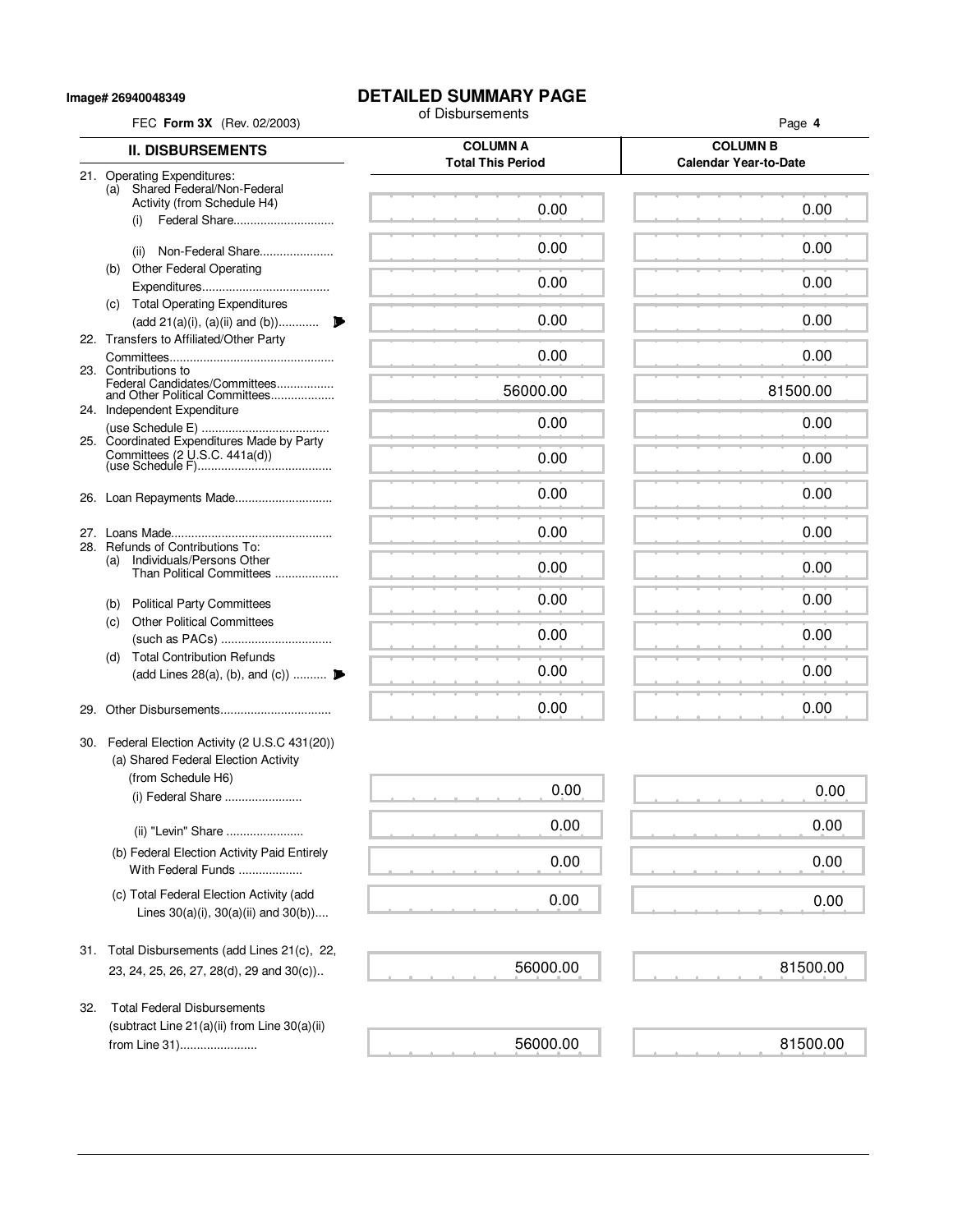#### **Image# 26940048350**

### **DETAILED SUMMARY PAGE**

|     | FEC Form 3X (Rev. 02/2003)                                                             | of Disbursements                            | Page 5                                          |
|-----|----------------------------------------------------------------------------------------|---------------------------------------------|-------------------------------------------------|
|     | III. Net Contributions/Operating<br><b>Expenditures</b>                                | <b>COLUMN A</b><br><b>Total This Period</b> | <b>COLUMN B</b><br><b>Calendar Year-to-Date</b> |
| 33. | Total Contributions (other than loans)                                                 | 11221.98                                    | 81866.62                                        |
| 34. | <b>Total Contribution Refunds</b>                                                      | 0.00                                        | 0.00                                            |
| 35. | Net Contributions (other than loans)<br>(subtract Line 34 from Line 33)                | 11221.98                                    | 81866.62                                        |
| 36. | <b>Total Federal Operating Expenditures</b><br>(add Line $21(a)(i)$ and Line $21(b)$ ) | 0.00                                        | 0.00                                            |
| 37. | Offsets to Operating Expenditures                                                      | 0.00                                        | 0.00                                            |
| 38. | Net Operating Expenditures<br>(subtract Line 37 from Line 36)                          | 0.00                                        | 0.00                                            |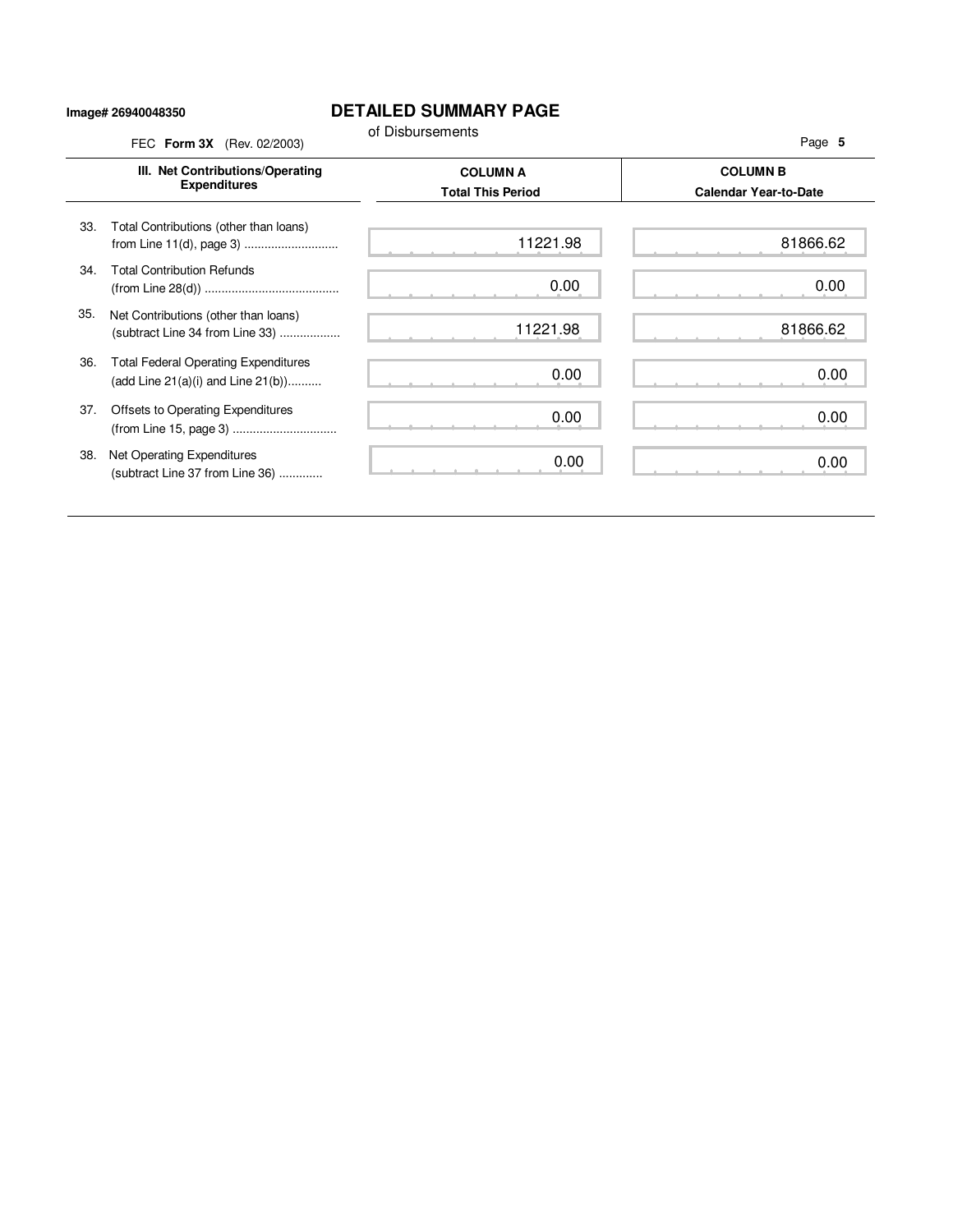| <b>SCHEDULE A (FEC Form 3X)</b>         |                                                                                                                                                                                                                                                                                         |                         | Use separate schedule(s)                                | PAGE 6/29<br>FOR LINE NUMBER:<br>(check only one)                          |  |  |
|-----------------------------------------|-----------------------------------------------------------------------------------------------------------------------------------------------------------------------------------------------------------------------------------------------------------------------------------------|-------------------------|---------------------------------------------------------|----------------------------------------------------------------------------|--|--|
|                                         | <b>ITEMIZED RECEIPTS</b>                                                                                                                                                                                                                                                                |                         | or each category of the<br><b>Detailed Summary Page</b> | X<br>11a<br>11 <sub>b</sub><br>11c<br>12                                   |  |  |
|                                         |                                                                                                                                                                                                                                                                                         |                         |                                                         | 13<br>14<br>15<br>16<br>17                                                 |  |  |
|                                         | Any information copied from such Reports and Statements may not be sold or used by any person for the purpose of soliciting contributions<br>or for commercial purposes, other than using the name and address of any political committee to solicit contributions from such committee. |                         |                                                         |                                                                            |  |  |
|                                         | NAME OF COMMITTEE (In Full)                                                                                                                                                                                                                                                             |                         |                                                         |                                                                            |  |  |
|                                         | PMA Group Political Action Committee                                                                                                                                                                                                                                                    |                         |                                                         |                                                                            |  |  |
| А.                                      | Full Name (Last, First, Middle Initial)<br>Joe Boessen                                                                                                                                                                                                                                  |                         |                                                         | Date of Receipt                                                            |  |  |
|                                         | Mailing Address<br>5406 Willcoxon Tavern Court                                                                                                                                                                                                                                          |                         |                                                         | <b>TEXT Y</b><br>$M$ $M$ /<br>D<br>$\overline{D}$<br>Y<br>2006<br>03<br>07 |  |  |
|                                         | City                                                                                                                                                                                                                                                                                    | State                   | Zip Code                                                | Transaction ID: SA11A1.8066                                                |  |  |
|                                         | Fairfax                                                                                                                                                                                                                                                                                 | VA                      | 22032                                                   | Amount of Each Receipt this Period                                         |  |  |
|                                         | FEC ID number of contributing<br>federal political committee.                                                                                                                                                                                                                           | C                       |                                                         | 415.00                                                                     |  |  |
|                                         | Name of Employer<br>The PMA Group, Inc.                                                                                                                                                                                                                                                 | Occupation<br>Associate |                                                         | contribution                                                               |  |  |
|                                         | Receipt For:                                                                                                                                                                                                                                                                            |                         | Aggregate Year-to-Date                                  |                                                                            |  |  |
|                                         | Primary<br>General                                                                                                                                                                                                                                                                      |                         |                                                         |                                                                            |  |  |
|                                         | Other (specify) $\blacktriangledown$                                                                                                                                                                                                                                                    |                         | 1245.00                                                 |                                                                            |  |  |
|                                         | Full Name (Last, First, Middle Initial)<br><b>B.</b> Leo Clark                                                                                                                                                                                                                          |                         |                                                         | Date of Receipt                                                            |  |  |
|                                         | Mailing Address 4411 Santa Clara Court                                                                                                                                                                                                                                                  |                         |                                                         | $M$ $M$<br>D<br>$Y + Y$<br>D<br>03<br>2006<br>07                           |  |  |
|                                         | City                                                                                                                                                                                                                                                                                    | State                   | Zip Code                                                | Transaction ID: SA11A1.8067                                                |  |  |
|                                         | Fairfax                                                                                                                                                                                                                                                                                 | VA                      | 22030                                                   | Amount of Each Receipt this Period                                         |  |  |
|                                         | FEC ID number of contributing<br>federal political committee.                                                                                                                                                                                                                           | C                       |                                                         | 415.00                                                                     |  |  |
|                                         | Name of Employer<br>The PMA Group                                                                                                                                                                                                                                                       | Occupation<br>Associate |                                                         | contribution                                                               |  |  |
|                                         | Receipt For:                                                                                                                                                                                                                                                                            |                         | Aggregate Year-to-Date $\blacktriangledown$             |                                                                            |  |  |
|                                         | Primary<br>General<br>Other (specify) $\blacktriangledown$                                                                                                                                                                                                                              |                         | 1245.00                                                 |                                                                            |  |  |
|                                         | Full Name (Last, First, Middle Initial)<br>C. Dan Cunningham                                                                                                                                                                                                                            |                         |                                                         | Date of Receipt                                                            |  |  |
|                                         | <b>Mailing Address</b><br>7808 Creekside View Lane                                                                                                                                                                                                                                      |                         |                                                         | Y Y Y Y<br>$M$ <sup>U</sup><br>M<br>$\sqrt{2}$<br>$D$ $D$                  |  |  |
|                                         |                                                                                                                                                                                                                                                                                         |                         |                                                         | 2006<br>03<br>28                                                           |  |  |
|                                         | City                                                                                                                                                                                                                                                                                    | State                   | Zip Code                                                | Transaction ID: SA11A1.8086                                                |  |  |
|                                         | Springfield                                                                                                                                                                                                                                                                             | VA                      | 22153                                                   | Amount of Each Receipt this Period                                         |  |  |
|                                         | FEC ID number of contributing<br>federal political committee.                                                                                                                                                                                                                           | 2000.00                 |                                                         |                                                                            |  |  |
| Name of Employer<br>The PMA Group, Inc. |                                                                                                                                                                                                                                                                                         | Occupation<br>Associate |                                                         | contribution                                                               |  |  |
|                                         | Receipt For:                                                                                                                                                                                                                                                                            |                         | Aggregate Year-to-Date ▼                                |                                                                            |  |  |
|                                         | Primary<br>General<br>Other (specify) $\blacktriangledown$                                                                                                                                                                                                                              |                         | 2000.00                                                 |                                                                            |  |  |
|                                         |                                                                                                                                                                                                                                                                                         |                         | ▶                                                       | 2830.00                                                                    |  |  |
|                                         |                                                                                                                                                                                                                                                                                         |                         |                                                         |                                                                            |  |  |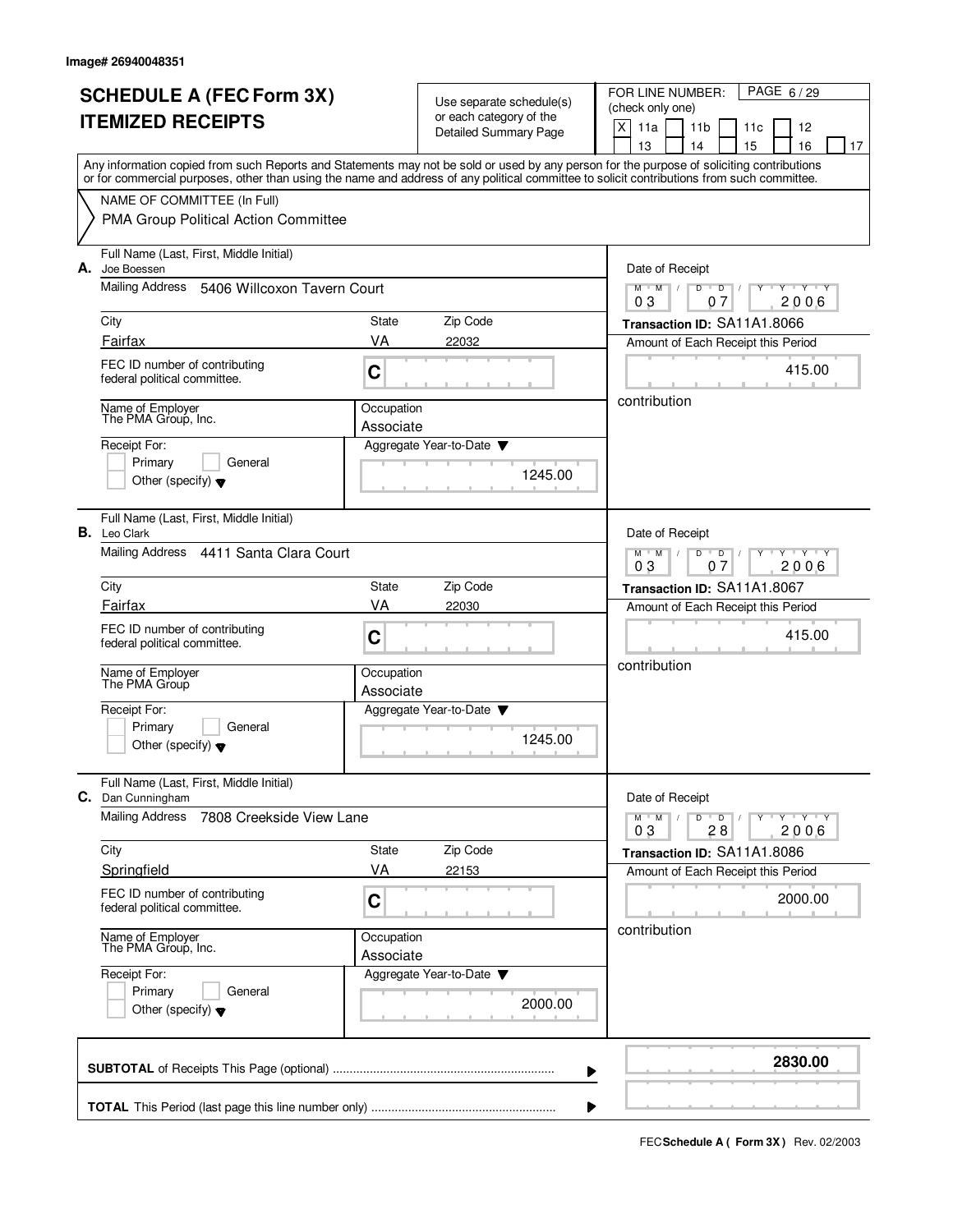| <b>SCHEDULE A (FEC Form 3X)</b><br><b>ITEMIZED RECEIPTS</b> |                                                                                                                                                                                                                                                                                         |                         | Use separate schedule(s)<br>or each category of the | PAGE 7/29<br>FOR LINE NUMBER:<br>(check only one)                         |  |  |
|-------------------------------------------------------------|-----------------------------------------------------------------------------------------------------------------------------------------------------------------------------------------------------------------------------------------------------------------------------------------|-------------------------|-----------------------------------------------------|---------------------------------------------------------------------------|--|--|
|                                                             |                                                                                                                                                                                                                                                                                         |                         | <b>Detailed Summary Page</b>                        | $\mathsf{X}$<br>11a<br>11 <sub>b</sub><br>12<br>11c<br>15<br>14           |  |  |
|                                                             | Any information copied from such Reports and Statements may not be sold or used by any person for the purpose of soliciting contributions<br>or for commercial purposes, other than using the name and address of any political committee to solicit contributions from such committee. |                         |                                                     | 13<br>16<br>17                                                            |  |  |
|                                                             | NAME OF COMMITTEE (In Full)                                                                                                                                                                                                                                                             |                         |                                                     |                                                                           |  |  |
|                                                             | PMA Group Political Action Committee                                                                                                                                                                                                                                                    |                         |                                                     |                                                                           |  |  |
|                                                             | Full Name (Last, First, Middle Initial)<br>A. Lynn Henselman                                                                                                                                                                                                                            |                         |                                                     | Date of Receipt                                                           |  |  |
|                                                             | Mailing Address<br>59 Beaver Lodge Road                                                                                                                                                                                                                                                 |                         |                                                     | $M$ $M$ $/$<br>$D$ $D$<br>Y Y Y Y<br>2006<br>03<br>07                     |  |  |
|                                                             | City                                                                                                                                                                                                                                                                                    | State                   | Zip Code                                            | Transaction ID: SA11A1.8073                                               |  |  |
|                                                             | Stafford                                                                                                                                                                                                                                                                                | VA                      | 22556                                               | Amount of Each Receipt this Period                                        |  |  |
|                                                             | FEC ID number of contributing<br>federal political committee.                                                                                                                                                                                                                           | C                       |                                                     | 416.66                                                                    |  |  |
|                                                             | Name of Employer<br>The PMA Group, Inc.                                                                                                                                                                                                                                                 | Occupation              |                                                     | contribution                                                              |  |  |
|                                                             | Receipt For:                                                                                                                                                                                                                                                                            | Associate               | Aggregate Year-to-Date                              |                                                                           |  |  |
|                                                             | Primary<br>General                                                                                                                                                                                                                                                                      |                         |                                                     |                                                                           |  |  |
|                                                             | Other (specify) $\blacktriangledown$                                                                                                                                                                                                                                                    |                         | 1249.98                                             |                                                                           |  |  |
|                                                             | Full Name (Last, First, Middle Initial)<br><b>B.</b> Gillian Jaeger                                                                                                                                                                                                                     |                         |                                                     | Date of Receipt                                                           |  |  |
|                                                             | Mailing Address 20748 Windmere Court                                                                                                                                                                                                                                                    |                         |                                                     | $M$ M<br>D<br>$T$ $Y$ $T$ $Y$<br>D<br>0 <sub>3</sub><br>2006<br>07        |  |  |
|                                                             | City                                                                                                                                                                                                                                                                                    | <b>State</b>            | Zip Code                                            | Transaction ID: SA11A1.8074                                               |  |  |
|                                                             | <b>Potomac Falls</b>                                                                                                                                                                                                                                                                    | VA                      | 20165                                               | Amount of Each Receipt this Period                                        |  |  |
|                                                             | FEC ID number of contributing<br>federal political committee.                                                                                                                                                                                                                           | C                       |                                                     | 400.00                                                                    |  |  |
|                                                             | Name of Employer<br>The PMA Group, Inc.                                                                                                                                                                                                                                                 | Occupation<br>Associate |                                                     | contribution                                                              |  |  |
|                                                             | Receipt For:                                                                                                                                                                                                                                                                            |                         | Aggregate Year-to-Date                              |                                                                           |  |  |
|                                                             | Primary<br>General<br>Other (specify) $\blacktriangledown$                                                                                                                                                                                                                              |                         | 800.00                                              |                                                                           |  |  |
| C.                                                          | Full Name (Last, First, Middle Initial)<br>Dennis Kedzior                                                                                                                                                                                                                               |                         |                                                     | Date of Receipt                                                           |  |  |
|                                                             | <b>Mailing Address</b><br>3086 Tudor Hall Road                                                                                                                                                                                                                                          |                         |                                                     | $Y - Y - Y$<br>$D$ $D$<br>$M$ <sup>-1</sup><br>M<br>Y<br>2006<br>03<br>07 |  |  |
|                                                             | City                                                                                                                                                                                                                                                                                    | State                   | Zip Code                                            | Transaction ID: SA11A1.8068                                               |  |  |
|                                                             | Riva                                                                                                                                                                                                                                                                                    | <b>MD</b>               | 21140-1324                                          | Amount of Each Receipt this Period                                        |  |  |
|                                                             | FEC ID number of contributing<br>federal political committee.                                                                                                                                                                                                                           | C                       |                                                     | 400.00                                                                    |  |  |
|                                                             | Name of Employer<br>The PMA Group, Inc.                                                                                                                                                                                                                                                 | Occupation<br>Associate |                                                     | contribution                                                              |  |  |
|                                                             | Receipt For:<br>Primary<br>General<br>Other (specify) $\blacktriangledown$                                                                                                                                                                                                              |                         | Aggregate Year-to-Date<br>1200.00                   |                                                                           |  |  |
|                                                             |                                                                                                                                                                                                                                                                                         |                         | ▶                                                   | 1216.66                                                                   |  |  |
|                                                             |                                                                                                                                                                                                                                                                                         |                         |                                                     |                                                                           |  |  |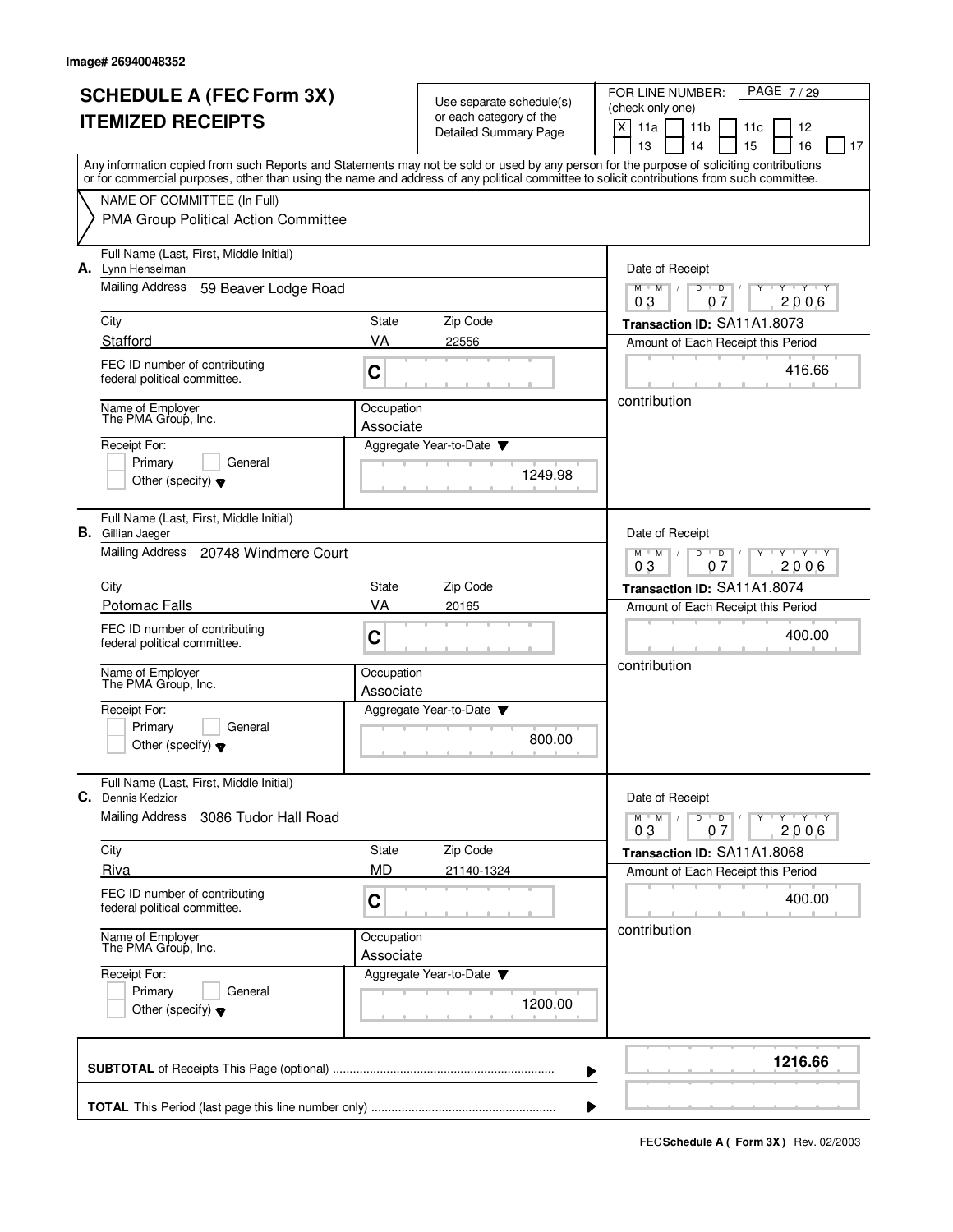|                          | <b>SCHEDULE A (FEC Form 3X)</b>                                                                                                                                                                                                                                                         |                         | Use separate schedule(s)                    | FOR LINE NUMBER:<br>PAGE 8/29                                                                         |  |  |
|--------------------------|-----------------------------------------------------------------------------------------------------------------------------------------------------------------------------------------------------------------------------------------------------------------------------------------|-------------------------|---------------------------------------------|-------------------------------------------------------------------------------------------------------|--|--|
| <b>ITEMIZED RECEIPTS</b> |                                                                                                                                                                                                                                                                                         |                         | or each category of the                     | (check only one)                                                                                      |  |  |
|                          |                                                                                                                                                                                                                                                                                         |                         | <b>Detailed Summary Page</b>                | X<br>11a<br>11 <sub>b</sub><br>11c<br>12<br>13<br>14<br>15<br>16<br>17                                |  |  |
|                          | Any information copied from such Reports and Statements may not be sold or used by any person for the purpose of soliciting contributions<br>or for commercial purposes, other than using the name and address of any political committee to solicit contributions from such committee. |                         |                                             |                                                                                                       |  |  |
|                          | NAME OF COMMITTEE (In Full)                                                                                                                                                                                                                                                             |                         |                                             |                                                                                                       |  |  |
|                          | PMA Group Political Action Committee                                                                                                                                                                                                                                                    |                         |                                             |                                                                                                       |  |  |
|                          | Full Name (Last, First, Middle Initial)<br>A. Melissa Koloszar                                                                                                                                                                                                                          |                         |                                             | Date of Receipt                                                                                       |  |  |
|                          | Mailing Address<br>106 S Wise Street                                                                                                                                                                                                                                                    |                         |                                             | $M^{\prime}$ M $\rightarrow$<br>$D$ $D$<br>$Y + Y + Y$<br>2006<br>03<br>07                            |  |  |
|                          | City                                                                                                                                                                                                                                                                                    | State                   | Zip Code                                    | Transaction ID: SA11A1.8071                                                                           |  |  |
|                          | Arlington                                                                                                                                                                                                                                                                               | VA                      | 22204                                       | Amount of Each Receipt this Period                                                                    |  |  |
|                          | FEC ID number of contributing<br>federal political committee.                                                                                                                                                                                                                           | C                       |                                             | 415.00                                                                                                |  |  |
|                          | Name of Employer<br>The PMA Group, Inc.                                                                                                                                                                                                                                                 | Occupation<br>Associate |                                             | contribution                                                                                          |  |  |
|                          | Receipt For:                                                                                                                                                                                                                                                                            |                         | Aggregate Year-to-Date                      |                                                                                                       |  |  |
|                          | Primary<br>General                                                                                                                                                                                                                                                                      |                         | 830.00                                      |                                                                                                       |  |  |
|                          | Other (specify) $\blacktriangledown$                                                                                                                                                                                                                                                    |                         |                                             |                                                                                                       |  |  |
| В.                       | Full Name (Last, First, Middle Initial)<br>Joseph S. Littleton, III, III                                                                                                                                                                                                                |                         |                                             | Date of Receipt                                                                                       |  |  |
|                          | Mailing Address<br>79 Canterbury Drive                                                                                                                                                                                                                                                  |                         |                                             | $M$ <sup>-1</sup><br>M<br>D<br>$\mathsf{T} \mathsf{Y} \mathsf{T} \mathsf{Y}$<br>D<br>2006<br>03<br>07 |  |  |
|                          | City                                                                                                                                                                                                                                                                                    | State                   | Zip Code                                    | Transaction ID: SA11A1.8075                                                                           |  |  |
|                          | Stafford                                                                                                                                                                                                                                                                                | VA                      | 22554                                       | Amount of Each Receipt this Period                                                                    |  |  |
|                          | FEC ID number of contributing<br>federal political committee.                                                                                                                                                                                                                           | C                       |                                             | 415.00                                                                                                |  |  |
|                          | Name of Employer<br>The PMA Group, Inc.                                                                                                                                                                                                                                                 | Occupation<br>Associate |                                             | contribution                                                                                          |  |  |
|                          | Receipt For:                                                                                                                                                                                                                                                                            |                         | Aggregate Year-to-Date $\blacktriangledown$ |                                                                                                       |  |  |
|                          | Primary<br>General<br>Other (specify) $\bullet$                                                                                                                                                                                                                                         |                         | 1245.00                                     |                                                                                                       |  |  |
| C.                       | Full Name (Last, First, Middle Initial)<br><b>Kevin Miller</b>                                                                                                                                                                                                                          |                         |                                             | Date of Receipt                                                                                       |  |  |
|                          | <b>Mailing Address</b><br>4220 Maple Ave                                                                                                                                                                                                                                                |                         |                                             | $Y - Y - Y$<br>$M$ <sup>-1</sup><br>M<br>$D$ $D$<br>Y<br>2006<br>03<br>07                             |  |  |
|                          | City                                                                                                                                                                                                                                                                                    | State                   | Zip Code                                    | Transaction ID: SA11A1.8076                                                                           |  |  |
|                          | Fairfax                                                                                                                                                                                                                                                                                 | VA                      | 22032                                       | Amount of Each Receipt this Period                                                                    |  |  |
|                          | FEC ID number of contributing<br>federal political committee.                                                                                                                                                                                                                           | C                       |                                             | 400.00                                                                                                |  |  |
|                          | Name of Employer<br>PMA Group, Inc.                                                                                                                                                                                                                                                     | Occupation<br>Associate |                                             | contribution                                                                                          |  |  |
|                          | Receipt For:                                                                                                                                                                                                                                                                            |                         | Aggregate Year-to-Date ▼                    |                                                                                                       |  |  |
|                          | Primary<br>General<br>Other (specify) $\blacktriangledown$                                                                                                                                                                                                                              |                         | 1200.00                                     |                                                                                                       |  |  |
|                          |                                                                                                                                                                                                                                                                                         |                         | ▶                                           | 1230.00                                                                                               |  |  |
|                          |                                                                                                                                                                                                                                                                                         |                         |                                             |                                                                                                       |  |  |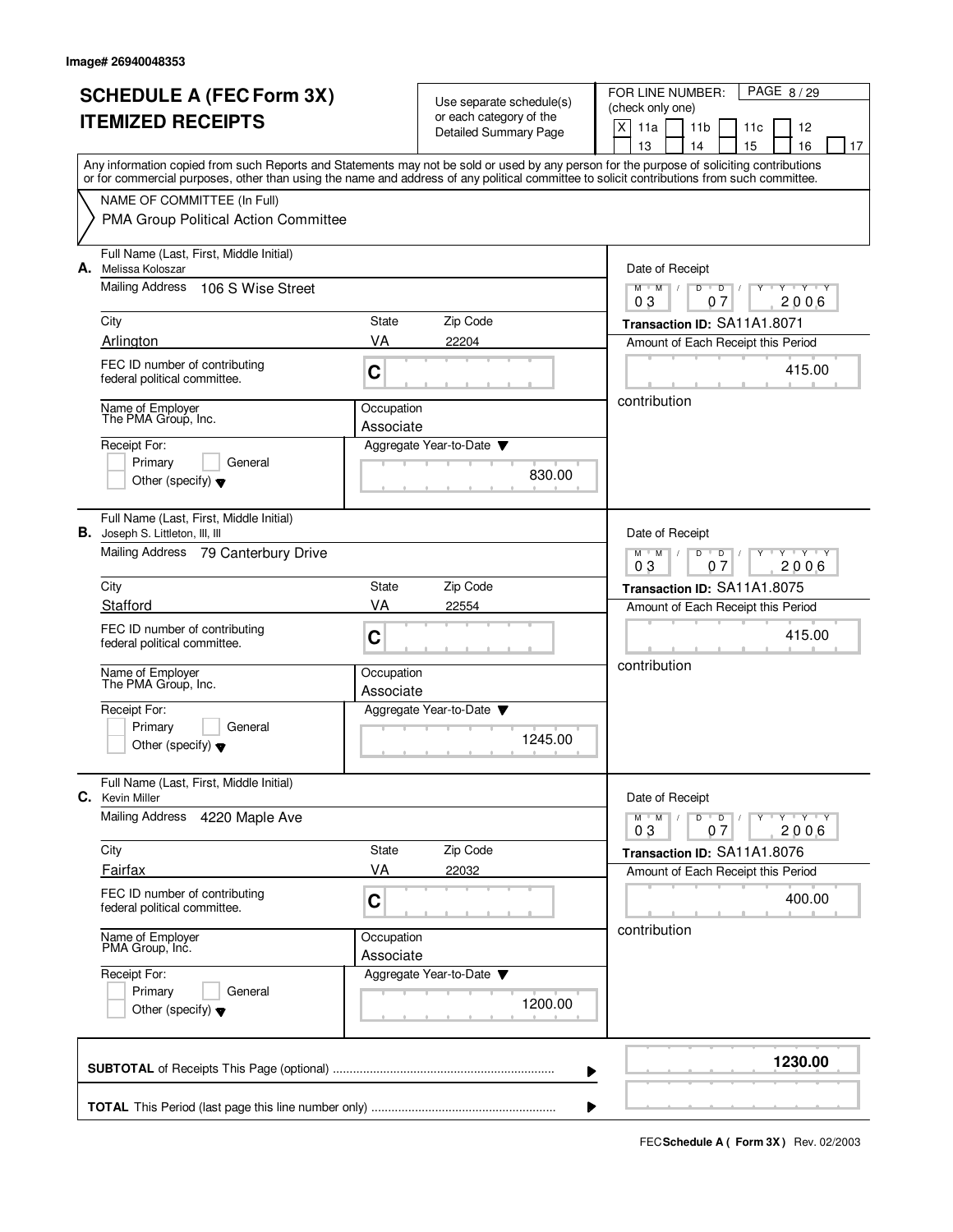|    | <b>SCHEDULE A (FEC Form 3X)</b><br><b>ITEMIZED RECEIPTS</b>                                                                                                                                                                                                                             |                         | Use separate schedule(s)<br>or each category of the | PAGE 9/29<br>FOR LINE NUMBER:<br>(check only one)<br>X<br>11a<br>11 <sub>b</sub><br>11c<br>12 |  |  |  |
|----|-----------------------------------------------------------------------------------------------------------------------------------------------------------------------------------------------------------------------------------------------------------------------------------------|-------------------------|-----------------------------------------------------|-----------------------------------------------------------------------------------------------|--|--|--|
|    |                                                                                                                                                                                                                                                                                         |                         | <b>Detailed Summary Page</b>                        | 13<br>14<br>15<br>16<br>17                                                                    |  |  |  |
|    | Any information copied from such Reports and Statements may not be sold or used by any person for the purpose of soliciting contributions<br>or for commercial purposes, other than using the name and address of any political committee to solicit contributions from such committee. |                         |                                                     |                                                                                               |  |  |  |
|    | NAME OF COMMITTEE (In Full)                                                                                                                                                                                                                                                             |                         |                                                     |                                                                                               |  |  |  |
|    | PMA Group Political Action Committee                                                                                                                                                                                                                                                    |                         |                                                     |                                                                                               |  |  |  |
| А. | Full Name (Last, First, Middle Initial)<br><b>Matt Miller</b>                                                                                                                                                                                                                           |                         |                                                     | Date of Receipt                                                                               |  |  |  |
|    | Mailing Address 229 10th Street, NE                                                                                                                                                                                                                                                     |                         |                                                     | $M$ $M$ /<br>D<br>$\overline{D}$<br>Y 'Y 'Y<br>2006<br>03<br>07                               |  |  |  |
|    | City                                                                                                                                                                                                                                                                                    | State                   | Zip Code                                            | Transaction ID: SA11A1.8077                                                                   |  |  |  |
|    | Washington                                                                                                                                                                                                                                                                              | DC                      | 20002                                               | Amount of Each Receipt this Period                                                            |  |  |  |
|    | FEC ID number of contributing<br>federal political committee.                                                                                                                                                                                                                           | C                       |                                                     | 416.00                                                                                        |  |  |  |
|    | Name of Employer<br>The PMA Group, Inc.                                                                                                                                                                                                                                                 | Occupation<br>Associate |                                                     | contribution                                                                                  |  |  |  |
|    | Receipt For:                                                                                                                                                                                                                                                                            |                         | Aggregate Year-to-Date                              |                                                                                               |  |  |  |
|    | Primary<br>General                                                                                                                                                                                                                                                                      |                         | 1232.00                                             |                                                                                               |  |  |  |
|    | Other (specify) $\blacktriangledown$                                                                                                                                                                                                                                                    |                         |                                                     |                                                                                               |  |  |  |
|    | Full Name (Last, First, Middle Initial)<br><b>B.</b> Brian Morgan                                                                                                                                                                                                                       |                         |                                                     | Date of Receipt                                                                               |  |  |  |
|    | Mailing Address<br>8611 Mallard View                                                                                                                                                                                                                                                    |                         |                                                     | $Y - Y - Y$<br>$M$ $M$ /<br>D<br>D<br>0 <sub>3</sub><br>2006<br>07                            |  |  |  |
|    | City                                                                                                                                                                                                                                                                                    | State                   | Zip Code                                            | Transaction ID: SA11A1.8078                                                                   |  |  |  |
|    | <b>Fairfax Station</b>                                                                                                                                                                                                                                                                  | VA                      | 22039                                               | Amount of Each Receipt this Period                                                            |  |  |  |
|    | FEC ID number of contributing<br>federal political committee.                                                                                                                                                                                                                           | C                       |                                                     | 415.00                                                                                        |  |  |  |
|    | Name of Employer<br>The PMA Group, Inc.                                                                                                                                                                                                                                                 | Occupation<br>Associate |                                                     | contribution                                                                                  |  |  |  |
|    | Receipt For:                                                                                                                                                                                                                                                                            |                         | Aggregate Year-to-Date $\blacktriangledown$         |                                                                                               |  |  |  |
|    | Primary<br>General<br>Other (specify) $\blacktriangledown$                                                                                                                                                                                                                              |                         | 1245.00                                             |                                                                                               |  |  |  |
|    | Full Name (Last, First, Middle Initial)<br>C. Chuck Parkinson                                                                                                                                                                                                                           |                         |                                                     | Date of Receipt                                                                               |  |  |  |
|    | <b>Mailing Address</b><br>7327 Laurel Creek Court                                                                                                                                                                                                                                       |                         |                                                     | $D$ $D$<br>Y Y Y Y<br>$M$ M<br>$\sqrt{ }$                                                     |  |  |  |
|    | City                                                                                                                                                                                                                                                                                    | State                   | Zip Code                                            | 2006<br>07<br>03<br>Transaction ID: SA11A1.8079                                               |  |  |  |
|    | Springfield                                                                                                                                                                                                                                                                             | VA                      | 22150                                               | Amount of Each Receipt this Period                                                            |  |  |  |
|    | FEC ID number of contributing<br>federal political committee.                                                                                                                                                                                                                           | C                       |                                                     | 415.00                                                                                        |  |  |  |
|    | Name of Employer<br>The PMA Group                                                                                                                                                                                                                                                       |                         | Occupation<br>Associate                             | contribution                                                                                  |  |  |  |
|    | Receipt For:<br>Primary<br>General<br>Other (specify) $\blacktriangledown$                                                                                                                                                                                                              |                         | Aggregate Year-to-Date ▼<br>1245.00                 |                                                                                               |  |  |  |
|    |                                                                                                                                                                                                                                                                                         |                         | ▶                                                   | 1246.00                                                                                       |  |  |  |
|    |                                                                                                                                                                                                                                                                                         |                         |                                                     |                                                                                               |  |  |  |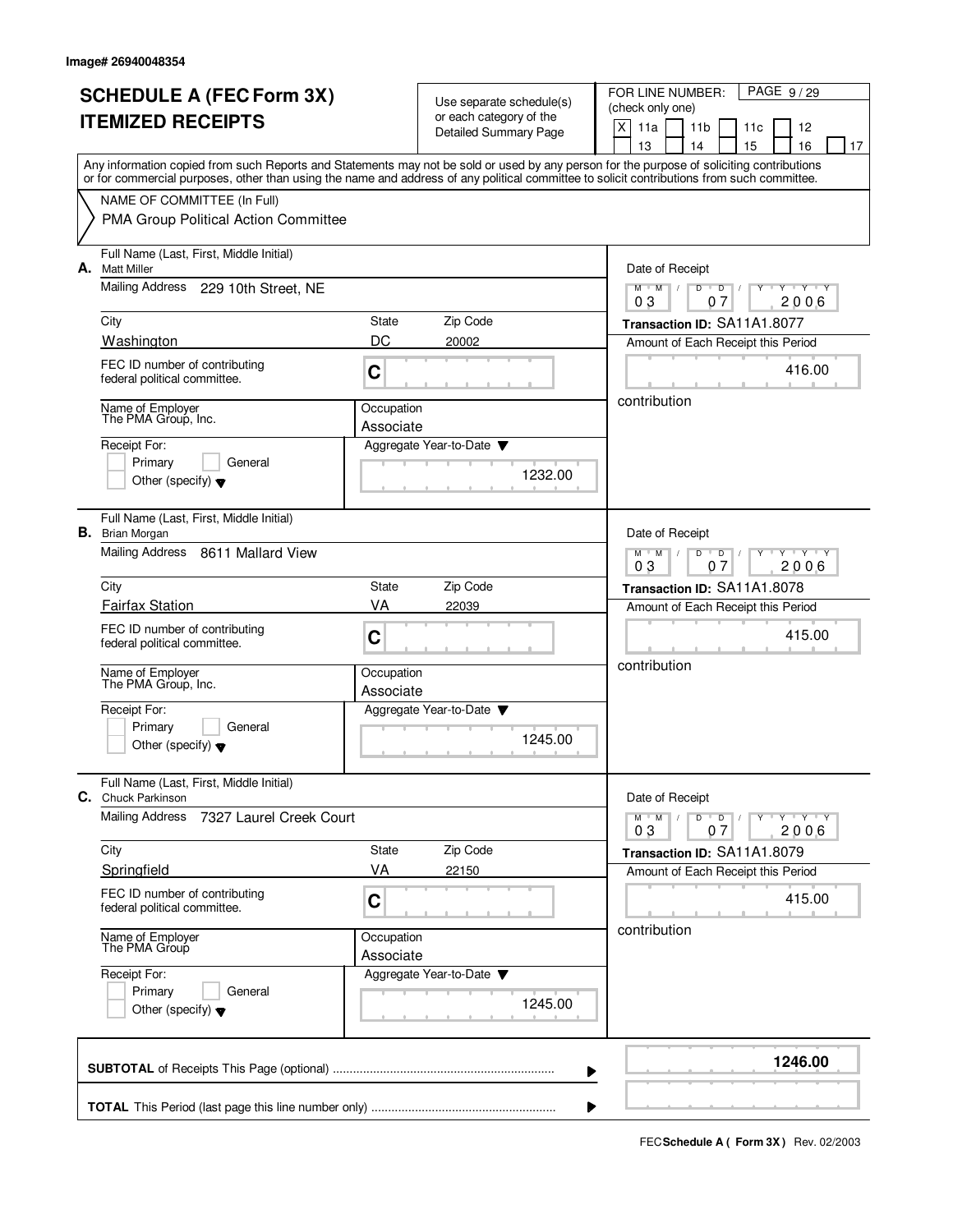| <b>SCHEDULE A (FEC Form 3X)</b><br><b>ITEMIZED RECEIPTS</b> |                                                                                                                                                                                                                                                                                         |                         | Use separate schedule(s)<br>or each category of the | PAGE 10/29<br>FOR LINE NUMBER:<br>(check only one)<br>X<br>11a<br>11 <sub>b</sub><br>12<br>11c |  |  |
|-------------------------------------------------------------|-----------------------------------------------------------------------------------------------------------------------------------------------------------------------------------------------------------------------------------------------------------------------------------------|-------------------------|-----------------------------------------------------|------------------------------------------------------------------------------------------------|--|--|
|                                                             |                                                                                                                                                                                                                                                                                         |                         | <b>Detailed Summary Page</b>                        | 15<br>13<br>14<br>16<br>17                                                                     |  |  |
|                                                             | Any information copied from such Reports and Statements may not be sold or used by any person for the purpose of soliciting contributions<br>or for commercial purposes, other than using the name and address of any political committee to solicit contributions from such committee. |                         |                                                     |                                                                                                |  |  |
|                                                             | NAME OF COMMITTEE (In Full)                                                                                                                                                                                                                                                             |                         |                                                     |                                                                                                |  |  |
|                                                             | PMA Group Political Action Committee                                                                                                                                                                                                                                                    |                         |                                                     |                                                                                                |  |  |
|                                                             | Full Name (Last, First, Middle Initial)<br>A. Liz Roberts                                                                                                                                                                                                                               |                         |                                                     | Date of Receipt                                                                                |  |  |
|                                                             | Mailing Address 211 11th Street, SE                                                                                                                                                                                                                                                     |                         |                                                     | $M = M$<br>$Y - Y - Y$<br>$D$ $D$<br>2006<br>03<br>07                                          |  |  |
|                                                             | City                                                                                                                                                                                                                                                                                    | State                   | Zip Code                                            | Transaction ID: SA11A1.8080                                                                    |  |  |
|                                                             | Washington                                                                                                                                                                                                                                                                              | DC                      | 20003                                               | Amount of Each Receipt this Period                                                             |  |  |
|                                                             | FEC ID number of contributing<br>federal political committee.                                                                                                                                                                                                                           | C                       |                                                     | 416.00                                                                                         |  |  |
|                                                             | Name of Employer<br>The PMA Group                                                                                                                                                                                                                                                       | Occupation<br>Associate |                                                     | contribution                                                                                   |  |  |
|                                                             | Receipt For:                                                                                                                                                                                                                                                                            |                         | Aggregate Year-to-Date                              |                                                                                                |  |  |
|                                                             | Primary<br>General                                                                                                                                                                                                                                                                      |                         | 1248.00                                             |                                                                                                |  |  |
|                                                             | Other (specify) $\blacktriangledown$                                                                                                                                                                                                                                                    |                         |                                                     |                                                                                                |  |  |
|                                                             | Full Name (Last, First, Middle Initial)<br><b>B.</b> Briggs Shade                                                                                                                                                                                                                       |                         |                                                     | Date of Receipt                                                                                |  |  |
|                                                             | Mailing Address<br>8920 Colesbury Place                                                                                                                                                                                                                                                 |                         |                                                     | $M$ M<br>D<br>$T$ $Y$ $T$ $Y$<br>D<br>2006<br>03<br>28                                         |  |  |
|                                                             | City                                                                                                                                                                                                                                                                                    | State                   | Zip Code                                            | Transaction ID: SA11A1.8087                                                                    |  |  |
|                                                             | Fairfax                                                                                                                                                                                                                                                                                 | VA                      | 22031                                               | Amount of Each Receipt this Period                                                             |  |  |
|                                                             | FEC ID number of contributing<br>federal political committee.                                                                                                                                                                                                                           | C                       |                                                     | 1000.00                                                                                        |  |  |
|                                                             | Name of Employer<br>The PMA Group, Inc.                                                                                                                                                                                                                                                 | Occupation<br>Associate |                                                     | contribution                                                                                   |  |  |
|                                                             | Receipt For:                                                                                                                                                                                                                                                                            |                         | Aggregate Year-to-Date $\blacktriangledown$         |                                                                                                |  |  |
|                                                             | Primary<br>General<br>Other (specify) $\blacktriangledown$                                                                                                                                                                                                                              |                         | 1000.00                                             |                                                                                                |  |  |
| C.                                                          | Full Name (Last, First, Middle Initial)<br>Joe Spata                                                                                                                                                                                                                                    |                         |                                                     | Date of Receipt                                                                                |  |  |
|                                                             | <b>Mailing Address</b><br>7850 Vervain Court                                                                                                                                                                                                                                            |                         |                                                     | Y Y Y Y<br>$D$ $D$<br>$M$ <sup>U</sup><br>M<br>Y<br>2006<br>03<br>07                           |  |  |
|                                                             | City                                                                                                                                                                                                                                                                                    | State                   | Zip Code                                            | Transaction ID: SA11A1.8081                                                                    |  |  |
|                                                             | Springfield                                                                                                                                                                                                                                                                             | VA                      | 22152                                               | Amount of Each Receipt this Period                                                             |  |  |
|                                                             | FEC ID number of contributing<br>federal political committee.                                                                                                                                                                                                                           | C                       |                                                     | 400.00                                                                                         |  |  |
|                                                             | Name of Employer<br>The PMA Group, Inc.                                                                                                                                                                                                                                                 | Occupation<br>Associate |                                                     | contribution                                                                                   |  |  |
|                                                             | Receipt For:<br>Primary<br>General<br>Other (specify) $\blacktriangledown$                                                                                                                                                                                                              |                         | Aggregate Year-to-Date ▼<br>1200.00                 |                                                                                                |  |  |
|                                                             |                                                                                                                                                                                                                                                                                         |                         | ▶                                                   | 1816.00                                                                                        |  |  |
|                                                             |                                                                                                                                                                                                                                                                                         |                         |                                                     |                                                                                                |  |  |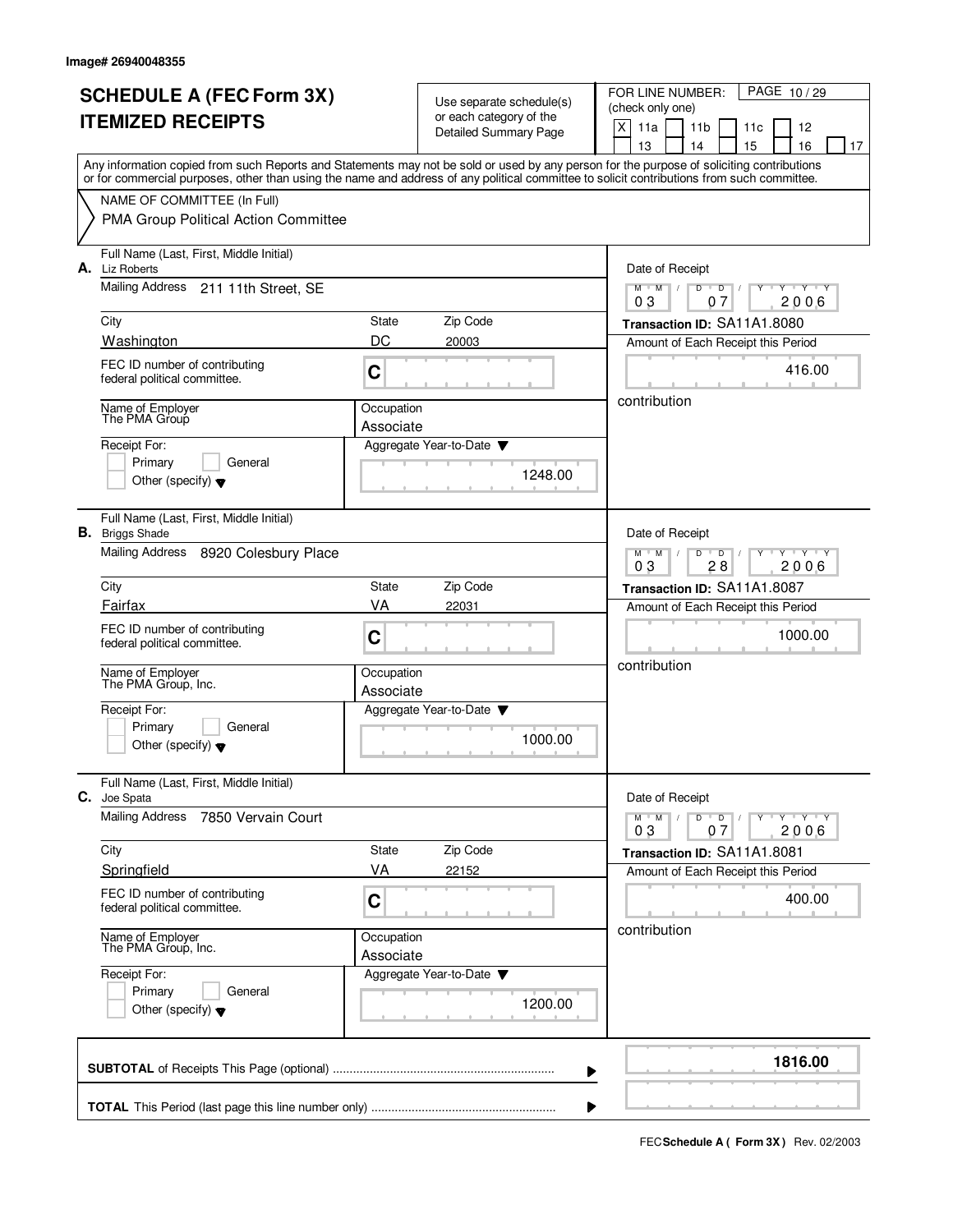|    | <b>SCHEDULE A (FEC Form 3X)</b><br><b>ITEMIZED RECEIPTS</b><br>Any information copied from such Reports and Statements may not be sold or used by any person for the purpose of soliciting contributions |                         | Use separate schedule(s)<br>or each category of the<br><b>Detailed Summary Page</b> | FOR LINE NUMBER:<br>PAGE 11/29<br>(check only one)<br>X<br>11a<br>11 <sub>b</sub><br>11c<br>12<br>13<br>14<br>15<br>16<br>17 |
|----|----------------------------------------------------------------------------------------------------------------------------------------------------------------------------------------------------------|-------------------------|-------------------------------------------------------------------------------------|------------------------------------------------------------------------------------------------------------------------------|
|    | or for commercial purposes, other than using the name and address of any political committee to solicit contributions from such committee.                                                               |                         |                                                                                     |                                                                                                                              |
|    | NAME OF COMMITTEE (In Full)<br>PMA Group Political Action Committee                                                                                                                                      |                         |                                                                                     |                                                                                                                              |
|    | Full Name (Last, First, Middle Initial)<br>A. Scott VandeSand                                                                                                                                            |                         |                                                                                     | Date of Receipt                                                                                                              |
|    | Mailing Address<br>6010 Washington Boulevard                                                                                                                                                             |                         |                                                                                     | Y Y Y Y<br>$M$ $M$ $/$<br>D<br>$\overline{D}$<br>07<br>2006<br>03                                                            |
|    | City                                                                                                                                                                                                     | <b>State</b>            | Zip Code                                                                            | Transaction ID: SA11A1.8082                                                                                                  |
|    | Arlington                                                                                                                                                                                                | VA                      | 22205                                                                               | Amount of Each Receipt this Period                                                                                           |
|    | FEC ID number of contributing<br>federal political committee.                                                                                                                                            | C                       |                                                                                     | 416.66                                                                                                                       |
|    | Name of Employer<br>The PMA Group, Inc.                                                                                                                                                                  | Occupation              |                                                                                     | contribution                                                                                                                 |
|    | Receipt For:                                                                                                                                                                                             | Associate               | Aggregate Year-to-Date ▼                                                            |                                                                                                                              |
|    | Primary<br>General                                                                                                                                                                                       |                         |                                                                                     |                                                                                                                              |
|    | Other (specify) $\blacktriangledown$                                                                                                                                                                     |                         | 833.32                                                                              |                                                                                                                              |
| В. | Full Name (Last, First, Middle Initial)<br><b>Tom Veltri</b>                                                                                                                                             |                         |                                                                                     | Date of Receipt                                                                                                              |
|    | Mailing Address<br>713 Hawkins Way                                                                                                                                                                       |                         |                                                                                     | $D$ $D$<br>$Y - Y - Y$<br>$M$ M<br>$\sqrt{ }$<br>03<br>07<br>2006                                                            |
|    | City                                                                                                                                                                                                     | <b>State</b>            | Zip Code                                                                            | Transaction ID: SA11A1.8083                                                                                                  |
|    | Alexandria                                                                                                                                                                                               | VA                      | 22314                                                                               | Amount of Each Receipt this Period                                                                                           |
|    | FEC ID number of contributing<br>federal political committee.                                                                                                                                            | C                       |                                                                                     | 416.66                                                                                                                       |
|    | Name of Employer<br>The PMA Group, Inc.                                                                                                                                                                  | Occupation<br>Associate |                                                                                     | contribution                                                                                                                 |
|    | Receipt For:                                                                                                                                                                                             |                         | Aggregate Year-to-Date                                                              |                                                                                                                              |
|    | Primary<br>General<br>Other (specify) $\blacktriangledown$                                                                                                                                               |                         | 1248.32                                                                             |                                                                                                                              |
| C. | Full Name (Last, First, Middle Initial)<br>Glen Woods                                                                                                                                                    |                         |                                                                                     | Date of Receipt                                                                                                              |
|    | Mailing Address<br>5602 Meridian Hill Place                                                                                                                                                              |                         |                                                                                     | $Y$ $Y$ $Y$<br>M<br>$\mathsf D$<br>$M$ <sup>U</sup><br>D<br>Y<br>τ<br>2006<br>03<br>14                                       |
|    | City                                                                                                                                                                                                     | State                   | Zip Code                                                                            | Transaction ID: SA11A1.8085                                                                                                  |
|    | <b>Burke</b>                                                                                                                                                                                             | VA                      | 22015                                                                               | Amount of Each Receipt this Period                                                                                           |
|    | FEC ID number of contributing<br>federal political committee.                                                                                                                                            | C                       |                                                                                     | 1000.00                                                                                                                      |
|    | Name of Employer<br>The PMA Group, Inc.                                                                                                                                                                  | Occupation<br>Associate |                                                                                     | contribution                                                                                                                 |
|    | Receipt For:                                                                                                                                                                                             |                         | Aggregate Year-to-Date ▼                                                            |                                                                                                                              |
|    | Primary<br>General<br>Other (specify) $\blacktriangledown$                                                                                                                                               |                         | 1000.00                                                                             |                                                                                                                              |
|    |                                                                                                                                                                                                          |                         |                                                                                     | 1833.32                                                                                                                      |
|    |                                                                                                                                                                                                          |                         |                                                                                     |                                                                                                                              |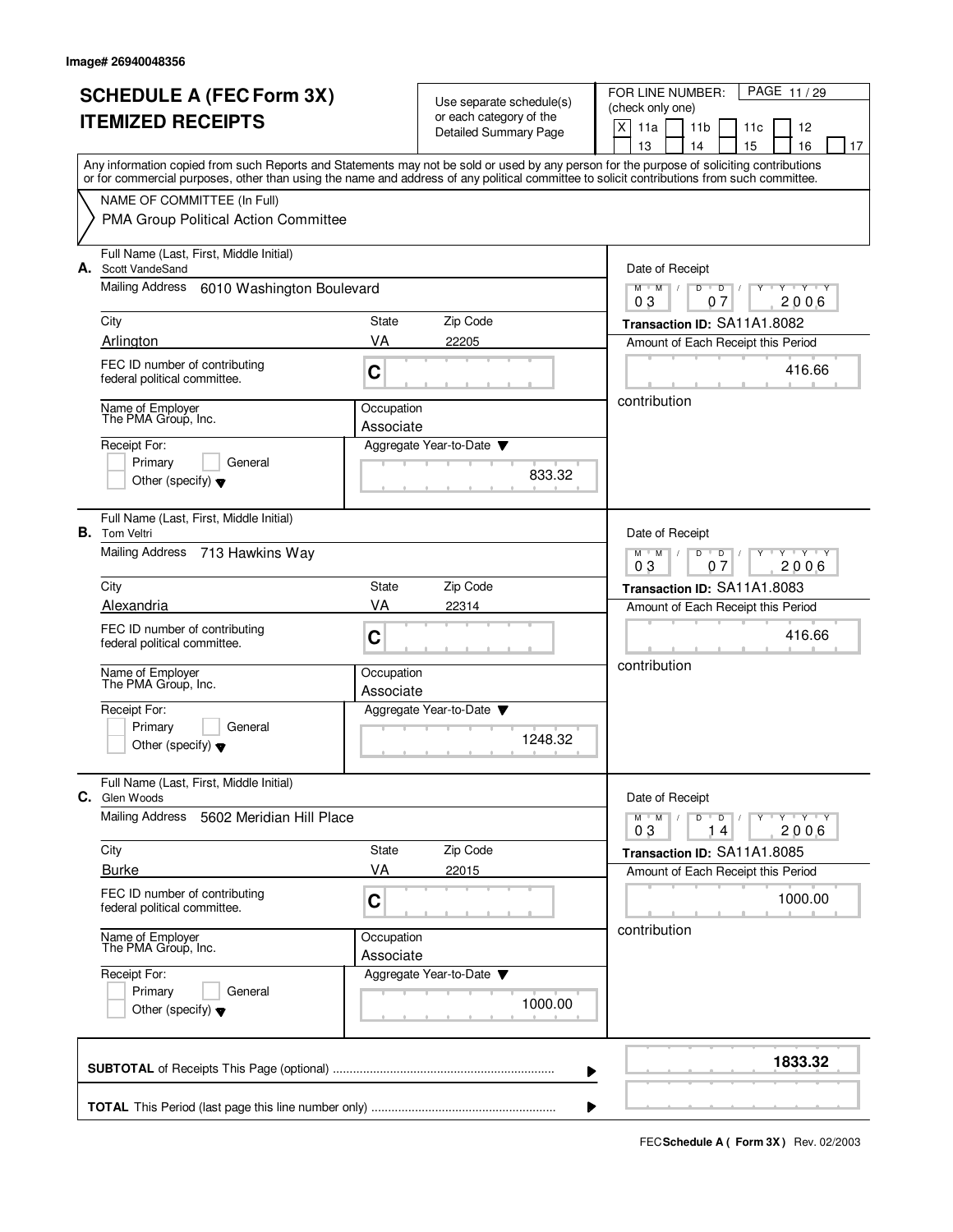| <b>SCHEDULE A (FEC Form 3X)</b><br><b>ITEMIZED RECEIPTS</b>                                                                                                                                                                                                                             | Use separate schedule(s)<br>or each category of the<br><b>Detailed Summary Page</b> | PAGE 12/29<br>FOR LINE NUMBER:<br>(check only one)<br>X<br>12<br>11 <sub>b</sub><br>11a<br>11c<br>15<br>13<br>16<br>14<br>17 |
|-----------------------------------------------------------------------------------------------------------------------------------------------------------------------------------------------------------------------------------------------------------------------------------------|-------------------------------------------------------------------------------------|------------------------------------------------------------------------------------------------------------------------------|
| Any information copied from such Reports and Statements may not be sold or used by any person for the purpose of soliciting contributions<br>or for commercial purposes, other than using the name and address of any political committee to solicit contributions from such committee. |                                                                                     |                                                                                                                              |
| NAME OF COMMITTEE (In Full)                                                                                                                                                                                                                                                             |                                                                                     |                                                                                                                              |
| <b>PMA Group Political Action Committee</b>                                                                                                                                                                                                                                             |                                                                                     |                                                                                                                              |
| Full Name (Last, First, Middle Initial)<br>А.<br>Judith Zink                                                                                                                                                                                                                            |                                                                                     | Date of Receipt                                                                                                              |
| Mailing Address<br>12505 Lolly Post Lane                                                                                                                                                                                                                                                |                                                                                     | Y Y Y Y Y Y<br>$M$ $M$<br>$\overline{D}$<br>D<br>03<br>2006<br>07                                                            |
| City                                                                                                                                                                                                                                                                                    | Zip Code<br>State                                                                   | Transaction ID: SA11A1.8084                                                                                                  |
| Woodbridge                                                                                                                                                                                                                                                                              | VA<br>22192                                                                         | Amount of Each Receipt this Period                                                                                           |
| FEC ID number of contributing<br>federal political committee.                                                                                                                                                                                                                           | C                                                                                   | 1000.00                                                                                                                      |
| Name of Employer<br>The PMA Group, Inc.                                                                                                                                                                                                                                                 | Occupation<br>Associate                                                             | contribution                                                                                                                 |
| Receipt For:<br>General<br>Primary<br>Other (specify) $\blacktriangledown$                                                                                                                                                                                                              | Aggregate Year-to-Date ▼<br>2000.00                                                 |                                                                                                                              |

|  | 1000.00  |
|--|----------|
|  | 11171.98 |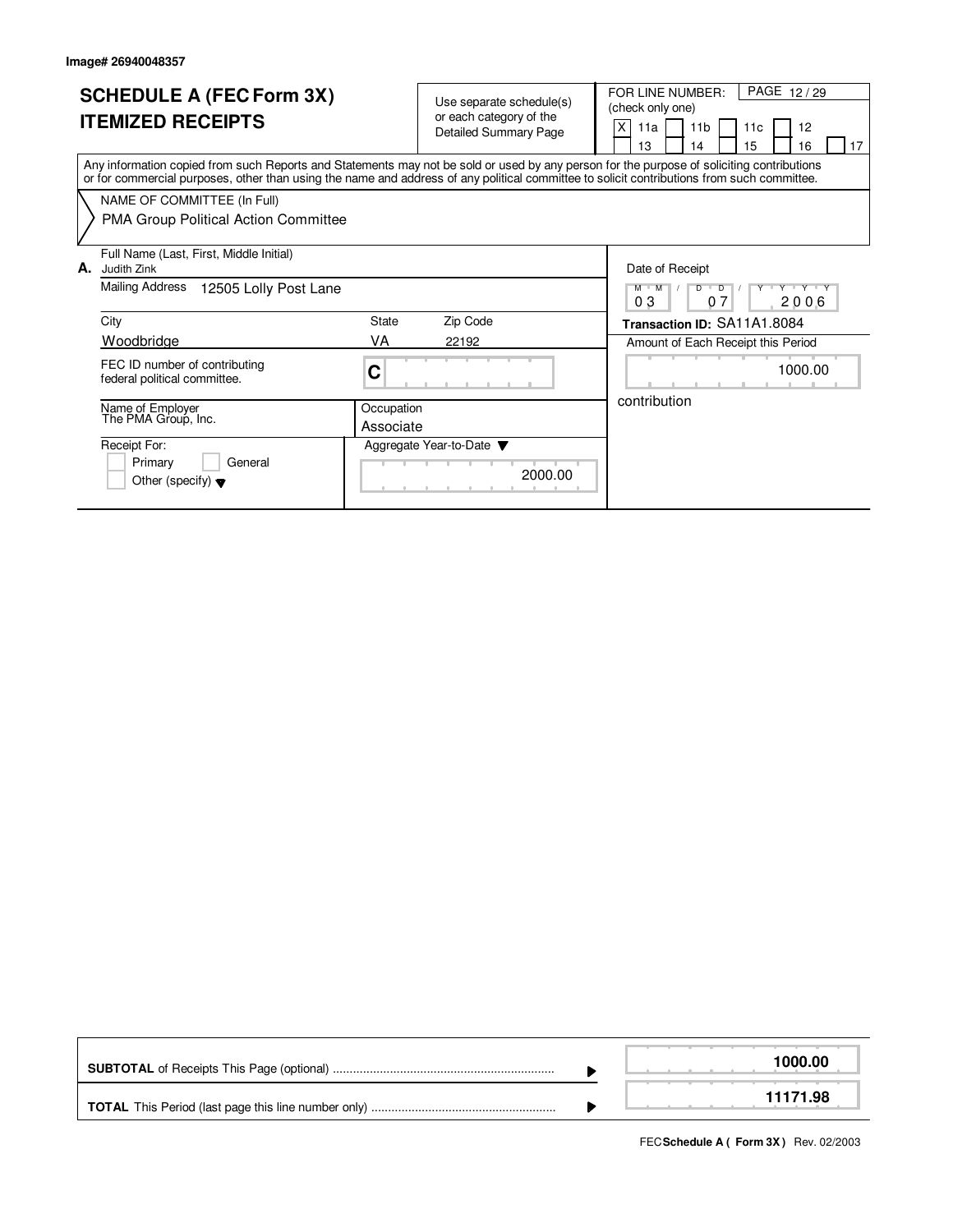|    | <b>SCHEDULE B (FEC Form 3X)</b>                                                                                                                                                                                                                                                        | Use seperate schedule(s)                                             |  |                                     | FOR LINE NUMBER:     |   |                 |                                         | PAGE 13/29   |                 |
|----|----------------------------------------------------------------------------------------------------------------------------------------------------------------------------------------------------------------------------------------------------------------------------------------|----------------------------------------------------------------------|--|-------------------------------------|----------------------|---|-----------------|-----------------------------------------|--------------|-----------------|
|    | <b>ITEMIZED DISBURSEMENTS</b>                                                                                                                                                                                                                                                          | for each category of the                                             |  | (check only one)<br>21 <sub>b</sub> | 22                   | X | 23              | 24                                      | 25           | 26              |
|    |                                                                                                                                                                                                                                                                                        | <b>Detailed Summary Page</b>                                         |  | 27                                  | 28a                  |   | 28 <sub>b</sub> | 28 <sub>c</sub>                         | 29           | 30 <sub>b</sub> |
|    | Any Information copied from such Reports and Statements may not be sold or used by any person for the purpose of solicating contributions<br>or for commercial purposes, other than using the name and address of any political committee to solicit contributions from such committee |                                                                      |  |                                     |                      |   |                 |                                         |              |                 |
|    | NAME OF COMMITTEE (In Full)                                                                                                                                                                                                                                                            |                                                                      |  |                                     |                      |   |                 |                                         |              |                 |
|    | PMA Group Political Action Committee                                                                                                                                                                                                                                                   |                                                                      |  |                                     |                      |   |                 |                                         |              |                 |
|    | Full Name (Last, First, Middle Initial)                                                                                                                                                                                                                                                |                                                                      |  |                                     |                      |   |                 | Transaction ID: SB23.8153               |              |                 |
|    | <b>DANIEL K AKAKA</b>                                                                                                                                                                                                                                                                  |                                                                      |  |                                     | Date of Disbursement | M | D               |                                         |              |                 |
|    | <b>Mailing Address</b><br>PO BOX 3169                                                                                                                                                                                                                                                  |                                                                      |  |                                     | $0^{\degree}3$       |   |                 | $30^{\circ}$                            | $2006^\circ$ |                 |
|    | City<br><b>HONOLULU</b>                                                                                                                                                                                                                                                                | Zip Code<br>State<br>HI<br>96802                                     |  |                                     |                      |   |                 | Amount of Each Disbursement this Period |              |                 |
|    | Purpose of Disbursement<br>contribution                                                                                                                                                                                                                                                |                                                                      |  |                                     |                      |   |                 |                                         | 1000.00      |                 |
|    | <b>Candidate Name</b><br>DANIEL K AKAKA                                                                                                                                                                                                                                                |                                                                      |  | Category/<br>Type                   |                      |   |                 |                                         |              |                 |
|    | Office Sought:<br>House<br>Disbursement For:<br>Senate<br>X<br>President                                                                                                                                                                                                               | 2006<br>Primary<br>X General<br>Other (specify) $\blacktriangledown$ |  |                                     |                      |   |                 |                                         |              |                 |
|    | State: HI<br>District: 00<br>Full Name (Last, First, Middle Initial)                                                                                                                                                                                                                   |                                                                      |  |                                     |                      |   |                 |                                         |              |                 |
|    | B. A LOT OF PEOPLE WHO SUPPORT BINGAMAN                                                                                                                                                                                                                                                |                                                                      |  |                                     | Date of Disbursement |   | D               | Transaction ID: SB23,8099               |              |                 |
|    | <b>Mailing Address</b><br>PO BOX 16210                                                                                                                                                                                                                                                 |                                                                      |  |                                     | M<br>03              | M |                 | 0 <sup>D</sup>                          | 2006         |                 |
|    | City<br>ALBUQUERQUE                                                                                                                                                                                                                                                                    | Zip Code<br><b>State</b><br>87191<br><b>NM</b>                       |  |                                     |                      |   |                 | Amount of Each Disbursement this Period |              |                 |
|    | Purpose of Disbursement<br>contribution                                                                                                                                                                                                                                                |                                                                      |  |                                     |                      |   |                 |                                         | 1000.00      |                 |
|    | <b>Candidate Name</b><br>A LOT OF PEOPLE WHO SUPPORT BINGAMAN                                                                                                                                                                                                                          |                                                                      |  | Category/<br>Type                   |                      |   |                 |                                         |              |                 |
|    | Office Sought:<br>House<br>Disbursement For:<br>$x$ Senate<br>President                                                                                                                                                                                                                | 2006<br>X General<br>Primary<br>Other (specify) $\blacktriangledown$ |  |                                     |                      |   |                 |                                         |              |                 |
|    | State: NM<br>District: 00                                                                                                                                                                                                                                                              |                                                                      |  |                                     |                      |   |                 |                                         |              |                 |
| C. | Full Name (Last, First, Middle Initial)<br>CAPUANO FOR CONGRESS COMMITTEE                                                                                                                                                                                                              |                                                                      |  |                                     | Date of Disbursement |   | D               | Transaction ID: SB23.8102               |              |                 |
|    | <b>Mailing Address</b><br>PO BOX 440305                                                                                                                                                                                                                                                |                                                                      |  |                                     | $0^{\overline{0}}3$  | М |                 | 0 <sup>0</sup>                          | 2006         |                 |
|    | City<br><b>SOMERVILLE</b>                                                                                                                                                                                                                                                              | Zip Code<br>State<br>MA<br>02144                                     |  |                                     |                      |   |                 | Amount of Each Disbursement this Period |              |                 |
|    | Purpose of Disbursement<br>contribution                                                                                                                                                                                                                                                |                                                                      |  |                                     |                      |   |                 |                                         | 2000.00      |                 |
|    | Candidate Name<br>CAPUANO FOR CONGRESS COMMITTEE                                                                                                                                                                                                                                       |                                                                      |  | Category/<br>Type                   |                      |   |                 |                                         |              |                 |
|    | Office Sought:<br>Disbursement For:<br>$x$ House<br>Senate<br>President                                                                                                                                                                                                                | 2006<br>X General<br>Primary<br>Other (specify) $\blacktriangledown$ |  |                                     |                      |   |                 |                                         |              |                 |
|    | State: MA<br>District: 08                                                                                                                                                                                                                                                              |                                                                      |  |                                     |                      |   |                 |                                         |              |                 |
|    |                                                                                                                                                                                                                                                                                        |                                                                      |  | ▶                                   |                      |   |                 |                                         | 4000.00      |                 |
|    |                                                                                                                                                                                                                                                                                        |                                                                      |  | ▶                                   |                      |   |                 |                                         |              |                 |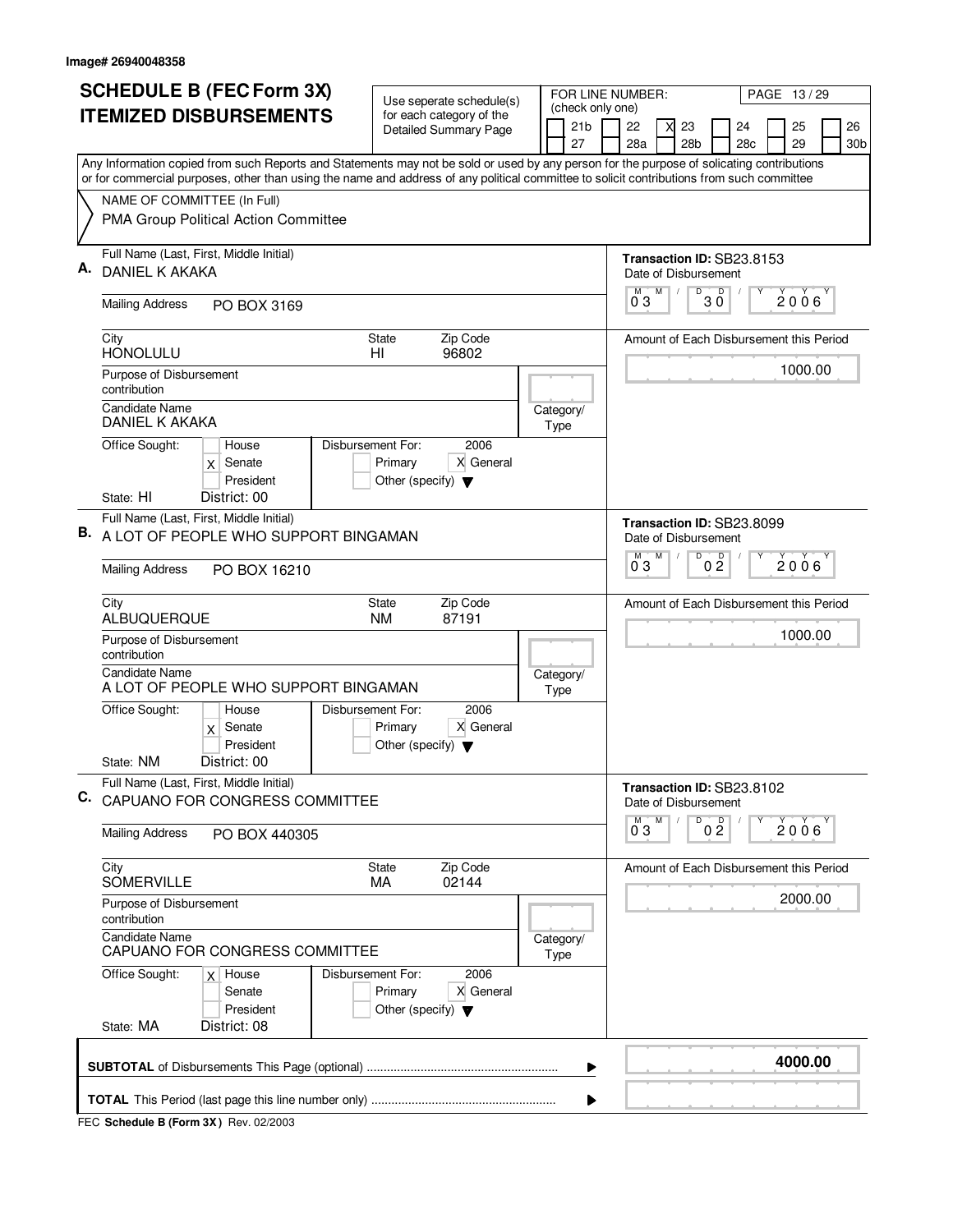|    | <b>SCHEDULE B (FEC Form 3X)</b>                                                                                                           |                                                                      | Use seperate schedule(s)                                 |  | FOR LINE NUMBER:                          |                           |                |                       |                                         |                       | PAGE 14 / 29 |                       |
|----|-------------------------------------------------------------------------------------------------------------------------------------------|----------------------------------------------------------------------|----------------------------------------------------------|--|-------------------------------------------|---------------------------|----------------|-----------------------|-----------------------------------------|-----------------------|--------------|-----------------------|
|    | <b>ITEMIZED DISBURSEMENTS</b>                                                                                                             |                                                                      | for each category of the<br><b>Detailed Summary Page</b> |  | (check only one)<br>21 <sub>b</sub><br>27 | 22<br>28a                 |                | 23<br>28 <sub>b</sub> |                                         | 24<br>28 <sub>c</sub> | 25<br>29     | 26<br>30 <sub>b</sub> |
|    | Any Information copied from such Reports and Statements may not be sold or used by any person for the purpose of solicating contributions |                                                                      |                                                          |  |                                           |                           |                |                       |                                         |                       |              |                       |
|    | or for commercial purposes, other than using the name and address of any political committee to solicit contributions from such committee |                                                                      |                                                          |  |                                           |                           |                |                       |                                         |                       |              |                       |
|    | NAME OF COMMITTEE (In Full)<br>PMA Group Political Action Committee                                                                       |                                                                      |                                                          |  |                                           |                           |                |                       |                                         |                       |              |                       |
|    | Full Name (Last, First, Middle Initial)<br>CHET EDWARDS FOR CONGRESS                                                                      |                                                                      |                                                          |  |                                           | Transaction ID: SB23.8088 |                |                       | Date of Disbursement                    |                       |              |                       |
|    | <b>Mailing Address</b><br>PO BOX 23273                                                                                                    |                                                                      |                                                          |  |                                           | M<br>03                   | M              | D                     | 0 <sup>D</sup>                          |                       | 2006         |                       |
|    | City<br><b>WACO</b>                                                                                                                       | State<br><b>TX</b>                                                   | Zip Code<br>76702                                        |  |                                           |                           |                |                       | Amount of Each Disbursement this Period |                       |              |                       |
|    | Purpose of Disbursement<br>contribution<br><b>Candidate Name</b>                                                                          |                                                                      |                                                          |  |                                           |                           |                |                       |                                         |                       | 2000.00      |                       |
|    | CHET EDWARDS FOR CONGRESS<br>Office Sought:<br>$x$ House                                                                                  | Disbursement For:                                                    | 2006                                                     |  | Category/<br>Type                         |                           |                |                       |                                         |                       |              |                       |
|    | Senate<br>President<br>District: 11<br>State: TX                                                                                          | X General<br>Other (specify) $\blacktriangledown$                    |                                                          |  |                                           |                           |                |                       |                                         |                       |              |                       |
|    | Full Name (Last, First, Middle Initial)                                                                                                   |                                                                      |                                                          |  | Transaction ID: SB23.8100                 |                           |                |                       |                                         |                       |              |                       |
| В. | CHRIS CANNON FOR CONGRESS INC                                                                                                             |                                                                      |                                                          |  | M                                         | M                         | $\overline{D}$ | Date of Disbursement  |                                         |                       |              |                       |
|    | <b>Mailing Address</b><br>310 SOUTH MAIN SUITE 1420                                                                                       |                                                                      |                                                          |  |                                           | 03                        |                |                       | 0 <sup>0</sup>                          |                       | 2006         |                       |
|    | City<br><b>SALT LAKE CITY</b>                                                                                                             | State<br>UT                                                          | Zip Code<br>84101                                        |  |                                           |                           |                |                       | Amount of Each Disbursement this Period |                       | 1000.00      |                       |
|    | Purpose of Disbursement<br>contribution                                                                                                   |                                                                      |                                                          |  |                                           |                           |                |                       |                                         |                       |              |                       |
|    | <b>Candidate Name</b><br>CHRIS CANNON FOR CONGRESS INC                                                                                    |                                                                      |                                                          |  | Category/<br>Type                         |                           |                |                       |                                         |                       |              |                       |
|    | Office Sought:<br>$x$ House<br>Senate<br>President                                                                                        | Disbursement For:<br>Primary<br>Other (specify) $\blacktriangledown$ | 2006<br>X General                                        |  |                                           |                           |                |                       |                                         |                       |              |                       |
|    | State: UT<br>District: 03<br>Full Name (Last, First, Middle Initial)                                                                      |                                                                      |                                                          |  |                                           |                           |                |                       |                                         |                       |              |                       |
| C. | CHRISTOPHER SHAYS FOR CONGRESS CMTE                                                                                                       |                                                                      |                                                          |  |                                           | Transaction ID: SB23.8142 | M              |                       | Date of Disbursement                    |                       |              |                       |
|    | <b>Mailing Address</b><br>98 East Avenue Rear Building<br>98 East Avenue Rear Building                                                    |                                                                      |                                                          |  |                                           | $\overline{0}^M$ 3        |                |                       | $D$ <sub>2</sub> $\frac{D}{7}$          |                       | 2006         |                       |
|    | City<br>Norwalk                                                                                                                           | <b>State</b><br>СT                                                   | Zip Code<br>06851                                        |  |                                           |                           |                |                       | Amount of Each Disbursement this Period |                       | 1000.00      |                       |
|    | Purpose of Disbursement<br>contribution                                                                                                   |                                                                      |                                                          |  |                                           |                           |                |                       |                                         |                       |              |                       |
|    | <b>Candidate Name</b><br>CHRISTOPHER SHAYS FOR CONGRESS CMTE                                                                              |                                                                      |                                                          |  | Category/<br>Type                         |                           |                |                       |                                         |                       |              |                       |
|    | Office Sought:<br>$x$ House<br>Senate<br>President<br>State: CT<br>District: 04                                                           | Disbursement For:<br>Primary<br>Other (specify) $\blacktriangledown$ | 2006<br>X General                                        |  |                                           |                           |                |                       |                                         |                       |              |                       |
|    |                                                                                                                                           |                                                                      |                                                          |  |                                           |                           |                |                       |                                         |                       | 4000.00      |                       |
|    |                                                                                                                                           |                                                                      |                                                          |  | ▶                                         |                           |                |                       |                                         |                       |              |                       |
|    |                                                                                                                                           |                                                                      |                                                          |  |                                           |                           |                |                       |                                         |                       |              |                       |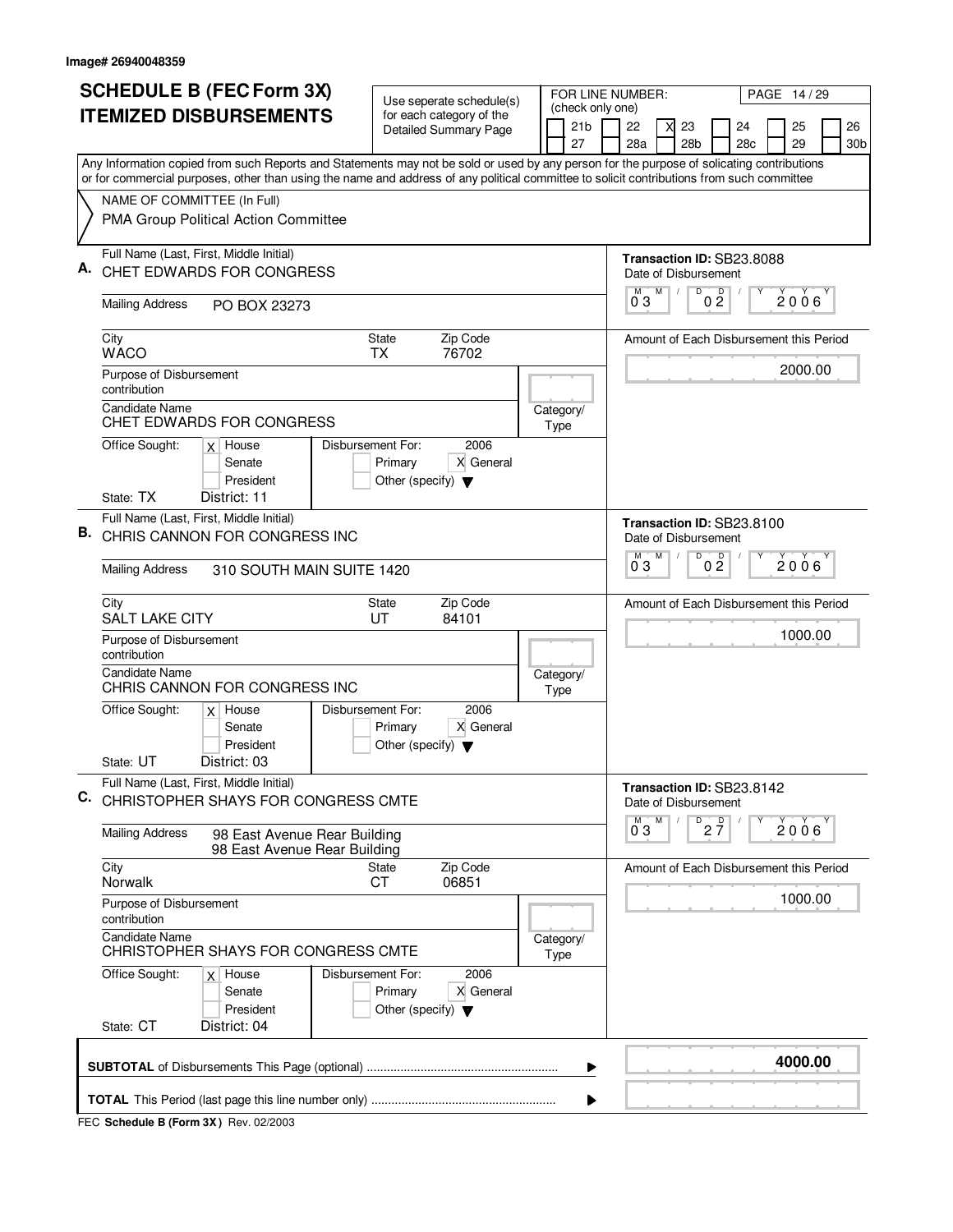|    | <b>SCHEDULE B (FEC Form 3X)</b>                                                                                                                                                                                                                                                        | Use seperate schedule(s)                                                                  |  |                                     | FOR LINE NUMBER:          |   |                 |                                |                                         |   | PAGE 15/29 |                 |
|----|----------------------------------------------------------------------------------------------------------------------------------------------------------------------------------------------------------------------------------------------------------------------------------------|-------------------------------------------------------------------------------------------|--|-------------------------------------|---------------------------|---|-----------------|--------------------------------|-----------------------------------------|---|------------|-----------------|
|    | <b>ITEMIZED DISBURSEMENTS</b>                                                                                                                                                                                                                                                          | for each category of the<br><b>Detailed Summary Page</b>                                  |  | (check only one)<br>21 <sub>b</sub> | 22                        | X | 23              |                                | 24                                      |   | 25         | 26              |
|    |                                                                                                                                                                                                                                                                                        |                                                                                           |  | 27                                  | 28a                       |   | 28 <sub>b</sub> |                                | 28c                                     |   | 29         | 30 <sub>b</sub> |
|    | Any Information copied from such Reports and Statements may not be sold or used by any person for the purpose of solicating contributions<br>or for commercial purposes, other than using the name and address of any political committee to solicit contributions from such committee |                                                                                           |  |                                     |                           |   |                 |                                |                                         |   |            |                 |
|    | NAME OF COMMITTEE (In Full)                                                                                                                                                                                                                                                            |                                                                                           |  |                                     |                           |   |                 |                                |                                         |   |            |                 |
|    | PMA Group Political Action Committee                                                                                                                                                                                                                                                   |                                                                                           |  |                                     |                           |   |                 |                                |                                         |   |            |                 |
|    | Full Name (Last, First, Middle Initial)                                                                                                                                                                                                                                                |                                                                                           |  |                                     |                           |   |                 |                                | Transaction ID: SB23.8123               |   |            |                 |
|    | CMTE TO RE-ELECT LORETTA SANCHEZ                                                                                                                                                                                                                                                       |                                                                                           |  |                                     | Date of Disbursement<br>М | M | D               |                                | D                                       | Υ |            |                 |
|    | <b>Mailing Address</b><br>601 S GLENOAKS BLVD.<br>Suite 211                                                                                                                                                                                                                            |                                                                                           |  |                                     | 03                        |   |                 | 14                             |                                         |   | 2006       |                 |
|    | City<br><b>BURBANK</b>                                                                                                                                                                                                                                                                 | <b>State</b><br>Zip Code<br>91502<br>CA                                                   |  |                                     |                           |   |                 |                                | Amount of Each Disbursement this Period |   |            |                 |
|    | Purpose of Disbursement<br>contribution                                                                                                                                                                                                                                                |                                                                                           |  |                                     |                           |   |                 |                                |                                         |   | 2000.00    |                 |
|    | <b>Candidate Name</b><br>CMTE TO RE-ELECT LORETTA SANCHEZ                                                                                                                                                                                                                              |                                                                                           |  | Category/<br>Type                   |                           |   |                 |                                |                                         |   |            |                 |
|    | Office Sought:<br>$x$ House<br>Senate<br>President                                                                                                                                                                                                                                     | 2006<br>Disbursement For:<br>X General<br>Primary<br>Other (specify) $\blacktriangledown$ |  |                                     |                           |   |                 |                                |                                         |   |            |                 |
|    | State: CA<br>District: 47                                                                                                                                                                                                                                                              |                                                                                           |  |                                     |                           |   |                 |                                |                                         |   |            |                 |
| В. | Full Name (Last, First, Middle Initial)<br>COMMITTEE TO ELECT MCHUGH                                                                                                                                                                                                                   |                                                                                           |  |                                     | Date of Disbursement      |   |                 |                                | Transaction ID: SB23.8103               |   |            |                 |
|    | <b>Mailing Address</b><br>PO BOX 6161                                                                                                                                                                                                                                                  |                                                                                           |  |                                     | M<br>03                   | M | D               | $0\frac{D}{2}$                 |                                         | Υ | 2006       |                 |
|    | City<br><b>WATERTOWN</b>                                                                                                                                                                                                                                                               | Zip Code<br><b>State</b><br><b>NY</b><br>13601                                            |  |                                     |                           |   |                 |                                | Amount of Each Disbursement this Period |   |            |                 |
|    | Purpose of Disbursement<br>contribution                                                                                                                                                                                                                                                |                                                                                           |  |                                     |                           |   |                 |                                |                                         |   | 1000.00    |                 |
|    | <b>Candidate Name</b><br><b>COMMITTEE TO ELECT MCHUGH</b>                                                                                                                                                                                                                              |                                                                                           |  | Category/<br>Type                   |                           |   |                 |                                |                                         |   |            |                 |
|    | Office Sought:<br>$x$ House<br>Senate<br>President                                                                                                                                                                                                                                     | Disbursement For:<br>2006<br>X General<br>Primary<br>Other (specify) $\blacktriangledown$ |  |                                     |                           |   |                 |                                |                                         |   |            |                 |
|    | State: NY<br>District: 24                                                                                                                                                                                                                                                              |                                                                                           |  |                                     |                           |   |                 |                                |                                         |   |            |                 |
| C. | Full Name (Last, First, Middle Initial)<br><b>CUMMINGS FOR CONGRESS</b>                                                                                                                                                                                                                |                                                                                           |  |                                     | Date of Disbursement      |   |                 |                                | Transaction ID: SB23.8145               |   |            |                 |
|    | <b>Mailing Address</b><br>PO BOX 1631                                                                                                                                                                                                                                                  |                                                                                           |  |                                     | $0^{M}$ 3                 | M |                 | $D$ <sub>2</sub> $\frac{D}{7}$ |                                         | Υ | 2006       |                 |
|    | City<br><b>BALTIMORE</b>                                                                                                                                                                                                                                                               | Zip Code<br>State<br><b>MD</b><br>21203                                                   |  |                                     |                           |   |                 |                                | Amount of Each Disbursement this Period |   |            |                 |
|    | Purpose of Disbursement<br>contribution                                                                                                                                                                                                                                                |                                                                                           |  |                                     |                           |   |                 |                                |                                         |   | 1000.00    |                 |
|    | Candidate Name<br><b>CUMMINGS FOR CONGRESS</b>                                                                                                                                                                                                                                         |                                                                                           |  | Category/<br>Type                   |                           |   |                 |                                |                                         |   |            |                 |
|    | Office Sought:<br>$x$ House<br>Senate<br>President                                                                                                                                                                                                                                     | Disbursement For:<br>2006<br>X General<br>Primary<br>Other (specify) $\blacktriangledown$ |  |                                     |                           |   |                 |                                |                                         |   |            |                 |
|    | State: MD<br>District: 07                                                                                                                                                                                                                                                              |                                                                                           |  |                                     |                           |   |                 |                                |                                         |   |            |                 |
|    |                                                                                                                                                                                                                                                                                        |                                                                                           |  | ▶                                   |                           |   |                 |                                |                                         |   | 4000.00    |                 |
|    |                                                                                                                                                                                                                                                                                        |                                                                                           |  |                                     |                           |   |                 |                                |                                         |   |            |                 |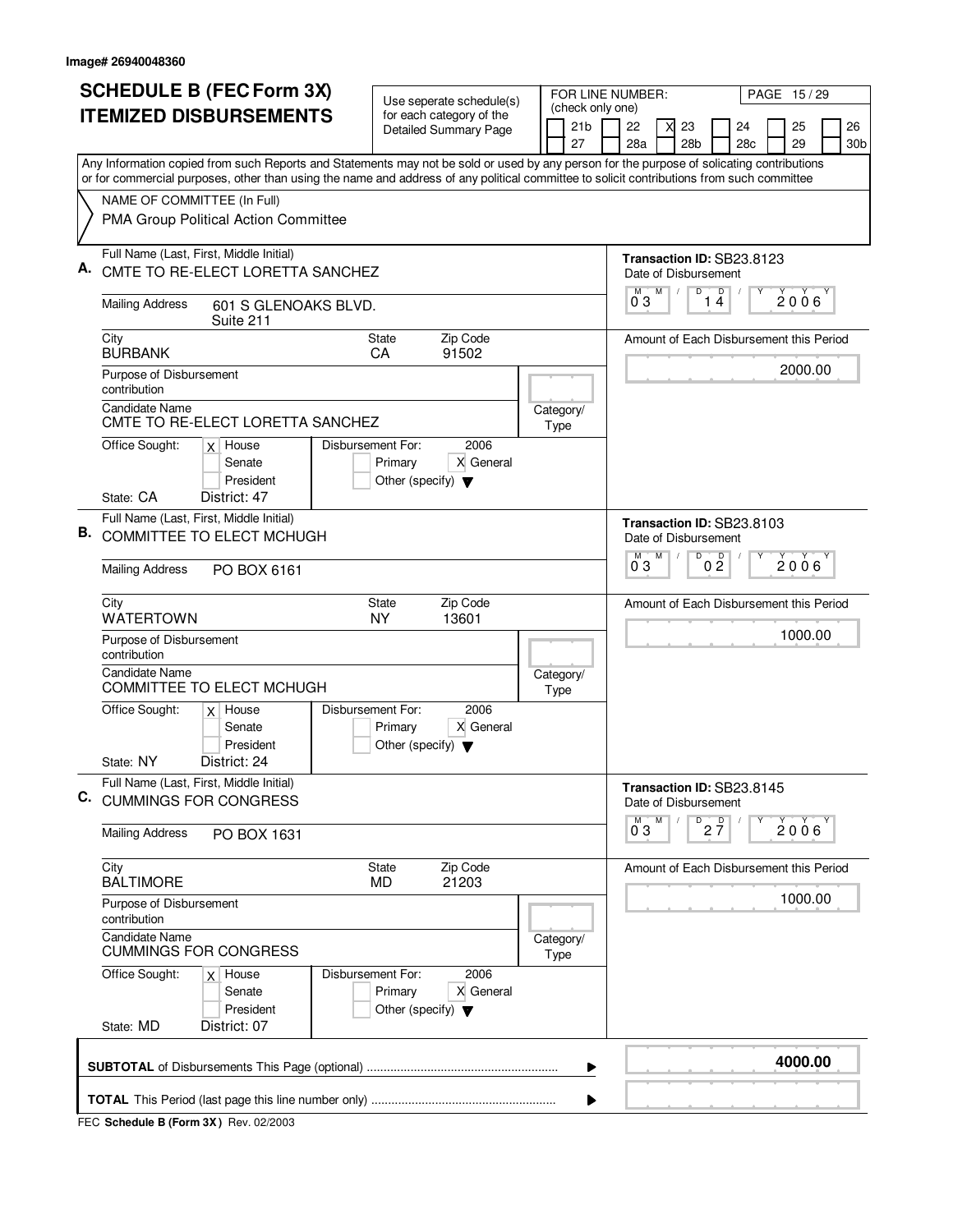|    |                                                                  | <b>SCHEDULE B (FEC Form 3X)</b>                                                                                                           |                                                                      |                                                     | Use seperate schedule(s)                                 |      | FOR LINE NUMBER:                          |                           |   |                                   |                                             |   | PAGE 16/29   |                       |
|----|------------------------------------------------------------------|-------------------------------------------------------------------------------------------------------------------------------------------|----------------------------------------------------------------------|-----------------------------------------------------|----------------------------------------------------------|------|-------------------------------------------|---------------------------|---|-----------------------------------|---------------------------------------------|---|--------------|-----------------------|
|    |                                                                  | <b>ITEMIZED DISBURSEMENTS</b>                                                                                                             |                                                                      |                                                     | for each category of the<br><b>Detailed Summary Page</b> |      | (check only one)<br>21 <sub>b</sub><br>27 | 22<br>28a                 | X | 23<br>28 <sub>b</sub>             | 24<br>28c                                   |   | 25<br>29     | 26<br>30 <sub>b</sub> |
|    |                                                                  | Any Information copied from such Reports and Statements may not be sold or used by any person for the purpose of solicating contributions |                                                                      |                                                     |                                                          |      |                                           |                           |   |                                   |                                             |   |              |                       |
|    | NAME OF COMMITTEE (In Full)                                      | or for commercial purposes, other than using the name and address of any political committee to solicit contributions from such committee |                                                                      |                                                     |                                                          |      |                                           |                           |   |                                   |                                             |   |              |                       |
|    |                                                                  | PMA Group Political Action Committee                                                                                                      |                                                                      |                                                     |                                                          |      |                                           |                           |   |                                   |                                             |   |              |                       |
| Α. | DOOLITTLE, JOHN T                                                | Full Name (Last, First, Middle Initial)                                                                                                   |                                                                      |                                                     |                                                          |      |                                           | Date of Disbursement      |   |                                   | Transaction ID: SB23.8149                   |   |              |                       |
|    | <b>Mailing Address</b>                                           | 2410 RAYBURN HOUSE OFFICE BLDG.                                                                                                           |                                                                      |                                                     |                                                          |      |                                           | $0^{M}$ 3                 | M | $D^D$ <sub>2</sub> $\overline{7}$ |                                             | Υ | $2006^\circ$ |                       |
|    | City<br><b>FAIR OAKS</b>                                         |                                                                                                                                           |                                                                      | <b>State</b><br>DC                                  | Zip Code<br>20515                                        |      |                                           |                           |   |                                   | Amount of Each Disbursement this Period     |   |              |                       |
|    | Purpose of Disbursement<br>contribution<br><b>Candidate Name</b> |                                                                                                                                           |                                                                      |                                                     |                                                          |      |                                           |                           |   |                                   |                                             |   | 1000.00      |                       |
|    | DOOLITTLE, JOHN T                                                |                                                                                                                                           |                                                                      |                                                     |                                                          | Type | Category/                                 |                           |   |                                   |                                             |   |              |                       |
|    | Office Sought:                                                   | $x$ House<br>Senate<br>President                                                                                                          | Disbursement For:                                                    | Primary<br>Other (specify) $\blacktriangledown$     | 2006<br>X General                                        |      |                                           |                           |   |                                   |                                             |   |              |                       |
|    | State: CA                                                        | District: 04                                                                                                                              |                                                                      |                                                     |                                                          |      |                                           |                           |   |                                   |                                             |   |              |                       |
| В. |                                                                  | Full Name (Last, First, Middle Initial)<br>ELIZABETH DOLE COMMITTEE INC                                                                   |                                                                      |                                                     |                                                          |      |                                           | Date of Disbursement<br>M | M | D                                 | Transaction ID: SB23.8089<br>$\overline{D}$ |   |              |                       |
|    | <b>Mailing Address</b>                                           | PO BOX 2918                                                                                                                               |                                                                      |                                                     |                                                          |      |                                           | 03                        |   |                                   | 0 <sub>2</sub>                              |   | 2006         |                       |
|    | City<br><b>RALEIGH</b>                                           |                                                                                                                                           |                                                                      | State<br><b>NC</b>                                  | Zip Code<br>27602                                        |      |                                           |                           |   |                                   | Amount of Each Disbursement this Period     |   |              |                       |
|    | Purpose of Disbursement<br>contribution                          |                                                                                                                                           |                                                                      |                                                     |                                                          |      |                                           |                           |   |                                   |                                             |   | 1000.00      |                       |
|    | <b>Candidate Name</b>                                            | ELIZABETH DOLE COMMITTEE INC                                                                                                              |                                                                      |                                                     |                                                          | Type | Category/                                 |                           |   |                                   |                                             |   |              |                       |
|    | Office Sought:                                                   | House<br>$x$ Senate<br>President                                                                                                          | Disbursement For:                                                    | $X$ Primary<br>Other (specify) $\blacktriangledown$ | 2008<br>General                                          |      |                                           |                           |   |                                   |                                             |   |              |                       |
|    | State: NC                                                        | District: 00                                                                                                                              |                                                                      |                                                     |                                                          |      |                                           |                           |   |                                   |                                             |   |              |                       |
| C. | <b>FEINSTEIN FOR SENATE</b>                                      | Full Name (Last, First, Middle Initial)                                                                                                   |                                                                      |                                                     |                                                          |      |                                           | Date of Disbursement      |   |                                   | Transaction ID: SB23.8096                   |   |              |                       |
|    | <b>Mailing Address</b>                                           | 601 S. GLENOAKS BLVD., SUITE 208                                                                                                          |                                                                      |                                                     |                                                          |      |                                           | $0^{\degree}3$            |   | D                                 | 0 <sup>0</sup>                              |   | 2006         |                       |
|    | City<br><b>BURBANK</b>                                           |                                                                                                                                           |                                                                      | State<br>CA                                         | Zip Code<br>91502                                        |      |                                           |                           |   |                                   | Amount of Each Disbursement this Period     |   |              |                       |
|    | Purpose of Disbursement<br>contribution                          |                                                                                                                                           |                                                                      |                                                     |                                                          |      |                                           |                           |   |                                   |                                             |   | 2000.00      |                       |
|    | <b>Candidate Name</b><br><b>FEINSTEIN FOR SENATE</b>             |                                                                                                                                           |                                                                      | Type                                                | Category/                                                |      |                                           |                           |   |                                   |                                             |   |              |                       |
|    | Office Sought:                                                   | House<br>$x$ Senate<br>President                                                                                                          | Disbursement For:<br>Primary<br>Other (specify) $\blacktriangledown$ | 2006<br>X General                                   |                                                          |      |                                           |                           |   |                                   |                                             |   |              |                       |
|    | State: CA                                                        | District: 00                                                                                                                              |                                                                      |                                                     |                                                          |      |                                           |                           |   |                                   |                                             |   |              |                       |
|    |                                                                  |                                                                                                                                           |                                                                      |                                                     |                                                          |      | ▶                                         |                           |   |                                   |                                             |   | 4000.00      |                       |
|    |                                                                  |                                                                                                                                           |                                                                      |                                                     |                                                          |      |                                           |                           |   |                                   |                                             |   |              |                       |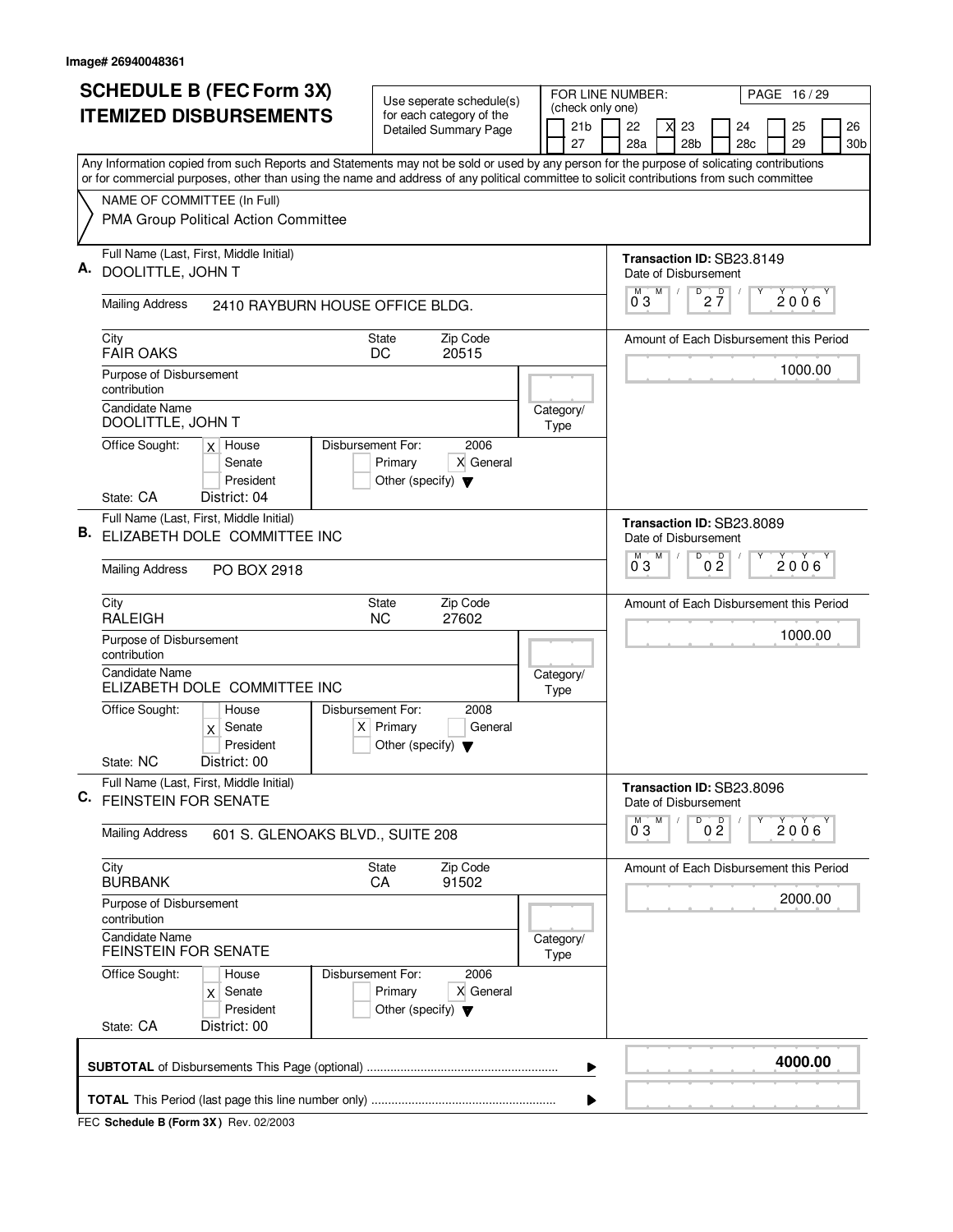|    | <b>SCHEDULE B (FEC Form 3X)</b>                                                                                                                                                                                                                                                        |                                                           |                   |                                                 | Use seperate schedule(s)                                 |  | FOR LINE NUMBER:                    |                                |   |                 |                                         |   | PAGE 17/29 |                 |
|----|----------------------------------------------------------------------------------------------------------------------------------------------------------------------------------------------------------------------------------------------------------------------------------------|-----------------------------------------------------------|-------------------|-------------------------------------------------|----------------------------------------------------------|--|-------------------------------------|--------------------------------|---|-----------------|-----------------------------------------|---|------------|-----------------|
|    | <b>ITEMIZED DISBURSEMENTS</b>                                                                                                                                                                                                                                                          |                                                           |                   |                                                 | for each category of the<br><b>Detailed Summary Page</b> |  | (check only one)<br>21 <sub>b</sub> | 22                             | X | 23              | 24                                      |   | 25         | 26              |
|    |                                                                                                                                                                                                                                                                                        |                                                           |                   |                                                 |                                                          |  | 27                                  | 28a                            |   | 28 <sub>b</sub> | 28c                                     |   | 29         | 30 <sub>b</sub> |
|    | Any Information copied from such Reports and Statements may not be sold or used by any person for the purpose of solicating contributions<br>or for commercial purposes, other than using the name and address of any political committee to solicit contributions from such committee |                                                           |                   |                                                 |                                                          |  |                                     |                                |   |                 |                                         |   |            |                 |
|    | NAME OF COMMITTEE (In Full)                                                                                                                                                                                                                                                            |                                                           |                   |                                                 |                                                          |  |                                     |                                |   |                 |                                         |   |            |                 |
|    | PMA Group Political Action Committee                                                                                                                                                                                                                                                   |                                                           |                   |                                                 |                                                          |  |                                     |                                |   |                 |                                         |   |            |                 |
|    | Full Name (Last, First, Middle Initial)                                                                                                                                                                                                                                                |                                                           |                   |                                                 |                                                          |  |                                     |                                |   |                 | Transaction ID: SB23.8125               |   |            |                 |
|    | FRIENDS OF CAROLYN MCCARTHY                                                                                                                                                                                                                                                            |                                                           |                   |                                                 |                                                          |  |                                     | Date of Disbursement<br>М<br>M |   | D               | $\mathsf D$                             | Υ |            |                 |
|    | <b>Mailing Address</b>                                                                                                                                                                                                                                                                 | <b>151 LINDEN ROAD</b>                                    |                   |                                                 |                                                          |  |                                     | 03                             |   |                 | 14                                      |   | 2006       |                 |
|    | City<br><b>MINEOLA</b>                                                                                                                                                                                                                                                                 |                                                           |                   | <b>State</b><br><b>NY</b>                       | Zip Code<br>11501                                        |  |                                     |                                |   |                 | Amount of Each Disbursement this Period |   |            |                 |
|    | Purpose of Disbursement<br>contribution                                                                                                                                                                                                                                                |                                                           |                   |                                                 |                                                          |  |                                     |                                |   |                 |                                         |   | 2000.00    |                 |
|    | <b>Candidate Name</b><br>FRIENDS OF CAROLYN MCCARTHY                                                                                                                                                                                                                                   |                                                           |                   |                                                 |                                                          |  | Category/<br>Type                   |                                |   |                 |                                         |   |            |                 |
|    | Office Sought:<br>$x$ House<br>Senate<br>President                                                                                                                                                                                                                                     | 2006<br>X General<br>Other (specify) $\blacktriangledown$ |                   |                                                 |                                                          |  |                                     |                                |   |                 |                                         |   |            |                 |
|    | State: NY<br>District: 04                                                                                                                                                                                                                                                              |                                                           |                   |                                                 |                                                          |  |                                     |                                |   |                 |                                         |   |            |                 |
|    | Full Name (Last, First, Middle Initial)<br><b>B.</b> FRIENDS OF DON SHERWOOD                                                                                                                                                                                                           |                                                           |                   | Date of Disbursement                            |                                                          |  | Transaction ID: SB23.8118           |                                |   |                 |                                         |   |            |                 |
|    | <b>Mailing Address</b>                                                                                                                                                                                                                                                                 | <b>81 WARREN STREET</b>                                   |                   |                                                 |                                                          |  |                                     | M<br>03                        | M | D<br>1.         | $\Box$<br>4                             | Υ | 2006       |                 |
|    | City<br><b>TUNKHANNOCK</b>                                                                                                                                                                                                                                                             |                                                           |                   | <b>State</b><br>PA                              | Zip Code<br>18657                                        |  |                                     |                                |   |                 | Amount of Each Disbursement this Period |   |            |                 |
|    | Purpose of Disbursement<br>contribution                                                                                                                                                                                                                                                |                                                           |                   |                                                 |                                                          |  |                                     |                                |   |                 |                                         |   | 2000.00    |                 |
|    | <b>Candidate Name</b><br><b>FRIENDS OF DON SHERWOOD</b>                                                                                                                                                                                                                                |                                                           |                   |                                                 |                                                          |  | Category/<br>Type                   |                                |   |                 |                                         |   |            |                 |
|    | Office Sought:<br>$x$ House                                                                                                                                                                                                                                                            | Senate<br>President                                       | Disbursement For: | Primary<br>Other (specify) $\blacktriangledown$ | 2006<br>X General                                        |  |                                     |                                |   |                 |                                         |   |            |                 |
|    | State: PA<br>District: 10                                                                                                                                                                                                                                                              |                                                           |                   |                                                 |                                                          |  |                                     |                                |   |                 |                                         |   |            |                 |
| C. | Full Name (Last, First, Middle Initial)<br>FRIENDS OF FRANK WOLF                                                                                                                                                                                                                       |                                                           |                   |                                                 |                                                          |  |                                     | Date of Disbursement           |   |                 | Transaction ID: SB23.8110               |   |            |                 |
|    | <b>Mailing Address</b>                                                                                                                                                                                                                                                                 | P.O. Box 710235<br>P.O. Box 3015                          |                   |                                                 |                                                          |  |                                     | $0^{M}$ 3                      | M |                 | $\overline{14}$                         | Υ | 2006       |                 |
|    | City<br>Oak Hill                                                                                                                                                                                                                                                                       |                                                           |                   | State<br><b>VA</b>                              | Zip Code<br>20171                                        |  |                                     |                                |   |                 | Amount of Each Disbursement this Period |   |            |                 |
|    | Purpose of Disbursement<br>contribution                                                                                                                                                                                                                                                |                                                           |                   |                                                 |                                                          |  |                                     |                                |   |                 |                                         |   | 1000.00    |                 |
|    | <b>Candidate Name</b><br><b>FRIENDS OF FRANK WOLF</b>                                                                                                                                                                                                                                  |                                                           |                   |                                                 |                                                          |  | Category/<br>Type                   |                                |   |                 |                                         |   |            |                 |
|    | Office Sought:<br>$x$ House                                                                                                                                                                                                                                                            | Senate<br>President                                       | Disbursement For: | Primary<br>Other (specify) $\blacktriangledown$ | 2006<br>X General                                        |  |                                     |                                |   |                 |                                         |   |            |                 |
|    | State: VA<br>District: 10                                                                                                                                                                                                                                                              |                                                           |                   |                                                 |                                                          |  |                                     |                                |   |                 |                                         |   |            |                 |
|    |                                                                                                                                                                                                                                                                                        |                                                           |                   |                                                 |                                                          |  | ▶                                   |                                |   |                 |                                         |   | 5000.00    |                 |
|    |                                                                                                                                                                                                                                                                                        |                                                           |                   |                                                 |                                                          |  |                                     |                                |   |                 |                                         |   |            |                 |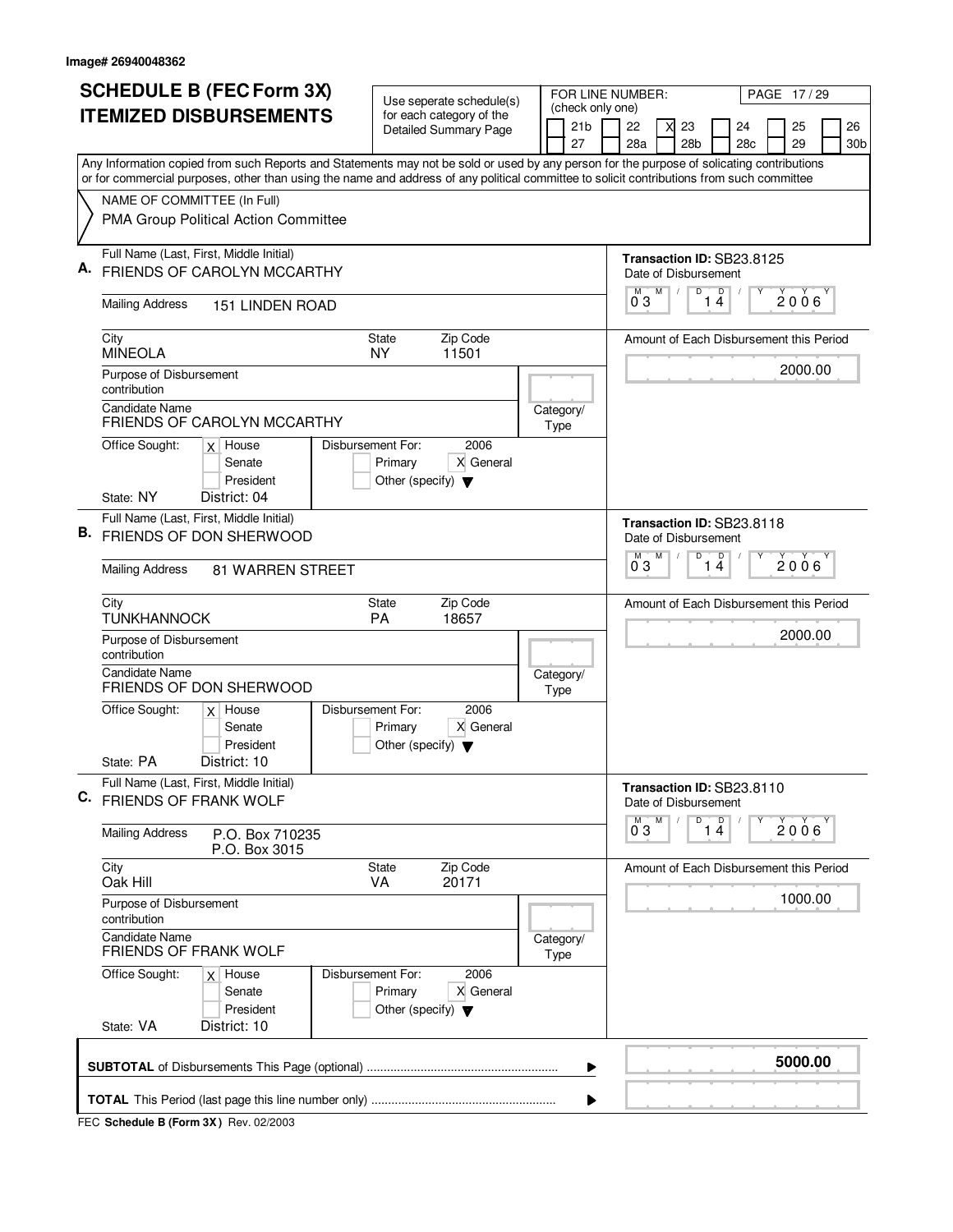|    | <b>SCHEDULE B (FEC Form 3X)</b>                                                                                                                                                                                                                                                        | Use seperate schedule(s)                                                                  |  |                       | FOR LINE NUMBER:              |   |                           |                                         |   | PAGE 18/29   |           |  |
|----|----------------------------------------------------------------------------------------------------------------------------------------------------------------------------------------------------------------------------------------------------------------------------------------|-------------------------------------------------------------------------------------------|--|-----------------------|-------------------------------|---|---------------------------|-----------------------------------------|---|--------------|-----------|--|
|    | <b>ITEMIZED DISBURSEMENTS</b>                                                                                                                                                                                                                                                          | for each category of the<br><b>Detailed Summary Page</b>                                  |  | 21 <sub>b</sub><br>27 | (check only one)<br>22<br>28a | X | 23<br>28 <sub>b</sub>     | 24<br>28c                               |   | 25<br>29     | 26<br>30b |  |
|    | Any Information copied from such Reports and Statements may not be sold or used by any person for the purpose of solicating contributions<br>or for commercial purposes, other than using the name and address of any political committee to solicit contributions from such committee |                                                                                           |  |                       |                               |   |                           |                                         |   |              |           |  |
|    | NAME OF COMMITTEE (In Full)                                                                                                                                                                                                                                                            |                                                                                           |  |                       |                               |   |                           |                                         |   |              |           |  |
|    | PMA Group Political Action Committee                                                                                                                                                                                                                                                   |                                                                                           |  |                       |                               |   |                           |                                         |   |              |           |  |
|    | Full Name (Last, First, Middle Initial)                                                                                                                                                                                                                                                |                                                                                           |  |                       |                               |   |                           | Transaction ID: SB23.8117               |   |              |           |  |
|    | FRIENDS OF JANE HARMAN                                                                                                                                                                                                                                                                 |                                                                                           |  |                       |                               | M | Date of Disbursement<br>D | $\mathsf D$                             | Υ |              |           |  |
|    | <b>Mailing Address</b><br>8665 WILSHIRE BLVD #220                                                                                                                                                                                                                                      |                                                                                           |  |                       | 03                            |   | 1                         | $\overline{4}$                          |   | $2006^\circ$ |           |  |
|    | City<br><b>BEVERLY HILLS</b>                                                                                                                                                                                                                                                           | Zip Code<br><b>State</b><br>90211<br>CA                                                   |  |                       |                               |   |                           | Amount of Each Disbursement this Period |   |              |           |  |
|    | Purpose of Disbursement                                                                                                                                                                                                                                                                |                                                                                           |  |                       |                               |   |                           |                                         |   | 1000.00      |           |  |
|    | contribution                                                                                                                                                                                                                                                                           |                                                                                           |  |                       |                               |   |                           |                                         |   |              |           |  |
|    | Candidate Name<br><b>FRIENDS OF JANE HARMAN</b>                                                                                                                                                                                                                                        |                                                                                           |  | Category/<br>Type     |                               |   |                           |                                         |   |              |           |  |
|    | Office Sought:<br>$x$ House                                                                                                                                                                                                                                                            | Disbursement For:<br>2006                                                                 |  |                       |                               |   |                           |                                         |   |              |           |  |
|    | Senate<br>President                                                                                                                                                                                                                                                                    | Primary<br>X General<br>Other (specify) $\blacktriangledown$                              |  |                       |                               |   |                           |                                         |   |              |           |  |
|    | State: CA<br>District: 36                                                                                                                                                                                                                                                              |                                                                                           |  |                       |                               |   |                           |                                         |   |              |           |  |
| В. | Full Name (Last, First, Middle Initial)<br><b>FRIENDS OF JIM CLYBURN</b>                                                                                                                                                                                                               |                                                                                           |  |                       |                               |   | Date of Disbursement      | Transaction ID: SB23.8114               |   |              |           |  |
|    |                                                                                                                                                                                                                                                                                        |                                                                                           |  |                       | M<br>03                       | M | D                         | D<br>14                                 |   | 2006         |           |  |
|    | <b>Mailing Address</b><br>Post Office Box 12567                                                                                                                                                                                                                                        |                                                                                           |  |                       |                               |   |                           |                                         |   |              |           |  |
|    | City<br>Columbia                                                                                                                                                                                                                                                                       | Zip Code<br>State<br>SC<br>29211                                                          |  |                       |                               |   |                           | Amount of Each Disbursement this Period |   |              |           |  |
|    | Purpose of Disbursement<br>contribution                                                                                                                                                                                                                                                |                                                                                           |  |                       |                               |   |                           |                                         |   | 1000.00      |           |  |
|    | <b>Candidate Name</b><br>FRIENDS OF JIM CLYBURN                                                                                                                                                                                                                                        |                                                                                           |  | Category/<br>Type     |                               |   |                           |                                         |   |              |           |  |
|    | Office Sought:<br>$x$ House<br>Senate                                                                                                                                                                                                                                                  | Disbursement For:<br>2006<br>X General<br>Primary                                         |  |                       |                               |   |                           |                                         |   |              |           |  |
|    | President<br>District: 06<br>State: SC                                                                                                                                                                                                                                                 | Other (specify) $\blacktriangledown$                                                      |  |                       |                               |   |                           |                                         |   |              |           |  |
| C. | Full Name (Last, First, Middle Initial)<br>FRIENDS OF JIM MARSHALL                                                                                                                                                                                                                     |                                                                                           |  |                       |                               |   | Date of Disbursement      | Transaction ID: SB23.8154               |   |              |           |  |
|    |                                                                                                                                                                                                                                                                                        |                                                                                           |  |                       | $0^{M}$ 3                     | M | D                         | $30^{\circ}$                            | Υ | 2006         |           |  |
|    | <b>Mailing Address</b><br>P.O. B0x 125                                                                                                                                                                                                                                                 |                                                                                           |  |                       |                               |   |                           |                                         |   |              |           |  |
|    | City<br>Macon                                                                                                                                                                                                                                                                          | State<br>Zip Code<br>GA<br>31201                                                          |  |                       |                               |   |                           | Amount of Each Disbursement this Period |   |              |           |  |
|    | Purpose of Disbursement<br>contribution                                                                                                                                                                                                                                                |                                                                                           |  |                       |                               |   |                           |                                         |   | 1000.00      |           |  |
|    | Candidate Name<br><b>FRIENDS OF JIM MARSHALL</b>                                                                                                                                                                                                                                       |                                                                                           |  | Category/<br>Type     |                               |   |                           |                                         |   |              |           |  |
|    | Office Sought:<br>$x$ House<br>Senate<br>President                                                                                                                                                                                                                                     | Disbursement For:<br>2006<br>X General<br>Primary<br>Other (specify) $\blacktriangledown$ |  |                       |                               |   |                           |                                         |   |              |           |  |
|    | State: GA<br>District: 03                                                                                                                                                                                                                                                              |                                                                                           |  |                       |                               |   |                           |                                         |   |              |           |  |
|    |                                                                                                                                                                                                                                                                                        |                                                                                           |  | ▶                     |                               |   |                           |                                         |   | 3000.00      |           |  |
|    |                                                                                                                                                                                                                                                                                        |                                                                                           |  |                       |                               |   |                           |                                         |   |              |           |  |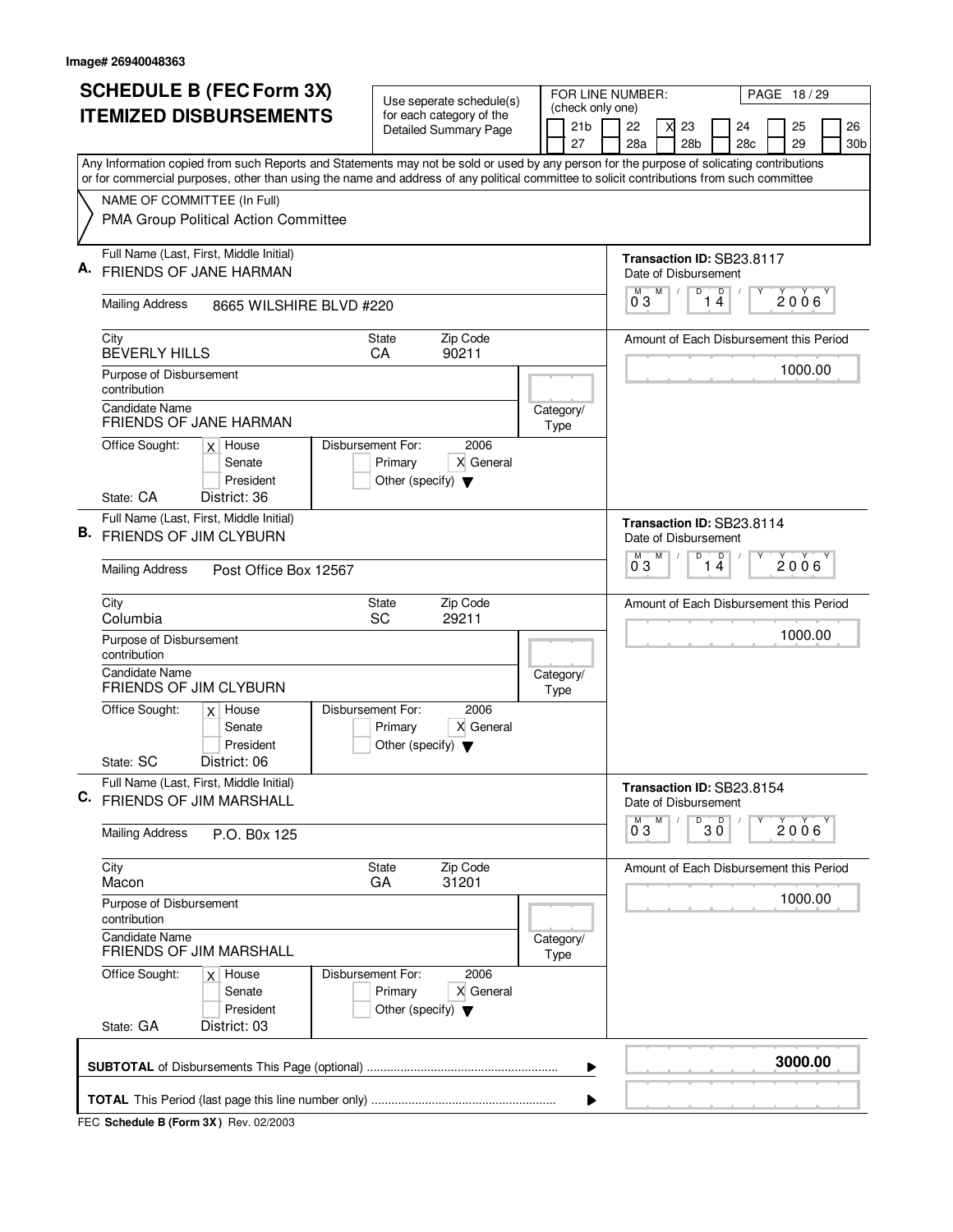|    | <b>SCHEDULE B (FEC Form 3X)</b>                                                                                                           | Use seperate schedule(s)                                                                    |  | FOR LINE NUMBER:                          |                      |   |                       |                                                                     | PAGE 19/29 |                       |
|----|-------------------------------------------------------------------------------------------------------------------------------------------|---------------------------------------------------------------------------------------------|--|-------------------------------------------|----------------------|---|-----------------------|---------------------------------------------------------------------|------------|-----------------------|
|    | <b>ITEMIZED DISBURSEMENTS</b>                                                                                                             | for each category of the<br><b>Detailed Summary Page</b>                                    |  | (check only one)<br>21 <sub>b</sub><br>27 | 22<br>28a            |   | 23<br>28 <sub>b</sub> | 24<br>28 <sub>c</sub>                                               | 25<br>29   | 26<br>30 <sub>b</sub> |
|    | Any Information copied from such Reports and Statements may not be sold or used by any person for the purpose of solicating contributions |                                                                                             |  |                                           |                      |   |                       |                                                                     |            |                       |
|    | or for commercial purposes, other than using the name and address of any political committee to solicit contributions from such committee |                                                                                             |  |                                           |                      |   |                       |                                                                     |            |                       |
|    | NAME OF COMMITTEE (In Full)<br>PMA Group Political Action Committee                                                                       |                                                                                             |  |                                           |                      |   |                       |                                                                     |            |                       |
|    | Full Name (Last, First, Middle Initial)<br><b>FRIENDS OF JOE PITTS</b>                                                                    |                                                                                             |  |                                           | М<br>03              | M | D                     | Transaction ID: SB23.8146<br>Date of Disbursement<br>$2\frac{D}{7}$ | 2006       |                       |
|    | <b>Mailing Address</b><br><b>PO BOX 216</b>                                                                                               |                                                                                             |  |                                           |                      |   |                       |                                                                     |            |                       |
|    | City<br>Unionville                                                                                                                        | Zip Code<br><b>State</b><br><b>PA</b><br>19375                                              |  |                                           |                      |   |                       | Amount of Each Disbursement this Period                             |            |                       |
|    | Purpose of Disbursement<br>contribution                                                                                                   |                                                                                             |  |                                           |                      |   |                       |                                                                     | 1000.00    |                       |
|    | <b>Candidate Name</b><br>FRIENDS OF JOE PITTS                                                                                             |                                                                                             |  | Category/<br>Type                         |                      |   |                       |                                                                     |            |                       |
|    | Office Sought:<br>$x$ House<br>Senate<br>President<br>State: PA<br>District: 16                                                           | Disbursement For:<br>2006<br>$X$ Primary<br>General<br>Other (specify) $\blacktriangledown$ |  |                                           |                      |   |                       |                                                                     |            |                       |
|    | Full Name (Last, First, Middle Initial)<br><b>B.</b> FRIENDS OF LOIS CAPPS                                                                |                                                                                             |  |                                           |                      |   |                       | Transaction ID: SB23.8095<br>Date of Disbursement                   |            |                       |
|    | <b>Mailing Address</b><br>PO Box 23940                                                                                                    |                                                                                             |  |                                           | M<br>03              | M | D                     | 0 <sup>0</sup>                                                      | 2006       |                       |
|    | City<br>Santa Barbara                                                                                                                     | Zip Code<br>State<br>CA<br>93121                                                            |  |                                           |                      |   |                       | Amount of Each Disbursement this Period                             |            |                       |
|    | Purpose of Disbursement<br>contribution                                                                                                   |                                                                                             |  |                                           |                      |   |                       |                                                                     | 1000.00    |                       |
|    | Candidate Name<br><b>FRIENDS OF LOIS CAPPS</b>                                                                                            |                                                                                             |  | Category/<br>Type                         |                      |   |                       |                                                                     |            |                       |
|    | Office Sought:<br>$x$ House<br>Senate<br>President                                                                                        | Disbursement For:<br>2006<br>X General<br>Primary<br>Other (specify) $\blacktriangledown$   |  |                                           |                      |   |                       |                                                                     |            |                       |
|    | District: 23<br>State: CA                                                                                                                 |                                                                                             |  |                                           |                      |   |                       |                                                                     |            |                       |
| C. | Full Name (Last, First, Middle Initial)<br>FRIENDS OF ZACH WAMP                                                                           |                                                                                             |  |                                           | Date of Disbursement |   |                       | Transaction ID: SB23.8124                                           |            |                       |
|    | <b>Mailing Address</b><br>651 E. Fourth St. Suite 200<br>651 E. Fourth St. Suite 200                                                      |                                                                                             |  |                                           | $\overline{0}^M$ 3   | M | D                     | 1 <sup>D</sup>                                                      | 2006       |                       |
|    | City<br>Chattanooga                                                                                                                       | Zip Code<br>State<br>37403<br>TN                                                            |  |                                           |                      |   |                       | Amount of Each Disbursement this Period                             |            |                       |
|    | Purpose of Disbursement<br>contribution                                                                                                   |                                                                                             |  |                                           |                      |   |                       |                                                                     | 2000.00    |                       |
|    | <b>Candidate Name</b><br><b>FRIENDS OF ZACH WAMP</b>                                                                                      |                                                                                             |  | Category/<br>Type                         |                      |   |                       |                                                                     |            |                       |
|    | Office Sought:<br>$x$ House<br>Senate<br>President                                                                                        | Disbursement For:<br>2006<br>Primary<br>X General<br>Other (specify) $\blacktriangledown$   |  |                                           |                      |   |                       |                                                                     |            |                       |
|    | State: TN<br>District: 03                                                                                                                 |                                                                                             |  |                                           |                      |   |                       |                                                                     |            |                       |
|    |                                                                                                                                           |                                                                                             |  | ▶                                         |                      |   |                       |                                                                     | 4000.00    |                       |
|    |                                                                                                                                           |                                                                                             |  |                                           |                      |   |                       |                                                                     |            |                       |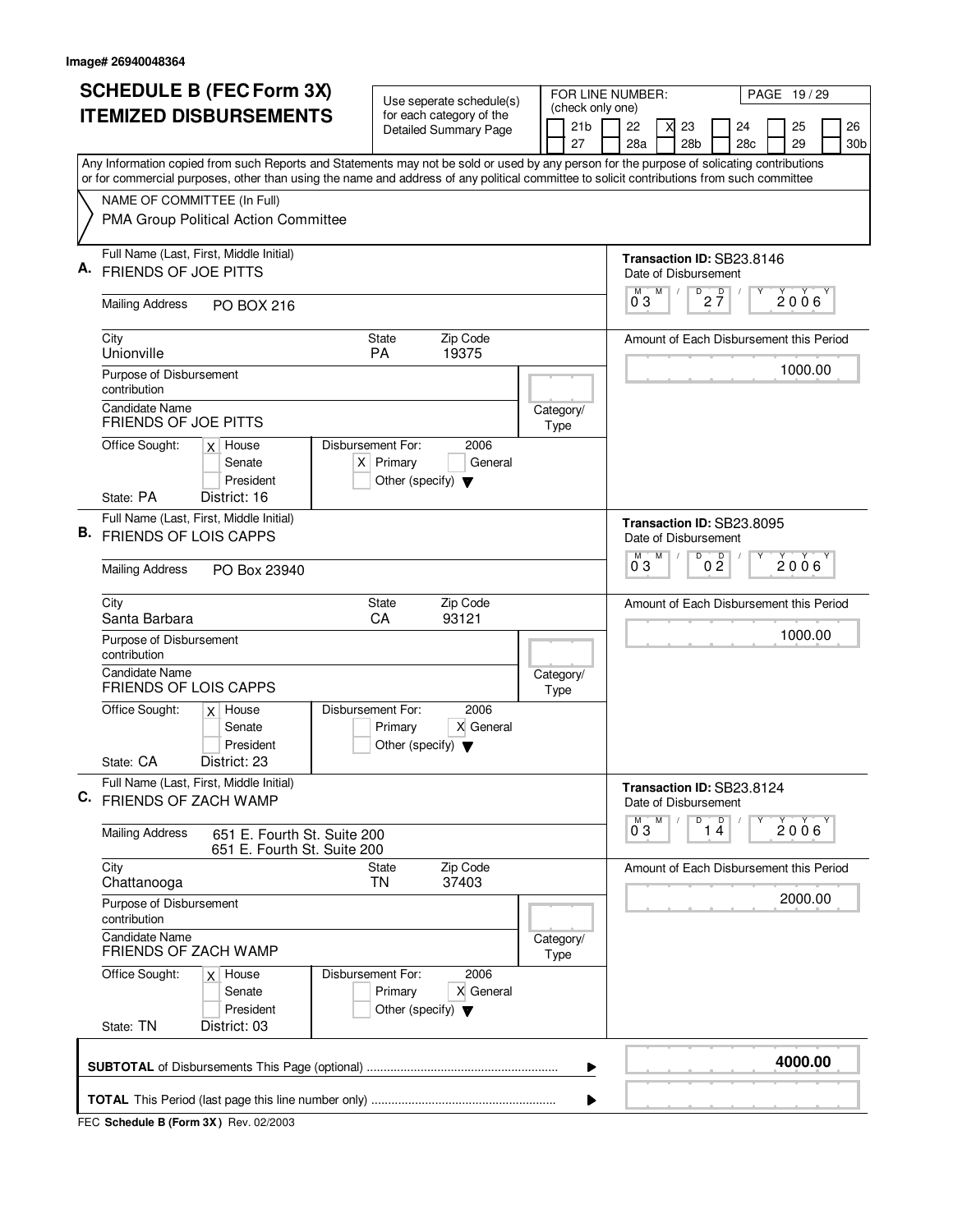|    | <b>SCHEDULE B (FEC Form 3X)</b>                                                                                                                                                                                                                                                        |                                                           | Use seperate schedule(s)                          |                   |                                     | FOR LINE NUMBER:                                  |   |                 |                                |                                         | PAGE 20 / 29   |                 |
|----|----------------------------------------------------------------------------------------------------------------------------------------------------------------------------------------------------------------------------------------------------------------------------------------|-----------------------------------------------------------|---------------------------------------------------|-------------------|-------------------------------------|---------------------------------------------------|---|-----------------|--------------------------------|-----------------------------------------|----------------|-----------------|
|    | <b>ITEMIZED DISBURSEMENTS</b>                                                                                                                                                                                                                                                          |                                                           | for each category of the<br>Detailed Summary Page |                   | (check only one)<br>21 <sub>b</sub> | 22                                                | X | 23              |                                | 24                                      | 25             | 26              |
|    |                                                                                                                                                                                                                                                                                        |                                                           |                                                   |                   | 27                                  | 28a                                               |   | 28 <sub>b</sub> |                                | 28 <sub>c</sub>                         | 29             | 30 <sub>b</sub> |
|    | Any Information copied from such Reports and Statements may not be sold or used by any person for the purpose of solicating contributions<br>or for commercial purposes, other than using the name and address of any political committee to solicit contributions from such committee |                                                           |                                                   |                   |                                     |                                                   |   |                 |                                |                                         |                |                 |
|    | NAME OF COMMITTEE (In Full)                                                                                                                                                                                                                                                            |                                                           |                                                   |                   |                                     |                                                   |   |                 |                                |                                         |                |                 |
|    | PMA Group Political Action Committee                                                                                                                                                                                                                                                   |                                                           |                                                   |                   |                                     |                                                   |   |                 |                                |                                         |                |                 |
|    | Full Name (Last, First, Middle Initial)                                                                                                                                                                                                                                                |                                                           |                                                   |                   |                                     |                                                   |   |                 |                                | Transaction ID: SB23.8091               |                |                 |
|    | <b>GEOFF DAVIS FOR CONGRESS</b>                                                                                                                                                                                                                                                        |                                                           |                                                   |                   |                                     | Date of Disbursement<br>М                         | M | D               |                                |                                         |                |                 |
|    | <b>Mailing Address</b><br>3161 Dixie Highway<br>Suite F                                                                                                                                                                                                                                |                                                           |                                                   |                   |                                     | $0^{\degree}3$                                    |   |                 | $0\frac{D}{2}$                 |                                         | $2006^{\circ}$ |                 |
|    | City                                                                                                                                                                                                                                                                                   | <b>State</b>                                              | Zip Code                                          |                   |                                     |                                                   |   |                 |                                | Amount of Each Disbursement this Period |                |                 |
|    | Erlanger<br>Purpose of Disbursement                                                                                                                                                                                                                                                    | KY.                                                       | 41018                                             |                   |                                     |                                                   |   |                 |                                |                                         | 1000.00        |                 |
|    | contribution                                                                                                                                                                                                                                                                           |                                                           |                                                   |                   |                                     |                                                   |   |                 |                                |                                         |                |                 |
|    | Candidate Name<br>GEOFF DAVIS FOR CONGRESS                                                                                                                                                                                                                                             |                                                           |                                                   |                   | Category/<br>Type                   |                                                   |   |                 |                                |                                         |                |                 |
|    | Disbursement For:<br>Office Sought:<br>$x$ House<br>Senate                                                                                                                                                                                                                             | $X$ Primary                                               | 2006<br>General                                   |                   |                                     |                                                   |   |                 |                                |                                         |                |                 |
|    | President                                                                                                                                                                                                                                                                              | Other (specify) $\blacktriangledown$                      |                                                   |                   |                                     |                                                   |   |                 |                                |                                         |                |                 |
|    | State: KY<br>District: 04                                                                                                                                                                                                                                                              |                                                           |                                                   |                   |                                     |                                                   |   |                 |                                |                                         |                |                 |
| В. | Full Name (Last, First, Middle Initial)<br>Jim Gerlach                                                                                                                                                                                                                                 |                                                           |                                                   |                   |                                     |                                                   |   |                 | Transaction ID: SB23.8131      |                                         |                |                 |
|    |                                                                                                                                                                                                                                                                                        |                                                           |                                                   |                   | Date of Disbursement<br>M           | М                                                 | D | D               |                                |                                         |                |                 |
|    | <b>Mailing Address</b><br>649 Deep Hollow Lane                                                                                                                                                                                                                                         |                                                           |                                                   |                   |                                     | 03                                                |   | 1.              | 4                              |                                         | 2006           |                 |
|    | City<br><b>Chester Springs</b>                                                                                                                                                                                                                                                         | <b>State</b><br>PA                                        | Zip Code<br>19425                                 |                   |                                     |                                                   |   |                 |                                | Amount of Each Disbursement this Period |                |                 |
|    | Purpose of Disbursement                                                                                                                                                                                                                                                                |                                                           |                                                   |                   |                                     |                                                   |   |                 |                                |                                         | 1000.00        |                 |
|    | contribution<br><b>Candidate Name</b>                                                                                                                                                                                                                                                  |                                                           |                                                   |                   | Category/                           |                                                   |   |                 |                                |                                         |                |                 |
|    | Jim Gerlach                                                                                                                                                                                                                                                                            |                                                           |                                                   |                   | Type                                |                                                   |   |                 |                                |                                         |                |                 |
|    | Office Sought:<br>Disbursement For:<br>$x$ House                                                                                                                                                                                                                                       |                                                           | 2006                                              |                   |                                     |                                                   |   |                 |                                |                                         |                |                 |
|    | Senate<br>President                                                                                                                                                                                                                                                                    | Primary<br>Other (specify) $\blacktriangledown$           | X General                                         |                   |                                     |                                                   |   |                 |                                |                                         |                |                 |
|    | State: PA<br>District: 06                                                                                                                                                                                                                                                              |                                                           |                                                   |                   |                                     |                                                   |   |                 |                                |                                         |                |                 |
| C. | Full Name (Last, First, Middle Initial)<br><b>HAYES FOR CONGRESS</b>                                                                                                                                                                                                                   |                                                           |                                                   |                   |                                     | Transaction ID: SB23.8139<br>Date of Disbursement |   |                 |                                |                                         |                |                 |
|    | <b>Mailing Address</b><br>102 CHURCH ST N                                                                                                                                                                                                                                              |                                                           |                                                   |                   |                                     | $0^{\overline{0}}3$                               | M |                 | $D$ <sub>2</sub> $\frac{D}{7}$ |                                         | 2006           |                 |
|    | City<br><b>CONCORD</b>                                                                                                                                                                                                                                                                 | State<br><b>NC</b>                                        | Zip Code<br>28025                                 |                   |                                     |                                                   |   |                 |                                | Amount of Each Disbursement this Period |                |                 |
|    | Purpose of Disbursement<br>contribution                                                                                                                                                                                                                                                |                                                           |                                                   |                   |                                     |                                                   |   |                 |                                |                                         | 1000.00        |                 |
|    | <b>Candidate Name</b><br><b>HAYES FOR CONGRESS</b>                                                                                                                                                                                                                                     |                                                           |                                                   | Category/<br>Type |                                     |                                                   |   |                 |                                |                                         |                |                 |
|    | Office Sought:<br>Disbursement For:<br>$x$ House<br>Senate<br>President                                                                                                                                                                                                                | 2006<br>X General<br>Other (specify) $\blacktriangledown$ |                                                   |                   |                                     |                                                   |   |                 |                                |                                         |                |                 |
|    | State: NC<br>District: 08                                                                                                                                                                                                                                                              |                                                           |                                                   |                   |                                     |                                                   |   |                 |                                |                                         |                |                 |
|    |                                                                                                                                                                                                                                                                                        |                                                           |                                                   |                   | ▶                                   |                                                   |   |                 |                                |                                         | 3000.00        |                 |
|    |                                                                                                                                                                                                                                                                                        |                                                           |                                                   |                   | ▶                                   |                                                   |   |                 |                                |                                         |                |                 |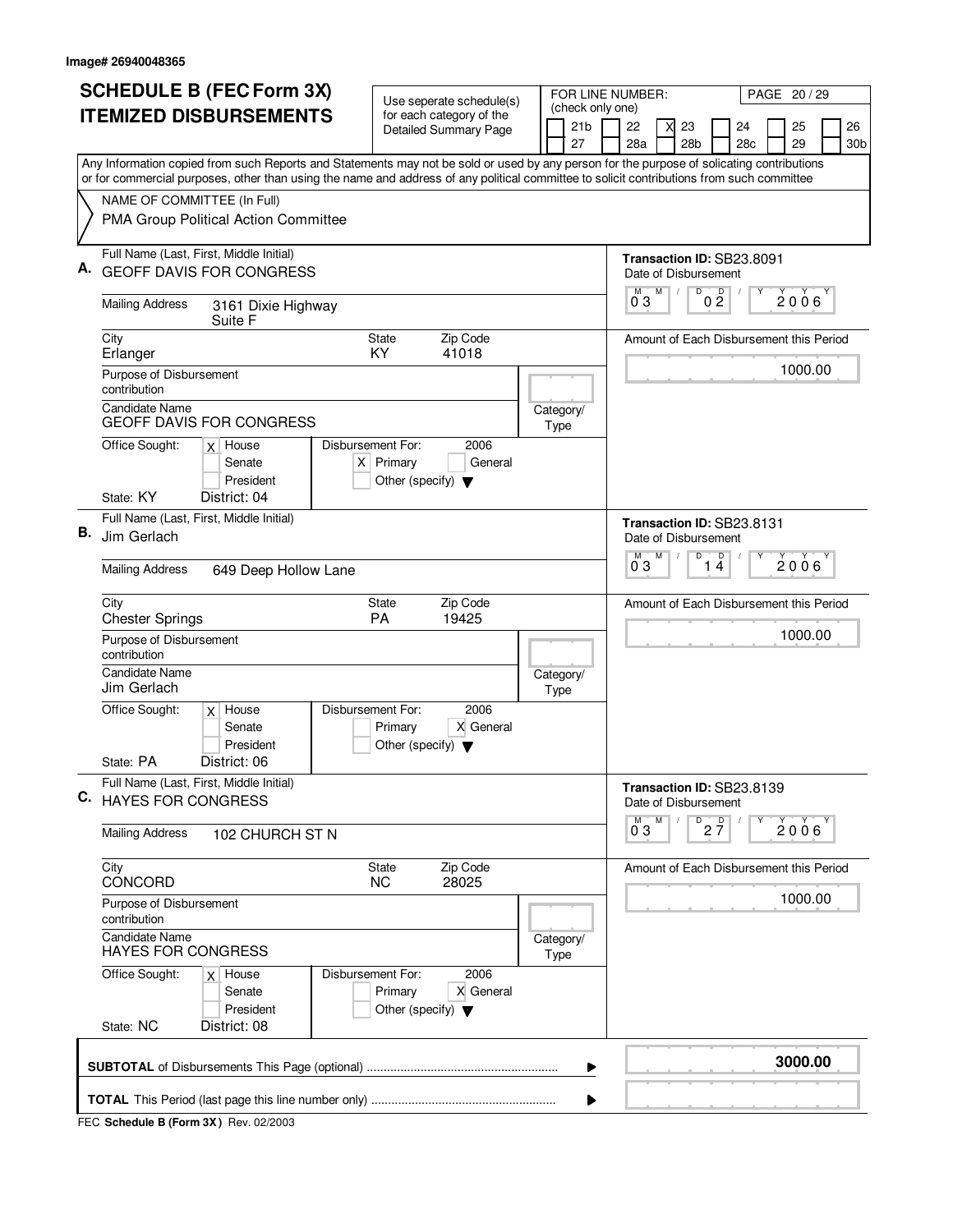|    | <b>SCHEDULE B (FEC Form 3X)</b>                                                                                                                                                                                                                                                        | Use seperate schedule(s)                                                                    |  |                   | FOR LINE NUMBER:                                            |                     |     | PAGE 21 / 29   |                 |
|----|----------------------------------------------------------------------------------------------------------------------------------------------------------------------------------------------------------------------------------------------------------------------------------------|---------------------------------------------------------------------------------------------|--|-------------------|-------------------------------------------------------------|---------------------|-----|----------------|-----------------|
|    | <b>ITEMIZED DISBURSEMENTS</b>                                                                                                                                                                                                                                                          | for each category of the                                                                    |  | 21 <sub>b</sub>   | (check only one)<br>22<br>23                                |                     | 24  | 25             | 26              |
|    |                                                                                                                                                                                                                                                                                        | Detailed Summary Page                                                                       |  | 27                | 28a<br>28b                                                  |                     | 28c | 29             | 30 <sub>b</sub> |
|    | Any Information copied from such Reports and Statements may not be sold or used by any person for the purpose of solicating contributions<br>or for commercial purposes, other than using the name and address of any political committee to solicit contributions from such committee |                                                                                             |  |                   |                                                             |                     |     |                |                 |
|    | NAME OF COMMITTEE (In Full)                                                                                                                                                                                                                                                            |                                                                                             |  |                   |                                                             |                     |     |                |                 |
|    | PMA Group Political Action Committee                                                                                                                                                                                                                                                   |                                                                                             |  |                   |                                                             |                     |     |                |                 |
| Α. | Full Name (Last, First, Middle Initial)<br><b>HEATHER WILSON FOR CONGRESS</b>                                                                                                                                                                                                          |                                                                                             |  |                   | Transaction ID: SB23.8105<br>Date of Disbursement           |                     |     |                |                 |
|    | <b>Mailing Address</b><br>PO BOX 14070                                                                                                                                                                                                                                                 |                                                                                             |  |                   | M<br>M<br>03                                                | D<br>0 <sup>0</sup> |     | $2006^{\circ}$ |                 |
|    | City<br>ALBUQUERQUE                                                                                                                                                                                                                                                                    | Zip Code<br><b>State</b><br>87191<br><b>NM</b>                                              |  |                   | Amount of Each Disbursement this Period                     |                     |     |                |                 |
|    | Purpose of Disbursement<br>contribution<br><b>Candidate Name</b>                                                                                                                                                                                                                       |                                                                                             |  |                   |                                                             |                     |     | 1000.00        |                 |
|    | <b>HEATHER WILSON FOR CONGRESS</b><br>Office Sought:<br>$x$ House                                                                                                                                                                                                                      | 2006<br>Disbursement For:                                                                   |  | Category/<br>Type |                                                             |                     |     |                |                 |
|    | Senate<br>President                                                                                                                                                                                                                                                                    | X General<br>Primary<br>Other (specify) $\blacktriangledown$                                |  |                   |                                                             |                     |     |                |                 |
|    | State: NM<br>District: 01<br>Full Name (Last, First, Middle Initial)                                                                                                                                                                                                                   |                                                                                             |  |                   |                                                             |                     |     |                |                 |
|    | <b>B.</b> HEATHER WILSON FOR CONGRESS                                                                                                                                                                                                                                                  |                                                                                             |  |                   | Transaction ID: SB23.8151<br>Date of Disbursement<br>м<br>M | D<br>$\mathsf D$    |     |                |                 |
|    | <b>Mailing Address</b><br>PO BOX 14070                                                                                                                                                                                                                                                 |                                                                                             |  |                   | 03                                                          | ЗŎ                  |     | 2006           |                 |
|    | City<br>ALBUQUERQUE                                                                                                                                                                                                                                                                    | Zip Code<br>State<br><b>NM</b><br>87191                                                     |  |                   | Amount of Each Disbursement this Period                     |                     |     |                |                 |
|    | Purpose of Disbursement<br>contribution                                                                                                                                                                                                                                                |                                                                                             |  |                   |                                                             |                     |     | 1000.00        |                 |
|    | <b>Candidate Name</b><br><b>HEATHER WILSON FOR CONGRESS</b>                                                                                                                                                                                                                            |                                                                                             |  | Category/<br>Type |                                                             |                     |     |                |                 |
|    | Office Sought:<br>$x$ House<br>Senate<br>President                                                                                                                                                                                                                                     | Disbursement For:<br>2006<br>X General<br>Primary<br>Other (specify) $\blacktriangledown$   |  |                   |                                                             |                     |     |                |                 |
|    | State: NM<br>District: 01                                                                                                                                                                                                                                                              |                                                                                             |  |                   |                                                             |                     |     |                |                 |
| C. | Full Name (Last, First, Middle Initial)<br>IKE SKELTON FOR CONGRESS CMTE                                                                                                                                                                                                               |                                                                                             |  |                   | Transaction ID: SB23.8107<br>Date of Disbursement<br>M      |                     |     |                |                 |
|    | <b>Mailing Address</b><br>P.O. Box A                                                                                                                                                                                                                                                   |                                                                                             |  |                   | $\overline{0}^M$ 3                                          | 000                 |     | 2006           |                 |
|    | City<br>Harrisonville                                                                                                                                                                                                                                                                  | Zip Code<br>State<br>64701<br><b>MO</b>                                                     |  |                   | Amount of Each Disbursement this Period                     |                     |     | 1000.00        |                 |
|    | Purpose of Disbursement<br>contribution                                                                                                                                                                                                                                                |                                                                                             |  |                   |                                                             |                     |     |                |                 |
|    | <b>Candidate Name</b><br>IKE SKELTON FOR CONGRESS CMTE                                                                                                                                                                                                                                 |                                                                                             |  | Category/<br>Type |                                                             |                     |     |                |                 |
|    | Office Sought:<br>$x$ House<br>Senate<br>President                                                                                                                                                                                                                                     | Disbursement For:<br>2006<br>$X$ Primary<br>General<br>Other (specify) $\blacktriangledown$ |  |                   |                                                             |                     |     |                |                 |
|    | State: MO<br>District: 04                                                                                                                                                                                                                                                              |                                                                                             |  |                   |                                                             |                     |     |                |                 |
|    |                                                                                                                                                                                                                                                                                        |                                                                                             |  | ▶                 |                                                             |                     |     | 3000.00        |                 |
|    |                                                                                                                                                                                                                                                                                        |                                                                                             |  |                   |                                                             |                     |     |                |                 |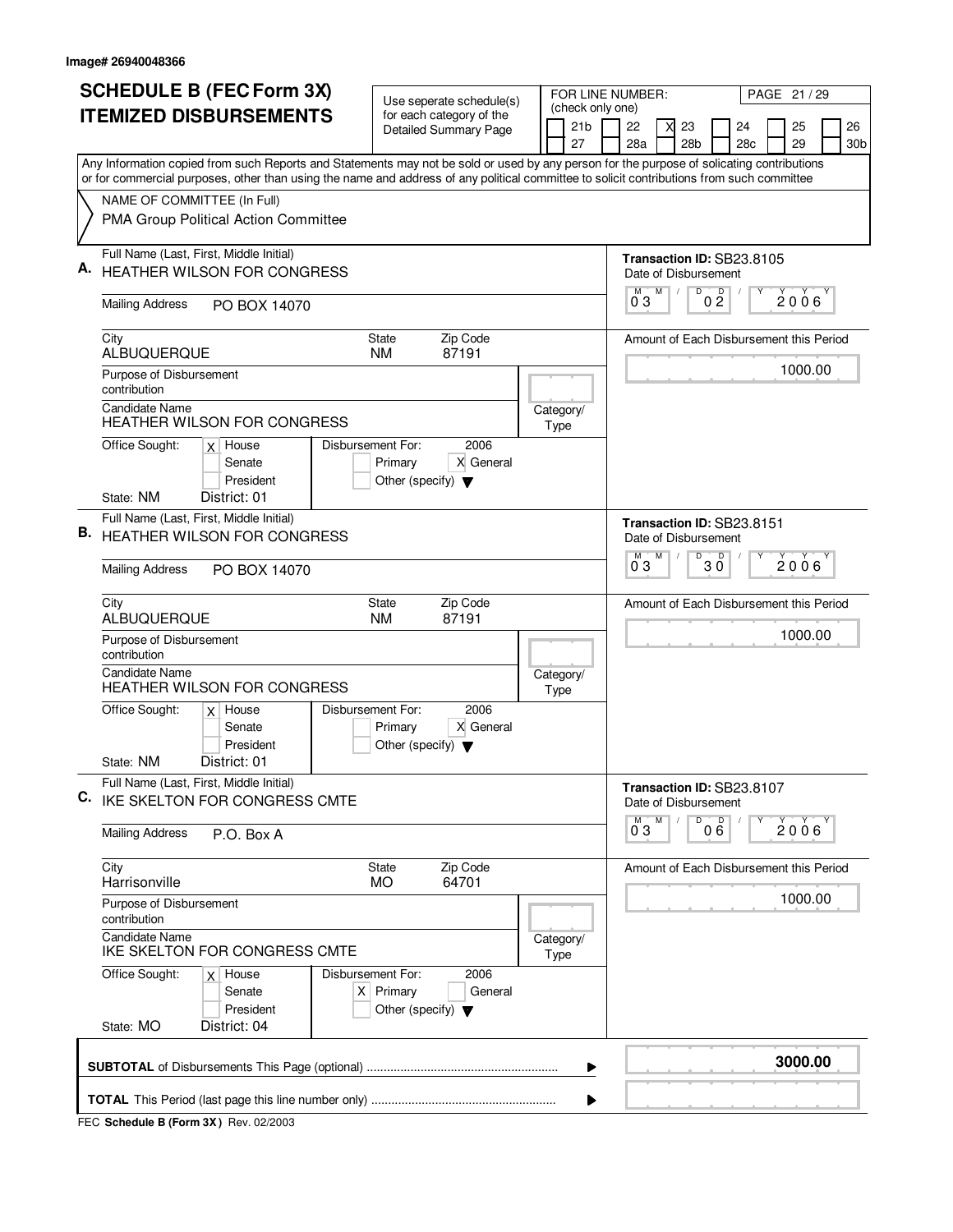| <b>SCHEDULE B (FEC Form 3X)</b>                                                                                                                                                                                                                                                        | Use seperate schedule(s)                                                                    |  |                   | FOR LINE NUMBER:       |   |   |                           |                 |                                         | PAGE 22 / 29 |                 |
|----------------------------------------------------------------------------------------------------------------------------------------------------------------------------------------------------------------------------------------------------------------------------------------|---------------------------------------------------------------------------------------------|--|-------------------|------------------------|---|---|---------------------------|-----------------|-----------------------------------------|--------------|-----------------|
| <b>ITEMIZED DISBURSEMENTS</b>                                                                                                                                                                                                                                                          | for each category of the<br><b>Detailed Summary Page</b>                                    |  | 21 <sub>b</sub>   | (check only one)<br>22 |   | X | 23                        |                 | 24                                      | 25           | 26              |
|                                                                                                                                                                                                                                                                                        |                                                                                             |  | 27                | 28a                    |   |   | 28 <sub>b</sub>           |                 | 28c                                     | 29           | 30 <sub>b</sub> |
| Any Information copied from such Reports and Statements may not be sold or used by any person for the purpose of solicating contributions<br>or for commercial purposes, other than using the name and address of any political committee to solicit contributions from such committee |                                                                                             |  |                   |                        |   |   |                           |                 |                                         |              |                 |
| NAME OF COMMITTEE (In Full)                                                                                                                                                                                                                                                            |                                                                                             |  |                   |                        |   |   |                           |                 |                                         |              |                 |
| PMA Group Political Action Committee                                                                                                                                                                                                                                                   |                                                                                             |  |                   |                        |   |   |                           |                 |                                         |              |                 |
| Full Name (Last, First, Middle Initial)                                                                                                                                                                                                                                                |                                                                                             |  |                   |                        |   |   |                           |                 | Transaction ID: SB23.8140               |              |                 |
| <b>KAPTUR FOR CONGRESS</b>                                                                                                                                                                                                                                                             |                                                                                             |  |                   | М                      | M |   | Date of Disbursement<br>D |                 |                                         |              |                 |
| <b>Mailing Address</b><br>P O BOX 899                                                                                                                                                                                                                                                  |                                                                                             |  |                   | 03                     |   |   |                           | $2\frac{D}{7}$  |                                         | 2006         |                 |
| City<br><b>TOLEDO</b>                                                                                                                                                                                                                                                                  | Zip Code<br><b>State</b><br><b>OH</b><br>43691                                              |  |                   |                        |   |   |                           |                 | Amount of Each Disbursement this Period |              |                 |
| Purpose of Disbursement<br>contribution                                                                                                                                                                                                                                                |                                                                                             |  |                   |                        |   |   |                           |                 |                                         | 1000.00      |                 |
| <b>Candidate Name</b><br><b>KAPTUR FOR CONGRESS</b>                                                                                                                                                                                                                                    |                                                                                             |  | Category/<br>Type |                        |   |   |                           |                 |                                         |              |                 |
| Office Sought:<br>$x$ House<br>Senate<br>President                                                                                                                                                                                                                                     | Disbursement For:<br>2006<br>$X$ Primary<br>General<br>Other (specify) $\blacktriangledown$ |  |                   |                        |   |   |                           |                 |                                         |              |                 |
| State: OH<br>District: 09                                                                                                                                                                                                                                                              |                                                                                             |  |                   |                        |   |   |                           |                 |                                         |              |                 |
| Full Name (Last, First, Middle Initial)<br><b>B.</b> KAPTUR FOR CONGRESS                                                                                                                                                                                                               |                                                                                             |  |                   |                        |   |   | Date of Disbursement      |                 | Transaction ID: SB23.8141               |              |                 |
| <b>Mailing Address</b><br>P O BOX 899                                                                                                                                                                                                                                                  |                                                                                             |  |                   | M<br>03                | M |   | D                         | $2\frac{D}{7}$  |                                         | 2006         |                 |
| City<br><b>TOLEDO</b>                                                                                                                                                                                                                                                                  | Zip Code<br><b>State</b><br>OH<br>43691                                                     |  |                   |                        |   |   |                           |                 | Amount of Each Disbursement this Period |              |                 |
| Purpose of Disbursement<br>contribution                                                                                                                                                                                                                                                |                                                                                             |  |                   |                        |   |   |                           |                 |                                         | 1000.00      |                 |
| <b>Candidate Name</b><br><b>KAPTUR FOR CONGRESS</b>                                                                                                                                                                                                                                    |                                                                                             |  | Category/<br>Type |                        |   |   |                           |                 |                                         |              |                 |
| Office Sought:<br>$x$ House<br>Senate<br>President                                                                                                                                                                                                                                     | Disbursement For:<br>2006<br>X General<br>Primary<br>Other (specify) $\blacktriangledown$   |  |                   |                        |   |   |                           |                 |                                         |              |                 |
| District: 09<br>State: OH                                                                                                                                                                                                                                                              |                                                                                             |  |                   |                        |   |   |                           |                 |                                         |              |                 |
| Full Name (Last, First, Middle Initial)<br>C. KENNEDY FOR SENATE 2006                                                                                                                                                                                                                  |                                                                                             |  |                   |                        |   |   | Date of Disbursement      |                 | Transaction ID: SB23.8111               |              |                 |
| Mailing Address<br>301 4TH ST NE SUITE 202                                                                                                                                                                                                                                             |                                                                                             |  |                   | $0^{M}$ 3              | M |   |                           | $\overline{14}$ | Υ                                       | 2006         |                 |
| City<br><b>WASHINGTON</b>                                                                                                                                                                                                                                                              | Zip Code<br>State<br>DC<br>20002                                                            |  |                   |                        |   |   |                           |                 | Amount of Each Disbursement this Period |              |                 |
| Purpose of Disbursement<br>contribution                                                                                                                                                                                                                                                |                                                                                             |  |                   |                        |   |   |                           |                 |                                         | 1000.00      |                 |
| <b>Candidate Name</b><br>KENNEDY FOR SENATE 2006                                                                                                                                                                                                                                       |                                                                                             |  | Category/<br>Type |                        |   |   |                           |                 |                                         |              |                 |
| Office Sought:<br>House<br>Senate<br>$\times$<br>President                                                                                                                                                                                                                             | Disbursement For:<br>2006<br>X General<br>Primary<br>Other (specify) $\blacktriangledown$   |  |                   |                        |   |   |                           |                 |                                         |              |                 |
| State: MA<br>District: 00                                                                                                                                                                                                                                                              |                                                                                             |  |                   |                        |   |   |                           |                 |                                         |              |                 |
|                                                                                                                                                                                                                                                                                        |                                                                                             |  | ▶                 |                        |   |   |                           |                 |                                         | 3000.00      |                 |
|                                                                                                                                                                                                                                                                                        |                                                                                             |  |                   |                        |   |   |                           |                 |                                         |              |                 |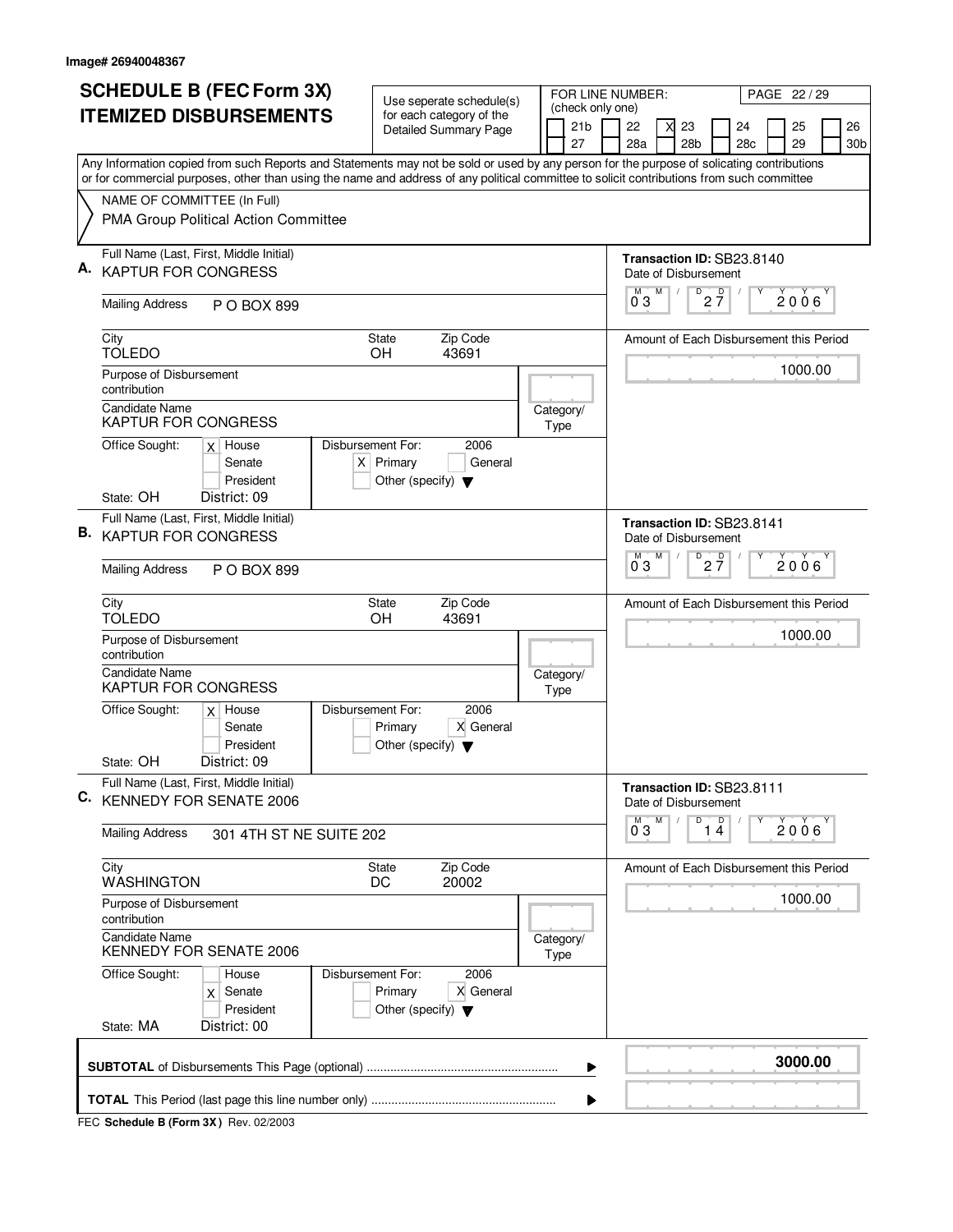|    | <b>SCHEDULE B (FEC Form 3X)</b>                                                                                                                                          | Use seperate schedule(s)                                                                    |  | FOR LINE NUMBER:                          |                                                                                                    |                    |   |                                        | PAGE 23 / 29        |                                         |   |          |                       |  |  |
|----|--------------------------------------------------------------------------------------------------------------------------------------------------------------------------|---------------------------------------------------------------------------------------------|--|-------------------------------------------|----------------------------------------------------------------------------------------------------|--------------------|---|----------------------------------------|---------------------|-----------------------------------------|---|----------|-----------------------|--|--|
|    | <b>ITEMIZED DISBURSEMENTS</b>                                                                                                                                            | for each category of the<br>Detailed Summary Page                                           |  | (check only one)<br>21 <sub>b</sub><br>27 | 22                                                                                                 | 28a                |   | 23<br>28 <sub>b</sub>                  |                     | 24<br>28 <sub>c</sub>                   |   | 25<br>29 | 26<br>30 <sub>b</sub> |  |  |
|    | Any Information copied from such Reports and Statements may not be sold or used by any person for the purpose of solicating contributions                                |                                                                                             |  |                                           |                                                                                                    |                    |   |                                        |                     |                                         |   |          |                       |  |  |
|    | or for commercial purposes, other than using the name and address of any political committee to solicit contributions from such committee<br>NAME OF COMMITTEE (In Full) |                                                                                             |  |                                           |                                                                                                    |                    |   |                                        |                     |                                         |   |          |                       |  |  |
|    | PMA Group Political Action Committee                                                                                                                                     |                                                                                             |  |                                           |                                                                                                    |                    |   |                                        |                     |                                         |   |          |                       |  |  |
| Α. | Full Name (Last, First, Middle Initial)<br><b>RAY LAHOOD</b>                                                                                                             |                                                                                             |  |                                           | Transaction ID: SB23.8147<br>Date of Disbursement<br>D<br>$2\frac{D}{7}$<br>M<br>M<br>$2006^\circ$ |                    |   |                                        |                     |                                         |   |          |                       |  |  |
|    | <b>Mailing Address</b><br>5612 West Grande Circle                                                                                                                        |                                                                                             |  |                                           |                                                                                                    | 03                 |   |                                        |                     |                                         |   |          |                       |  |  |
|    | City<br>Peoria                                                                                                                                                           | Zip Code<br><b>State</b><br>IL<br>61615                                                     |  |                                           |                                                                                                    |                    |   |                                        |                     | Amount of Each Disbursement this Period |   |          |                       |  |  |
|    | Purpose of Disbursement<br>contribution                                                                                                                                  |                                                                                             |  |                                           |                                                                                                    |                    |   |                                        |                     |                                         |   | 1000.00  |                       |  |  |
|    | <b>Candidate Name</b><br>RAY LAHOOD                                                                                                                                      |                                                                                             |  | Category/<br>Type                         |                                                                                                    |                    |   |                                        |                     |                                         |   |          |                       |  |  |
|    | Office Sought:<br>$x$ House<br>Senate<br>President                                                                                                                       | Disbursement For:<br>2006<br>X General<br>Primary<br>Other (specify) $\blacktriangledown$   |  |                                           |                                                                                                    |                    |   |                                        |                     |                                         |   |          |                       |  |  |
|    | District: 18<br>State: IL                                                                                                                                                |                                                                                             |  |                                           |                                                                                                    |                    |   |                                        |                     |                                         |   |          |                       |  |  |
|    | Full Name (Last, First, Middle Initial)<br><b>B.</b> LUNGREN FOR CONGRESS                                                                                                |                                                                                             |  |                                           |                                                                                                    |                    |   | Date of Disbursement                   |                     | Transaction ID: SB23.8120               |   |          |                       |  |  |
|    | <b>Mailing Address</b><br>9321 Silverbend Lane                                                                                                                           |                                                                                             |  |                                           |                                                                                                    | м<br>03            | M | D                                      | $\overline{4}$<br>1 | D                                       |   | 2006     |                       |  |  |
|    | City<br><b>Elk Grove</b>                                                                                                                                                 | Zip Code<br>State<br>95624<br>CA                                                            |  |                                           |                                                                                                    |                    |   |                                        |                     | Amount of Each Disbursement this Period |   |          |                       |  |  |
|    | Purpose of Disbursement<br>contribution                                                                                                                                  |                                                                                             |  |                                           |                                                                                                    |                    |   |                                        |                     |                                         |   | 1000.00  |                       |  |  |
|    | <b>Candidate Name</b><br>LUNGREN FOR CONGRESS                                                                                                                            |                                                                                             |  | Category/<br>Type                         |                                                                                                    |                    |   |                                        |                     |                                         |   |          |                       |  |  |
|    | Office Sought:<br>$x$ House<br>Senate<br>President                                                                                                                       | Disbursement For:<br>2006<br>$X$ Primary<br>General<br>Other (specify) $\blacktriangledown$ |  |                                           |                                                                                                    |                    |   |                                        |                     |                                         |   |          |                       |  |  |
|    | District: 03<br>State: CA                                                                                                                                                |                                                                                             |  |                                           |                                                                                                    |                    |   |                                        |                     |                                         |   |          |                       |  |  |
| C. | Full Name (Last, First, Middle Initial)<br><b>MELISSA BEAN FOR CONGRESS</b>                                                                                              |                                                                                             |  |                                           |                                                                                                    |                    |   | Date of Disbursement                   |                     | Transaction ID: SB23.8130               |   |          |                       |  |  |
|    | <b>Mailing Address</b><br><b>203 FRANCES LANE</b>                                                                                                                        |                                                                                             |  |                                           |                                                                                                    | $\overline{0}^M$ 3 | M | $\sqrt{\frac{D}{1}}\frac{\ddot{4}}{4}$ |                     |                                         | Υ | 2006     |                       |  |  |
|    | City<br><b>BARRINGTON</b>                                                                                                                                                | Zip Code<br>State<br>60010<br>IL                                                            |  |                                           |                                                                                                    |                    |   |                                        |                     | Amount of Each Disbursement this Period |   |          |                       |  |  |
|    | Purpose of Disbursement<br>contribution                                                                                                                                  |                                                                                             |  |                                           |                                                                                                    |                    |   |                                        |                     |                                         |   | 500.00   |                       |  |  |
|    | <b>Candidate Name</b><br>MELISSA BEAN FOR CONGRESS                                                                                                                       |                                                                                             |  | Category/<br>Type                         |                                                                                                    |                    |   |                                        |                     |                                         |   |          |                       |  |  |
|    | Office Sought:<br>$x$ House<br>Senate<br>President                                                                                                                       | Disbursement For:<br>2006<br>$X$ Primary<br>General<br>Other (specify) $\blacktriangledown$ |  |                                           |                                                                                                    |                    |   |                                        |                     |                                         |   |          |                       |  |  |
|    | District: 08<br>State: IL                                                                                                                                                |                                                                                             |  |                                           |                                                                                                    |                    |   |                                        |                     |                                         |   |          |                       |  |  |
|    |                                                                                                                                                                          |                                                                                             |  | ▶                                         |                                                                                                    |                    |   |                                        |                     |                                         |   | 2500.00  |                       |  |  |
|    |                                                                                                                                                                          |                                                                                             |  |                                           |                                                                                                    |                    |   |                                        |                     |                                         |   |          |                       |  |  |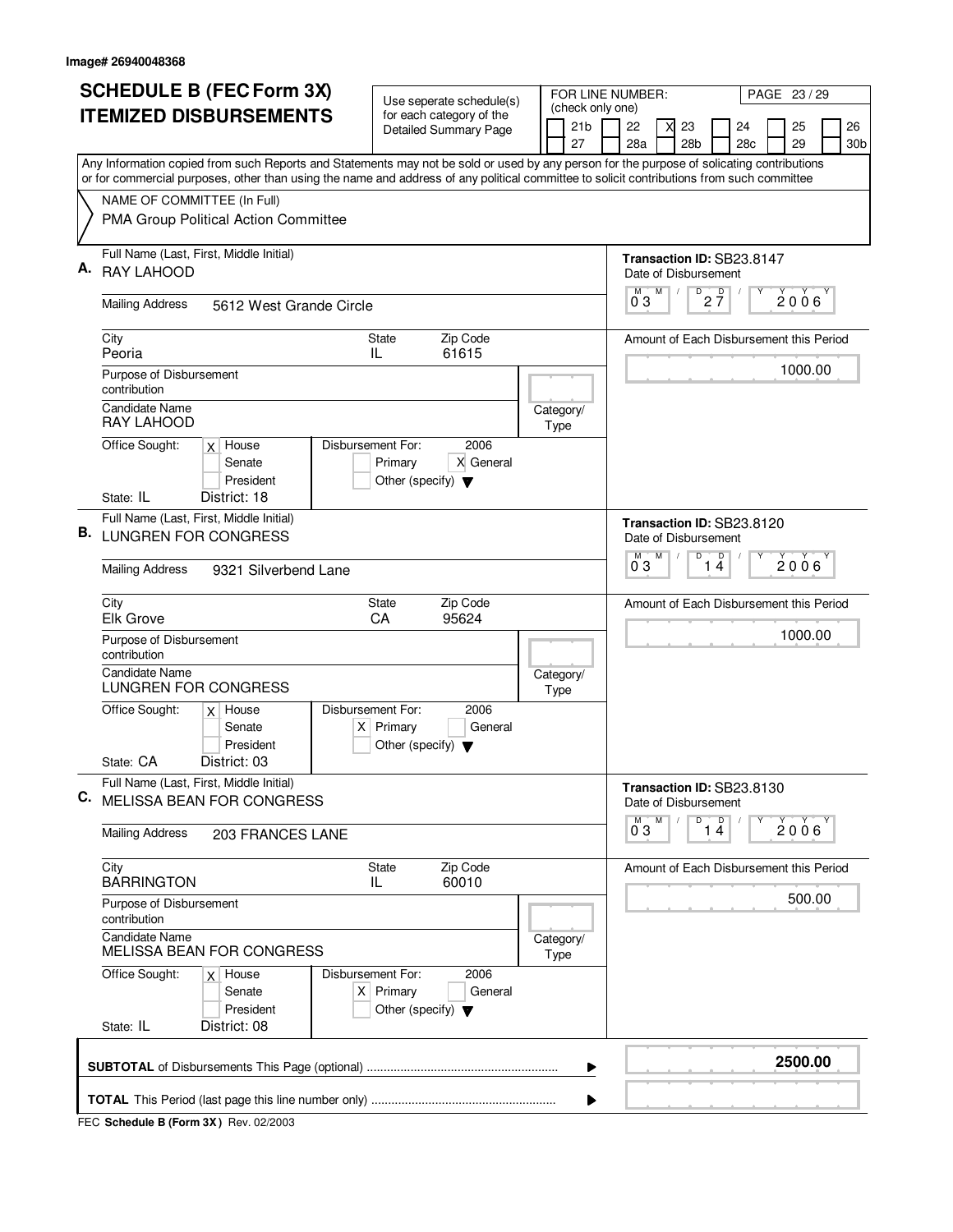|    | <b>SCHEDULE B (FEC Form 3X)</b>                                                                                                                                                                                                                                                        | Use seperate schedule(s)                                               |  | FOR LINE NUMBER:                    |                           |   |                 | PAGE 24 / 29                            |  |                |                 |  |  |
|----|----------------------------------------------------------------------------------------------------------------------------------------------------------------------------------------------------------------------------------------------------------------------------------------|------------------------------------------------------------------------|--|-------------------------------------|---------------------------|---|-----------------|-----------------------------------------|--|----------------|-----------------|--|--|
|    | <b>ITEMIZED DISBURSEMENTS</b>                                                                                                                                                                                                                                                          | for each category of the<br>Detailed Summary Page                      |  | (check only one)<br>21 <sub>b</sub> | 22                        |   | 23              | 24                                      |  | 25             | 26              |  |  |
|    |                                                                                                                                                                                                                                                                                        |                                                                        |  | 27                                  | 28a                       |   | 28 <sub>b</sub> | 28c                                     |  | 29             | 30 <sub>b</sub> |  |  |
|    | Any Information copied from such Reports and Statements may not be sold or used by any person for the purpose of solicating contributions<br>or for commercial purposes, other than using the name and address of any political committee to solicit contributions from such committee |                                                                        |  |                                     |                           |   |                 |                                         |  |                |                 |  |  |
|    | NAME OF COMMITTEE (In Full)                                                                                                                                                                                                                                                            |                                                                        |  |                                     |                           |   |                 |                                         |  |                |                 |  |  |
|    | PMA Group Political Action Committee                                                                                                                                                                                                                                                   |                                                                        |  |                                     |                           |   |                 |                                         |  |                |                 |  |  |
|    | Full Name (Last, First, Middle Initial)                                                                                                                                                                                                                                                |                                                                        |  |                                     |                           |   |                 | Transaction ID: SB23.8126               |  |                |                 |  |  |
| Α. | MENENDEZ FOR SENATE                                                                                                                                                                                                                                                                    |                                                                        |  |                                     | Date of Disbursement<br>М | M | D               |                                         |  |                |                 |  |  |
|    | <b>Mailing Address</b><br>P.O. Box 848                                                                                                                                                                                                                                                 |                                                                        |  |                                     | 03                        |   |                 | 1 <sup>D</sup>                          |  | $2006^{\circ}$ |                 |  |  |
|    | City<br><b>Union City</b>                                                                                                                                                                                                                                                              | Zip Code<br><b>State</b><br>07087<br>NJ                                |  |                                     |                           |   |                 | Amount of Each Disbursement this Period |  |                |                 |  |  |
|    | Purpose of Disbursement<br>contribution                                                                                                                                                                                                                                                |                                                                        |  |                                     |                           |   |                 |                                         |  | 1000.00        |                 |  |  |
|    | <b>Candidate Name</b><br>MENENDEZ FOR SENATE                                                                                                                                                                                                                                           |                                                                        |  | Category/<br>Type                   |                           |   |                 |                                         |  |                |                 |  |  |
|    | Disbursement For:<br>Office Sought:<br>House<br>Senate<br>X<br>President                                                                                                                                                                                                               | 2006<br>Primary<br>X General<br>Other (specify) $\blacktriangledown$   |  |                                     |                           |   |                 |                                         |  |                |                 |  |  |
|    | State: NJ<br>District: 13                                                                                                                                                                                                                                                              |                                                                        |  |                                     |                           |   |                 |                                         |  |                |                 |  |  |
| В. | Full Name (Last, First, Middle Initial)<br>Allan Mollohan                                                                                                                                                                                                                              |                                                                        |  |                                     | Date of Disbursement      |   |                 | Transaction ID: SB23.8137               |  |                |                 |  |  |
|    | <b>Mailing Address</b><br>727 Mt. Vernon Avenue                                                                                                                                                                                                                                        |                                                                        |  |                                     | M<br>03                   | M | D               | $2\frac{D}{7}$                          |  | $2006^{\circ}$ |                 |  |  |
|    | City<br>Fairmont                                                                                                                                                                                                                                                                       | Zip Code<br>State<br>WV<br>26554                                       |  |                                     |                           |   |                 | Amount of Each Disbursement this Period |  |                |                 |  |  |
|    | Purpose of Disbursement<br>contribution                                                                                                                                                                                                                                                |                                                                        |  |                                     |                           |   |                 |                                         |  | 1000.00        |                 |  |  |
|    | <b>Candidate Name</b><br>Allan Mollohan                                                                                                                                                                                                                                                |                                                                        |  | Category/<br>Type                   |                           |   |                 |                                         |  |                |                 |  |  |
|    | Office Sought:<br>Disbursement For:<br>$x$ House<br>Senate<br>President                                                                                                                                                                                                                | 2006<br>X General<br>Primary<br>Other (specify) $\blacktriangledown$   |  |                                     |                           |   |                 |                                         |  |                |                 |  |  |
|    | State: WV<br>District: 01                                                                                                                                                                                                                                                              |                                                                        |  |                                     |                           |   |                 |                                         |  |                |                 |  |  |
| C. | Full Name (Last, First, Middle Initial)<br>NANCY PELOSI FOR CONGRESS                                                                                                                                                                                                                   |                                                                        |  |                                     | Date of Disbursement      |   |                 | Transaction ID: SB23.8108               |  |                |                 |  |  |
|    | <b>Mailing Address</b><br>1 BUSH STREET 11TH FLOOR                                                                                                                                                                                                                                     |                                                                        |  |                                     | $0^{\circ}3$              | M | D               | 1 <sup>D</sup>                          |  | 2006           |                 |  |  |
|    | City<br><b>SAN FRANCISCO</b>                                                                                                                                                                                                                                                           | Zip Code<br>State<br>CA<br>94104                                       |  |                                     |                           |   |                 | Amount of Each Disbursement this Period |  |                |                 |  |  |
|    | Purpose of Disbursement<br>contribution                                                                                                                                                                                                                                                |                                                                        |  |                                     |                           |   |                 |                                         |  | 1000.00        |                 |  |  |
|    | <b>Candidate Name</b><br>NANCY PELOSI FOR CONGRESS                                                                                                                                                                                                                                     |                                                                        |  | Category/<br>Type                   |                           |   |                 |                                         |  |                |                 |  |  |
|    | Office Sought:<br>Disbursement For:<br>$x$ House<br>Senate<br>President                                                                                                                                                                                                                | 2006<br>$X$ Primary<br>General<br>Other (specify) $\blacktriangledown$ |  |                                     |                           |   |                 |                                         |  |                |                 |  |  |
|    | State: CA<br>District: 08                                                                                                                                                                                                                                                              |                                                                        |  |                                     |                           |   |                 |                                         |  |                |                 |  |  |
|    |                                                                                                                                                                                                                                                                                        |                                                                        |  | ▶                                   |                           |   |                 |                                         |  | 3000.00        |                 |  |  |
|    |                                                                                                                                                                                                                                                                                        |                                                                        |  | ▶                                   |                           |   |                 |                                         |  |                |                 |  |  |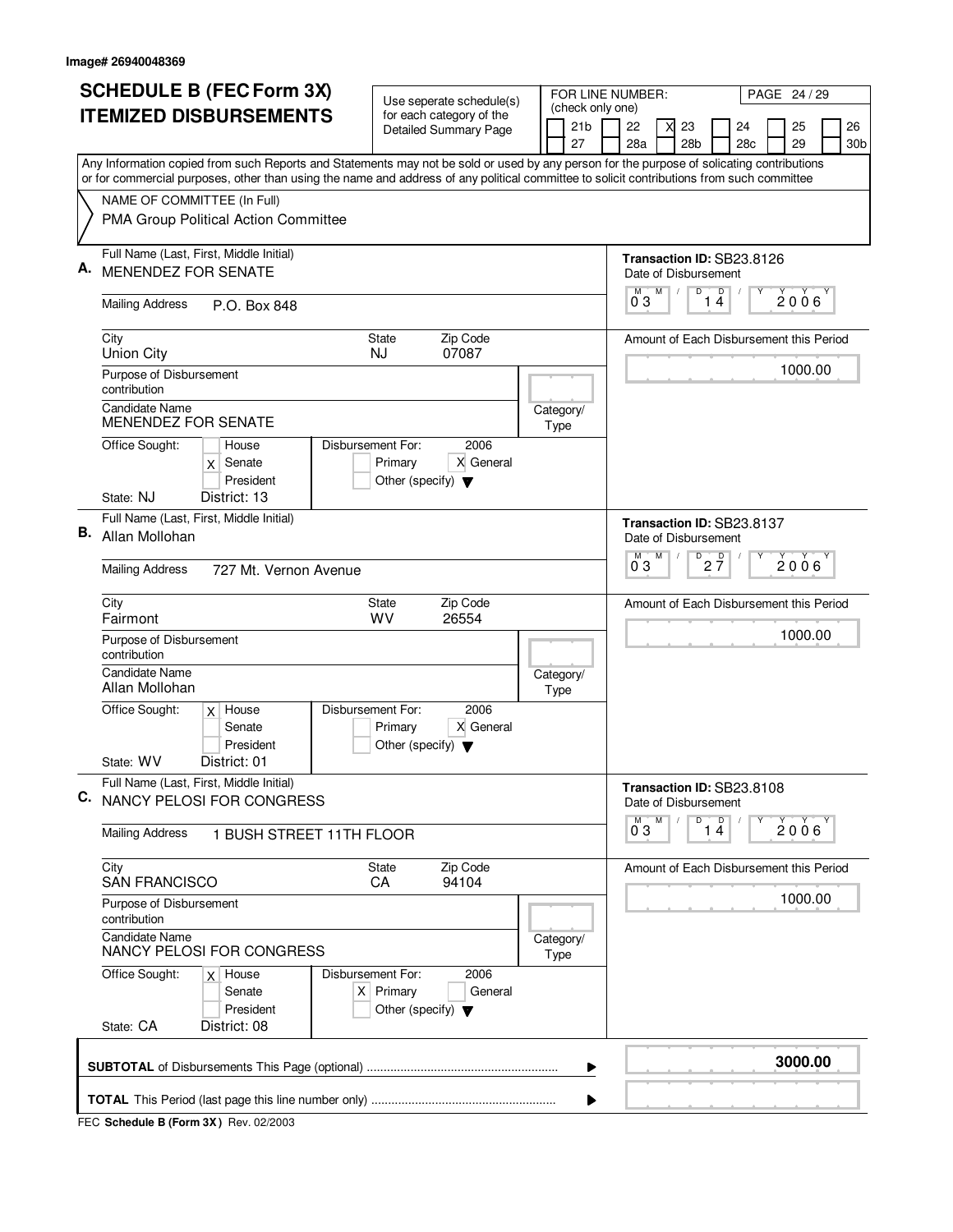| <b>SCHEDULE B (FEC Form 3X)</b> |                                                                                                                                                                                                                                                                                        | Use seperate schedule(s)                                                                  |  |  |                                     | FOR LINE NUMBER:          |   |                 | PAGE 25/29                              |  |              |  |     |  |
|---------------------------------|----------------------------------------------------------------------------------------------------------------------------------------------------------------------------------------------------------------------------------------------------------------------------------------|-------------------------------------------------------------------------------------------|--|--|-------------------------------------|---------------------------|---|-----------------|-----------------------------------------|--|--------------|--|-----|--|
|                                 | <b>ITEMIZED DISBURSEMENTS</b>                                                                                                                                                                                                                                                          | for each category of the<br><b>Detailed Summary Page</b>                                  |  |  | (check only one)<br>21 <sub>b</sub> | 22                        | X | 23              | 24                                      |  | 25           |  | 26  |  |
|                                 |                                                                                                                                                                                                                                                                                        |                                                                                           |  |  | 27                                  | 28a                       |   | 28 <sub>b</sub> | 28c                                     |  | 29           |  | 30b |  |
|                                 | Any Information copied from such Reports and Statements may not be sold or used by any person for the purpose of solicating contributions<br>or for commercial purposes, other than using the name and address of any political committee to solicit contributions from such committee |                                                                                           |  |  |                                     |                           |   |                 |                                         |  |              |  |     |  |
|                                 | NAME OF COMMITTEE (In Full)                                                                                                                                                                                                                                                            |                                                                                           |  |  |                                     |                           |   |                 |                                         |  |              |  |     |  |
|                                 | PMA Group Political Action Committee                                                                                                                                                                                                                                                   |                                                                                           |  |  |                                     |                           |   |                 |                                         |  |              |  |     |  |
|                                 | Full Name (Last, First, Middle Initial)                                                                                                                                                                                                                                                |                                                                                           |  |  |                                     |                           |   |                 | Transaction ID: SB23.8109               |  |              |  |     |  |
|                                 | <b>NANCY PELOSI FOR CONGRESS</b>                                                                                                                                                                                                                                                       |                                                                                           |  |  |                                     | Date of Disbursement      | M | D               | D<br>Υ                                  |  |              |  |     |  |
|                                 | <b>Mailing Address</b><br>1 BUSH STREET 11TH FLOOR                                                                                                                                                                                                                                     |                                                                                           |  |  |                                     | 03                        |   | 1               | $\overline{4}$                          |  | $2006^\circ$ |  |     |  |
|                                 | City                                                                                                                                                                                                                                                                                   | Zip Code<br><b>State</b>                                                                  |  |  |                                     |                           |   |                 | Amount of Each Disbursement this Period |  |              |  |     |  |
|                                 | <b>SAN FRANCISCO</b><br>Purpose of Disbursement                                                                                                                                                                                                                                        | CA<br>94104                                                                               |  |  |                                     |                           |   |                 |                                         |  | 500.00       |  |     |  |
|                                 | contribution                                                                                                                                                                                                                                                                           |                                                                                           |  |  |                                     |                           |   |                 |                                         |  |              |  |     |  |
|                                 | <b>Candidate Name</b><br>NANCY PELOSI FOR CONGRESS                                                                                                                                                                                                                                     |                                                                                           |  |  | Category/<br>Type                   |                           |   |                 |                                         |  |              |  |     |  |
|                                 | Office Sought:<br>$x$ House                                                                                                                                                                                                                                                            | Disbursement For:<br>2006                                                                 |  |  |                                     |                           |   |                 |                                         |  |              |  |     |  |
|                                 | Senate<br>President                                                                                                                                                                                                                                                                    | Primary<br>X General<br>Other (specify) $\blacktriangledown$                              |  |  |                                     |                           |   |                 |                                         |  |              |  |     |  |
|                                 | State: CA<br>District: 08                                                                                                                                                                                                                                                              |                                                                                           |  |  |                                     |                           |   |                 |                                         |  |              |  |     |  |
|                                 | Full Name (Last, First, Middle Initial)                                                                                                                                                                                                                                                |                                                                                           |  |  |                                     |                           |   |                 | Transaction ID: SB23.8133               |  |              |  |     |  |
| В.                              | NITA LOWEY FOR CONGRESS                                                                                                                                                                                                                                                                |                                                                                           |  |  |                                     | Date of Disbursement<br>M | M | D               | D                                       |  |              |  |     |  |
|                                 | <b>Mailing Address</b><br><b>PO BOX 271</b>                                                                                                                                                                                                                                            |                                                                                           |  |  |                                     | 03                        |   |                 | 14                                      |  | 2006         |  |     |  |
|                                 | City<br><b>WHITE PLAINS</b>                                                                                                                                                                                                                                                            | Zip Code<br>State<br><b>NY</b><br>10605                                                   |  |  |                                     |                           |   |                 | Amount of Each Disbursement this Period |  |              |  |     |  |
|                                 | Purpose of Disbursement<br>contribution                                                                                                                                                                                                                                                |                                                                                           |  |  |                                     |                           |   |                 |                                         |  | 500.00       |  |     |  |
|                                 | <b>Candidate Name</b><br>NITA LOWEY FOR CONGRESS                                                                                                                                                                                                                                       |                                                                                           |  |  | Category/<br>Type                   |                           |   |                 |                                         |  |              |  |     |  |
|                                 | Office Sought:<br>$x$ House<br>Senate<br>President                                                                                                                                                                                                                                     | Disbursement For:<br>2006<br>X General<br>Primary<br>Other (specify) $\blacktriangledown$ |  |  |                                     |                           |   |                 |                                         |  |              |  |     |  |
|                                 | State: NY<br>District: 18                                                                                                                                                                                                                                                              |                                                                                           |  |  |                                     |                           |   |                 |                                         |  |              |  |     |  |
| C.                              | Full Name (Last, First, Middle Initial)<br>REHBERG FOR CONGRESS                                                                                                                                                                                                                        |                                                                                           |  |  |                                     | Date of Disbursement      |   |                 | Transaction ID: SB23.8129               |  |              |  |     |  |
|                                 | <b>Mailing Address</b><br>PO BOX 1597                                                                                                                                                                                                                                                  |                                                                                           |  |  |                                     | $0^{M}$ 3                 | M | $\overline{14}$ | Υ                                       |  | 2006         |  |     |  |
|                                 | City<br><b>HELENA</b>                                                                                                                                                                                                                                                                  | State<br>Zip Code<br>МT<br>59624                                                          |  |  |                                     |                           |   |                 | Amount of Each Disbursement this Period |  |              |  |     |  |
|                                 | Purpose of Disbursement<br>contribution                                                                                                                                                                                                                                                |                                                                                           |  |  |                                     |                           |   |                 |                                         |  | 500.00       |  |     |  |
|                                 | <b>Candidate Name</b><br>REHBERG FOR CONGRESS                                                                                                                                                                                                                                          |                                                                                           |  |  | Category/<br>Type                   |                           |   |                 |                                         |  |              |  |     |  |
|                                 | Office Sought:<br>$x$ House<br>Senate<br>President                                                                                                                                                                                                                                     | Disbursement For:<br>2006<br>X General<br>Primary<br>Other (specify) $\blacktriangledown$ |  |  |                                     |                           |   |                 |                                         |  |              |  |     |  |
|                                 | State: MT<br>District: 00                                                                                                                                                                                                                                                              |                                                                                           |  |  |                                     |                           |   |                 |                                         |  |              |  |     |  |
|                                 |                                                                                                                                                                                                                                                                                        |                                                                                           |  |  | ▶                                   |                           |   |                 |                                         |  | 1500.00      |  |     |  |
|                                 |                                                                                                                                                                                                                                                                                        |                                                                                           |  |  |                                     |                           |   |                 |                                         |  |              |  |     |  |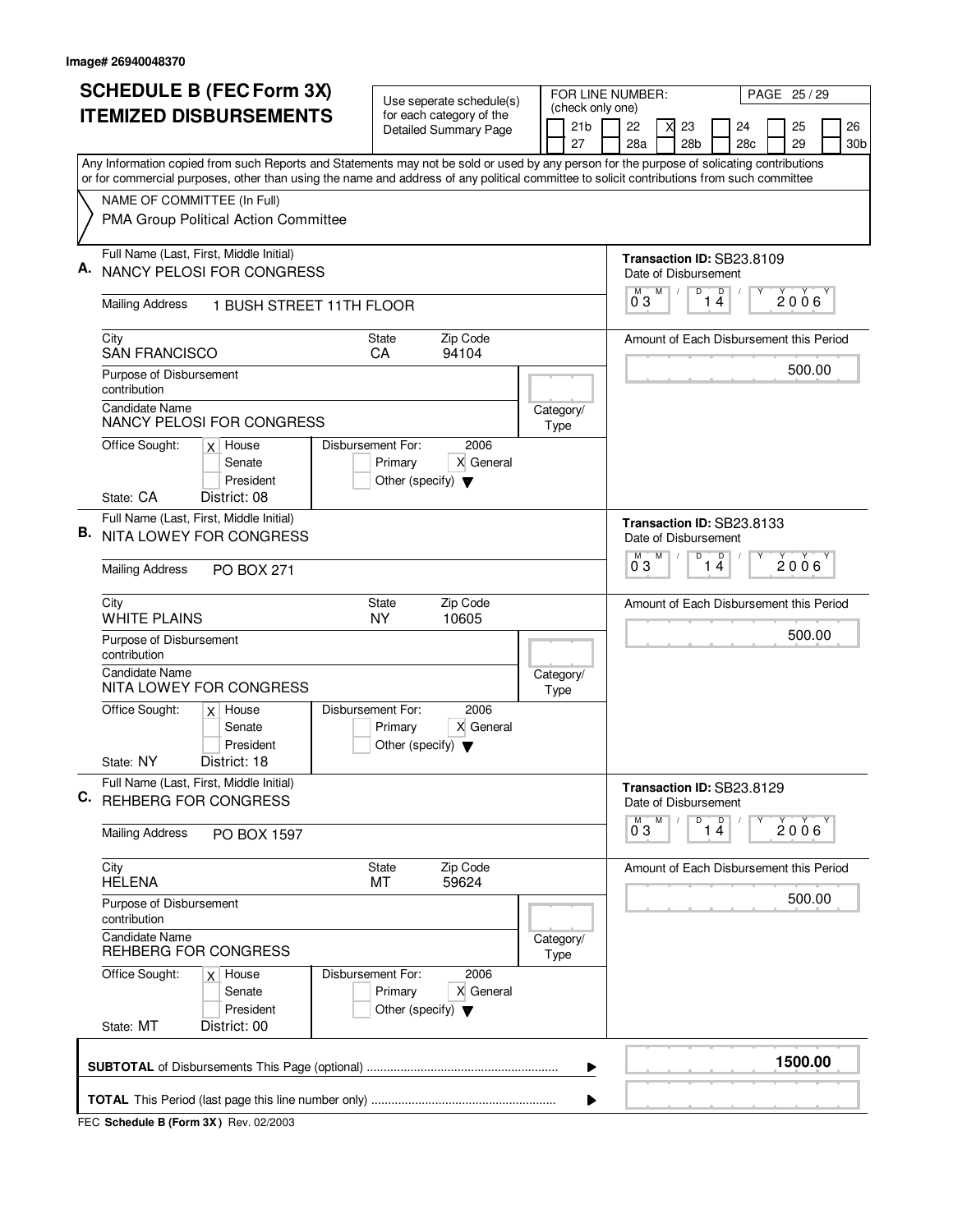|    | <b>SCHEDULE B (FEC Form 3X)</b>                                                                                                                                                                                                                                                        | Use seperate schedule(s)                                             |                   |  |  |                                     | FOR LINE NUMBER:<br>PAGE 26 / 29 |                                         |   |                 |                                         |  |         |                 |  |  |  |  |
|----|----------------------------------------------------------------------------------------------------------------------------------------------------------------------------------------------------------------------------------------------------------------------------------------|----------------------------------------------------------------------|-------------------|--|--|-------------------------------------|----------------------------------|-----------------------------------------|---|-----------------|-----------------------------------------|--|---------|-----------------|--|--|--|--|
|    | <b>ITEMIZED DISBURSEMENTS</b>                                                                                                                                                                                                                                                          | for each category of the<br>Detailed Summary Page                    |                   |  |  | (check only one)<br>21 <sub>b</sub> |                                  | 22                                      | X | 23              | 24                                      |  | 25      | 26              |  |  |  |  |
|    |                                                                                                                                                                                                                                                                                        |                                                                      |                   |  |  | 27                                  |                                  | 28a                                     |   | 28 <sub>b</sub> | 28 <sub>c</sub>                         |  | 29      | 30 <sub>b</sub> |  |  |  |  |
|    | Any Information copied from such Reports and Statements may not be sold or used by any person for the purpose of solicating contributions<br>or for commercial purposes, other than using the name and address of any political committee to solicit contributions from such committee |                                                                      |                   |  |  |                                     |                                  |                                         |   |                 |                                         |  |         |                 |  |  |  |  |
|    | NAME OF COMMITTEE (In Full)                                                                                                                                                                                                                                                            |                                                                      |                   |  |  |                                     |                                  |                                         |   |                 |                                         |  |         |                 |  |  |  |  |
|    | PMA Group Political Action Committee                                                                                                                                                                                                                                                   |                                                                      |                   |  |  |                                     |                                  |                                         |   |                 |                                         |  |         |                 |  |  |  |  |
| А. | Full Name (Last, First, Middle Initial)                                                                                                                                                                                                                                                |                                                                      |                   |  |  |                                     |                                  |                                         |   |                 | Transaction ID: SB23.8093               |  |         |                 |  |  |  |  |
|    | <b>REYNOLDS FOR CONGRESS</b>                                                                                                                                                                                                                                                           |                                                                      |                   |  |  |                                     |                                  | Date of Disbursement<br>м               | M | D               |                                         |  |         |                 |  |  |  |  |
|    | <b>Mailing Address</b><br>PO Box 479<br><b>PITTSFORD</b>                                                                                                                                                                                                                               |                                                                      |                   |  |  |                                     |                                  | $0^{\degree}3$                          |   |                 | 0 <sup>0</sup>                          |  | 2006    |                 |  |  |  |  |
|    | City<br>Victor                                                                                                                                                                                                                                                                         | <b>State</b><br>14564<br>NY.                                         | Zip Code          |  |  |                                     |                                  |                                         |   |                 | Amount of Each Disbursement this Period |  |         |                 |  |  |  |  |
|    | Purpose of Disbursement<br>contribution                                                                                                                                                                                                                                                |                                                                      |                   |  |  |                                     |                                  |                                         |   |                 |                                         |  | 1000.00 |                 |  |  |  |  |
|    | Candidate Name<br><b>REYNOLDS FOR CONGRESS</b>                                                                                                                                                                                                                                         |                                                                      |                   |  |  | Category/<br>Type                   |                                  |                                         |   |                 |                                         |  |         |                 |  |  |  |  |
|    | Office Sought:<br>$x$ House                                                                                                                                                                                                                                                            | Disbursement For:                                                    | 2006              |  |  |                                     |                                  |                                         |   |                 |                                         |  |         |                 |  |  |  |  |
|    | Senate<br>President                                                                                                                                                                                                                                                                    | $X$ Primary                                                          | General           |  |  |                                     |                                  |                                         |   |                 |                                         |  |         |                 |  |  |  |  |
|    | District: 26<br>State: NY                                                                                                                                                                                                                                                              | Other (specify) $\blacktriangledown$                                 |                   |  |  |                                     |                                  |                                         |   |                 |                                         |  |         |                 |  |  |  |  |
|    | Full Name (Last, First, Middle Initial)                                                                                                                                                                                                                                                |                                                                      |                   |  |  |                                     |                                  |                                         |   |                 | Transaction ID: SB23.8094               |  |         |                 |  |  |  |  |
| В. | SANTORUM 2006                                                                                                                                                                                                                                                                          |                                                                      |                   |  |  |                                     |                                  | Date of Disbursement                    |   |                 |                                         |  |         |                 |  |  |  |  |
|    | <b>Mailing Address</b><br>ONE TOWER BRIDGE SUITE 1440                                                                                                                                                                                                                                  |                                                                      |                   |  |  |                                     |                                  | М<br>03                                 | M | $\overline{D}$  | 0 <sup>0</sup>                          |  | 2006    |                 |  |  |  |  |
|    | City<br><b>WEST CONSHOHOCKEN</b>                                                                                                                                                                                                                                                       | Zip Code<br>State<br>PA<br>19428                                     |                   |  |  |                                     |                                  | Amount of Each Disbursement this Period |   |                 |                                         |  |         |                 |  |  |  |  |
|    | Purpose of Disbursement<br>contribution                                                                                                                                                                                                                                                |                                                                      |                   |  |  |                                     |                                  |                                         |   |                 |                                         |  | 1000.00 |                 |  |  |  |  |
|    | <b>Candidate Name</b><br>Santorum 2006                                                                                                                                                                                                                                                 |                                                                      |                   |  |  | Category/<br>Type                   |                                  |                                         |   |                 |                                         |  |         |                 |  |  |  |  |
|    | Office Sought:<br>House<br>Senate<br>$\mathsf{X}$<br>President                                                                                                                                                                                                                         | Disbursement For:<br>Primary<br>Other (specify) $\blacktriangledown$ | 2006<br>X General |  |  |                                     |                                  |                                         |   |                 |                                         |  |         |                 |  |  |  |  |
|    | State: PA<br>District: 00                                                                                                                                                                                                                                                              |                                                                      |                   |  |  |                                     |                                  |                                         |   |                 |                                         |  |         |                 |  |  |  |  |
| C. | Full Name (Last, First, Middle Initial)<br><b>SCHIFF FOR CONGRESS</b>                                                                                                                                                                                                                  |                                                                      |                   |  |  |                                     |                                  | Date of Disbursement                    |   |                 | Transaction ID: SB23.8116               |  |         |                 |  |  |  |  |
|    | <b>Mailing Address</b><br>555 Capitol Mall Suite 1425                                                                                                                                                                                                                                  |                                                                      |                   |  |  |                                     |                                  | $\overline{0}^M$ 3                      | М | D               | $\overline{1}$ <sup>D</sup>             |  | 2006    |                 |  |  |  |  |
|    | City<br>Sacramento                                                                                                                                                                                                                                                                     | State<br>CA<br>95814                                                 | Zip Code          |  |  |                                     |                                  |                                         |   |                 | Amount of Each Disbursement this Period |  |         |                 |  |  |  |  |
|    | Purpose of Disbursement<br>contribution                                                                                                                                                                                                                                                |                                                                      |                   |  |  |                                     |                                  |                                         |   |                 |                                         |  | 1000.00 |                 |  |  |  |  |
|    | <b>Candidate Name</b><br><b>SCHIFF FOR CONGRESS</b>                                                                                                                                                                                                                                    |                                                                      |                   |  |  | Category/<br>Type                   |                                  |                                         |   |                 |                                         |  |         |                 |  |  |  |  |
|    | Office Sought:<br>$x$ House<br>Senate<br>President<br>State: CA<br>District: 27                                                                                                                                                                                                        | Disbursement For:<br>Primary<br>Other (specify) $\blacktriangledown$ | 2006<br>X General |  |  |                                     |                                  |                                         |   |                 |                                         |  |         |                 |  |  |  |  |
|    |                                                                                                                                                                                                                                                                                        |                                                                      |                   |  |  | ▶                                   |                                  |                                         |   |                 |                                         |  | 3000.00 |                 |  |  |  |  |
|    |                                                                                                                                                                                                                                                                                        |                                                                      |                   |  |  |                                     |                                  |                                         |   |                 |                                         |  |         |                 |  |  |  |  |
|    |                                                                                                                                                                                                                                                                                        |                                                                      |                   |  |  |                                     |                                  |                                         |   |                 |                                         |  |         |                 |  |  |  |  |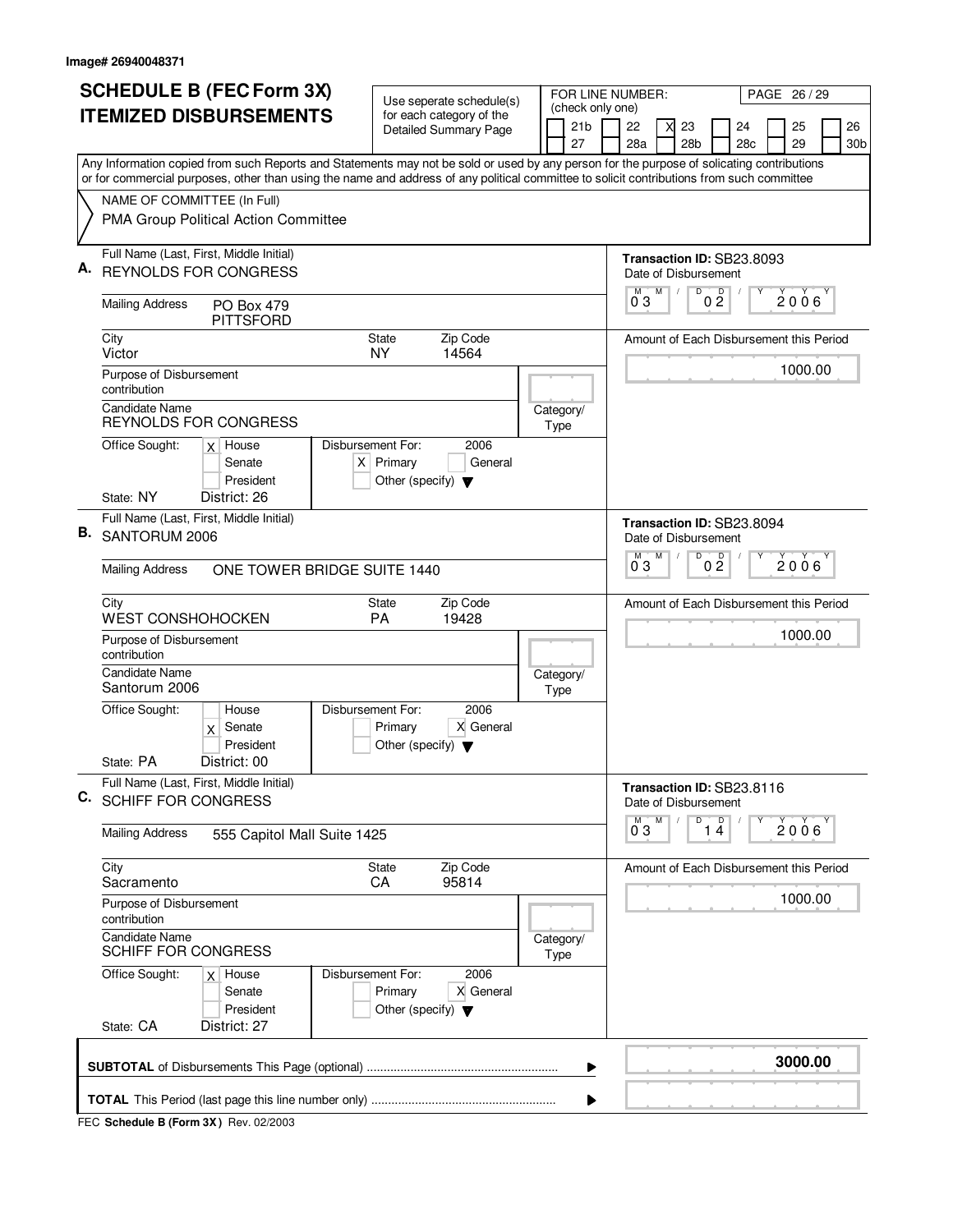| <b>SCHEDULE B (FEC Form 3X)</b> |                                                                                                                                                                                                                                                                                        | Use seperate schedule(s)                                                                    |                   |                                                                          | FOR LINE NUMBER:       |                           |                 | PAGE 27/29                              |  |         |                 |  |  |  |
|---------------------------------|----------------------------------------------------------------------------------------------------------------------------------------------------------------------------------------------------------------------------------------------------------------------------------------|---------------------------------------------------------------------------------------------|-------------------|--------------------------------------------------------------------------|------------------------|---------------------------|-----------------|-----------------------------------------|--|---------|-----------------|--|--|--|
| <b>ITEMIZED DISBURSEMENTS</b>   |                                                                                                                                                                                                                                                                                        | for each category of the<br>Detailed Summary Page                                           |                   | 21 <sub>b</sub>                                                          | (check only one)<br>22 | 23<br>X                   |                 | 24                                      |  | 25      | 26              |  |  |  |
|                                 |                                                                                                                                                                                                                                                                                        |                                                                                             | 27                |                                                                          | 28a                    |                           | 28 <sub>b</sub> | 28c                                     |  | 29      | 30 <sub>b</sub> |  |  |  |
|                                 | Any Information copied from such Reports and Statements may not be sold or used by any person for the purpose of solicating contributions<br>or for commercial purposes, other than using the name and address of any political committee to solicit contributions from such committee |                                                                                             |                   |                                                                          |                        |                           |                 |                                         |  |         |                 |  |  |  |
|                                 | NAME OF COMMITTEE (In Full)                                                                                                                                                                                                                                                            |                                                                                             |                   |                                                                          |                        |                           |                 |                                         |  |         |                 |  |  |  |
|                                 | PMA Group Political Action Committee                                                                                                                                                                                                                                                   |                                                                                             |                   |                                                                          |                        |                           |                 |                                         |  |         |                 |  |  |  |
|                                 | Full Name (Last, First, Middle Initial)<br>SHERMAN FOR CONGRESS                                                                                                                                                                                                                        |                                                                                             |                   |                                                                          |                        | Date of Disbursement      |                 | Transaction ID: SB23.8104               |  |         |                 |  |  |  |
|                                 | <b>Mailing Address</b><br>555 SOUTH FLOWER STREET SUITE 4510                                                                                                                                                                                                                           |                                                                                             |                   |                                                                          | M<br>$0^{\degree}3$    | M                         | D               | 0 <sup>0</sup>                          |  | 2006    |                 |  |  |  |
|                                 | City<br>LOS ANGELES                                                                                                                                                                                                                                                                    | Zip Code<br><b>State</b><br>90071<br><b>CA</b>                                              |                   |                                                                          |                        |                           |                 | Amount of Each Disbursement this Period |  |         |                 |  |  |  |
|                                 | Purpose of Disbursement<br>contribution                                                                                                                                                                                                                                                |                                                                                             |                   |                                                                          |                        |                           |                 |                                         |  | 1000.00 |                 |  |  |  |
|                                 | <b>Candidate Name</b><br>SHERMAN FOR CONGRESS                                                                                                                                                                                                                                          |                                                                                             | Category/<br>Type |                                                                          |                        |                           |                 |                                         |  |         |                 |  |  |  |
|                                 | Office Sought:<br>Disbursement For:<br>$x$ House<br>Senate<br>President<br>State: CA<br>District: 24                                                                                                                                                                                   | 2006<br>Primary<br>X General<br>Other (specify) $\blacktriangledown$                        |                   |                                                                          |                        |                           |                 |                                         |  |         |                 |  |  |  |
|                                 | Full Name (Last, First, Middle Initial)                                                                                                                                                                                                                                                |                                                                                             |                   |                                                                          |                        |                           |                 |                                         |  |         |                 |  |  |  |
| В.                              | STEVE ISRAEL FOR CONGRESS COMMITTEE                                                                                                                                                                                                                                                    |                                                                                             |                   |                                                                          |                        | Date of Disbursement<br>M | $\overline{D}$  | Transaction ID: SB23.8106<br>D          |  |         |                 |  |  |  |
|                                 | <b>Mailing Address</b><br><b>15 ORMOND STREET</b>                                                                                                                                                                                                                                      | Zip Code                                                                                    |                   | 2006<br>$0^{\degree}3$<br>0 Ž<br>Amount of Each Disbursement this Period |                        |                           |                 |                                         |  |         |                 |  |  |  |
|                                 | City<br><b>State</b><br><b>DIX HILLS</b><br><b>NY</b>                                                                                                                                                                                                                                  |                                                                                             |                   |                                                                          |                        |                           |                 | 1000.00                                 |  |         |                 |  |  |  |
|                                 | Purpose of Disbursement<br>contribution<br>Candidate Name                                                                                                                                                                                                                              |                                                                                             |                   |                                                                          |                        |                           |                 |                                         |  |         |                 |  |  |  |
|                                 | STEVE ISRAEL FOR CONGRESS COMMITTEE                                                                                                                                                                                                                                                    |                                                                                             | Category/<br>Type |                                                                          |                        |                           |                 |                                         |  |         |                 |  |  |  |
|                                 | Office Sought:<br>$x$ House<br>Senate<br>President<br>State: NY<br>District: 02                                                                                                                                                                                                        | 2006<br>Disbursement For:<br>X General<br>Primary<br>Other (specify) $\blacktriangledown$   |                   |                                                                          |                        |                           |                 |                                         |  |         |                 |  |  |  |
|                                 | Full Name (Last, First, Middle Initial)<br>C. STEVENS FOR SENATE COMMITTEE                                                                                                                                                                                                             |                                                                                             |                   |                                                                          |                        | Date of Disbursement      |                 | Transaction ID: SB23.8128               |  |         |                 |  |  |  |
|                                 | <b>Mailing Address</b><br>PO BOX 100879                                                                                                                                                                                                                                                |                                                                                             |                   |                                                                          | $0^{\degree}3$         | M                         | $\overline{14}$ |                                         |  | 2006    |                 |  |  |  |
|                                 | City<br><b>ANCHORAGE</b>                                                                                                                                                                                                                                                               | Zip Code<br>State<br>AK<br>99510                                                            |                   |                                                                          |                        |                           |                 | Amount of Each Disbursement this Period |  |         |                 |  |  |  |
|                                 | Purpose of Disbursement<br>contribution                                                                                                                                                                                                                                                |                                                                                             |                   |                                                                          |                        |                           |                 |                                         |  | 1000.00 |                 |  |  |  |
|                                 | <b>Candidate Name</b><br>STEVENS FOR SENATE COMMITTEE                                                                                                                                                                                                                                  |                                                                                             | Category/<br>Type |                                                                          |                        |                           |                 |                                         |  |         |                 |  |  |  |
|                                 | Office Sought:<br>House<br>$x$ Senate<br>President                                                                                                                                                                                                                                     | Disbursement For:<br>2006<br>$X$ Primary<br>General<br>Other (specify) $\blacktriangledown$ |                   |                                                                          |                        |                           |                 |                                         |  |         |                 |  |  |  |
|                                 | State: AK<br>District: 00                                                                                                                                                                                                                                                              |                                                                                             |                   |                                                                          |                        |                           |                 |                                         |  |         |                 |  |  |  |
|                                 |                                                                                                                                                                                                                                                                                        |                                                                                             |                   | ▶                                                                        |                        |                           |                 |                                         |  | 3000.00 |                 |  |  |  |
|                                 |                                                                                                                                                                                                                                                                                        |                                                                                             |                   | ▶                                                                        |                        |                           |                 |                                         |  |         |                 |  |  |  |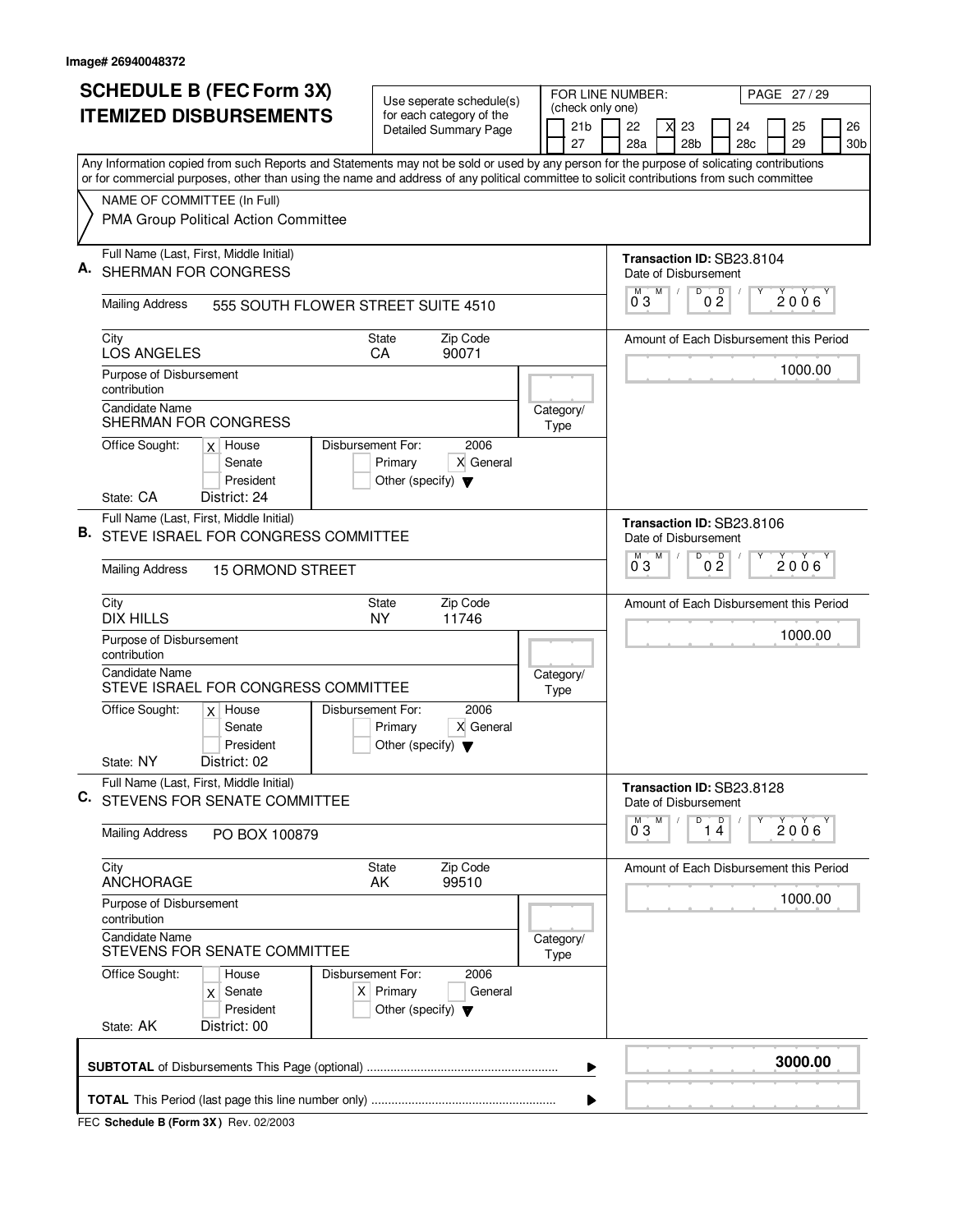|                               | <b>SCHEDULE B (FEC Form 3X)</b>                                                                                                                                                                                                                                                        | Use seperate schedule(s)                                             |                                                          | FOR LINE NUMBER: |                                     |                                                   |   | PAGE 28 / 29    |                                 |     |  |         |  |                 |
|-------------------------------|----------------------------------------------------------------------------------------------------------------------------------------------------------------------------------------------------------------------------------------------------------------------------------------|----------------------------------------------------------------------|----------------------------------------------------------|------------------|-------------------------------------|---------------------------------------------------|---|-----------------|---------------------------------|-----|--|---------|--|-----------------|
| <b>ITEMIZED DISBURSEMENTS</b> |                                                                                                                                                                                                                                                                                        |                                                                      | for each category of the<br><b>Detailed Summary Page</b> |                  | (check only one)<br>21 <sub>b</sub> | 22                                                | X | 23              |                                 | 24  |  | 25      |  | 26              |
|                               |                                                                                                                                                                                                                                                                                        |                                                                      |                                                          |                  | 27                                  | 28a                                               |   | 28 <sub>b</sub> |                                 | 28c |  | 29      |  | 30 <sub>b</sub> |
|                               | Any Information copied from such Reports and Statements may not be sold or used by any person for the purpose of solicating contributions<br>or for commercial purposes, other than using the name and address of any political committee to solicit contributions from such committee |                                                                      |                                                          |                  |                                     |                                                   |   |                 |                                 |     |  |         |  |                 |
|                               | NAME OF COMMITTEE (In Full)                                                                                                                                                                                                                                                            |                                                                      |                                                          |                  |                                     |                                                   |   |                 |                                 |     |  |         |  |                 |
|                               | PMA Group Political Action Committee                                                                                                                                                                                                                                                   |                                                                      |                                                          |                  |                                     |                                                   |   |                 |                                 |     |  |         |  |                 |
| А.                            | Full Name (Last, First, Middle Initial)                                                                                                                                                                                                                                                |                                                                      |                                                          |                  |                                     | Transaction ID: SB23.8112                         |   |                 |                                 |     |  |         |  |                 |
|                               | THELMA DRAKE FOR CONGRESS                                                                                                                                                                                                                                                              |                                                                      |                                                          |                  |                                     | Date of Disbursement<br>М                         | M | D               | $\mathsf D$                     |     |  |         |  |                 |
|                               | <b>Mailing Address</b><br>P.O. Box 61480                                                                                                                                                                                                                                               |                                                                      |                                                          |                  |                                     | 03                                                |   |                 | 14                              |     |  | 2006    |  |                 |
|                               | City<br>Virginia Beach                                                                                                                                                                                                                                                                 | State<br>VA.                                                         | Zip Code<br>23466                                        |                  |                                     | Amount of Each Disbursement this Period           |   |                 |                                 |     |  |         |  |                 |
|                               | Purpose of Disbursement<br>contribution                                                                                                                                                                                                                                                |                                                                      |                                                          |                  |                                     |                                                   |   |                 |                                 |     |  | 1000.00 |  |                 |
|                               | <b>Candidate Name</b><br>THELMA DRAKE FOR CONGRESS                                                                                                                                                                                                                                     |                                                                      |                                                          |                  | Category/<br>Type                   |                                                   |   |                 |                                 |     |  |         |  |                 |
|                               | Office Sought:<br>$x$ House<br>Senate<br>President                                                                                                                                                                                                                                     | Disbursement For:<br>Primary<br>Other (specify) $\blacktriangledown$ | 2006<br>X General                                        |                  |                                     |                                                   |   |                 |                                 |     |  |         |  |                 |
|                               | State: VA<br>District: 02                                                                                                                                                                                                                                                              |                                                                      |                                                          |                  |                                     |                                                   |   |                 |                                 |     |  |         |  |                 |
| В.                            | Full Name (Last, First, Middle Initial)<br>TIM BISHOP FOR CONGRESS                                                                                                                                                                                                                     |                                                                      |                                                          |                  |                                     | Transaction ID: SB23.8152<br>Date of Disbursement |   |                 |                                 |     |  |         |  |                 |
|                               | <b>Mailing Address</b><br><b>PO Box 437</b>                                                                                                                                                                                                                                            |                                                                      |                                                          |                  |                                     | M<br>03                                           | М | D               | $30^{\circ}$                    |     |  | 2006    |  |                 |
|                               | City<br>Farmingville                                                                                                                                                                                                                                                                   | State<br><b>NY</b>                                                   | Zip Code<br>11738                                        |                  |                                     | Amount of Each Disbursement this Period           |   |                 |                                 |     |  |         |  |                 |
|                               | Purpose of Disbursement<br>contribution                                                                                                                                                                                                                                                |                                                                      |                                                          |                  |                                     |                                                   |   |                 |                                 |     |  | 1000.00 |  |                 |
|                               | <b>Candidate Name</b><br>TIM BISHOP FOR CONGRESS                                                                                                                                                                                                                                       |                                                                      |                                                          |                  | Category/<br>Type                   |                                                   |   |                 |                                 |     |  |         |  |                 |
|                               | Office Sought:<br>$x$ House<br>Senate<br>President                                                                                                                                                                                                                                     | Disbursement For:<br>Primary<br>Other (specify) $\blacktriangledown$ | 2006<br>X General                                        |                  |                                     |                                                   |   |                 |                                 |     |  |         |  |                 |
|                               | State: NY<br>District: 1                                                                                                                                                                                                                                                               |                                                                      |                                                          |                  |                                     |                                                   |   |                 |                                 |     |  |         |  |                 |
| C.                            | Full Name (Last, First, Middle Initial)<br><b>TURNER FOR CONGRESS</b>                                                                                                                                                                                                                  |                                                                      |                                                          |                  |                                     | Transaction ID: SB23.8134<br>Date of Disbursement |   |                 |                                 |     |  |         |  |                 |
|                               | Mailing Address<br>131 N. Ludlow Street Suite 317                                                                                                                                                                                                                                      |                                                                      |                                                          |                  |                                     | $\overline{0}^M$ 3                                | M |                 | $\overline{P}$ 2 $\overline{7}$ |     |  | 2006    |  |                 |
|                               | City<br>Dayton                                                                                                                                                                                                                                                                         | State<br>OH                                                          | Zip Code<br>45402                                        |                  |                                     | Amount of Each Disbursement this Period           |   |                 |                                 |     |  |         |  |                 |
|                               | Purpose of Disbursement<br>contribution                                                                                                                                                                                                                                                |                                                                      |                                                          |                  |                                     |                                                   |   |                 |                                 |     |  | 1000.00 |  |                 |
|                               | <b>Candidate Name</b><br><b>TURNER FOR CONGRESS</b>                                                                                                                                                                                                                                    |                                                                      |                                                          |                  | Category/<br>Type                   |                                                   |   |                 |                                 |     |  |         |  |                 |
|                               | Office Sought:<br>$x$ House<br>Senate<br>President<br>State: OH<br>District: 03                                                                                                                                                                                                        | Disbursement For:<br>Primary<br>Other (specify) $\blacktriangledown$ | 2006<br>X General                                        |                  |                                     |                                                   |   |                 |                                 |     |  |         |  |                 |
|                               |                                                                                                                                                                                                                                                                                        |                                                                      |                                                          |                  |                                     |                                                   |   |                 |                                 |     |  |         |  |                 |
|                               |                                                                                                                                                                                                                                                                                        |                                                                      |                                                          |                  | ▶                                   |                                                   |   |                 |                                 |     |  | 3000.00 |  |                 |
|                               |                                                                                                                                                                                                                                                                                        |                                                                      |                                                          |                  |                                     |                                                   |   |                 |                                 |     |  |         |  |                 |